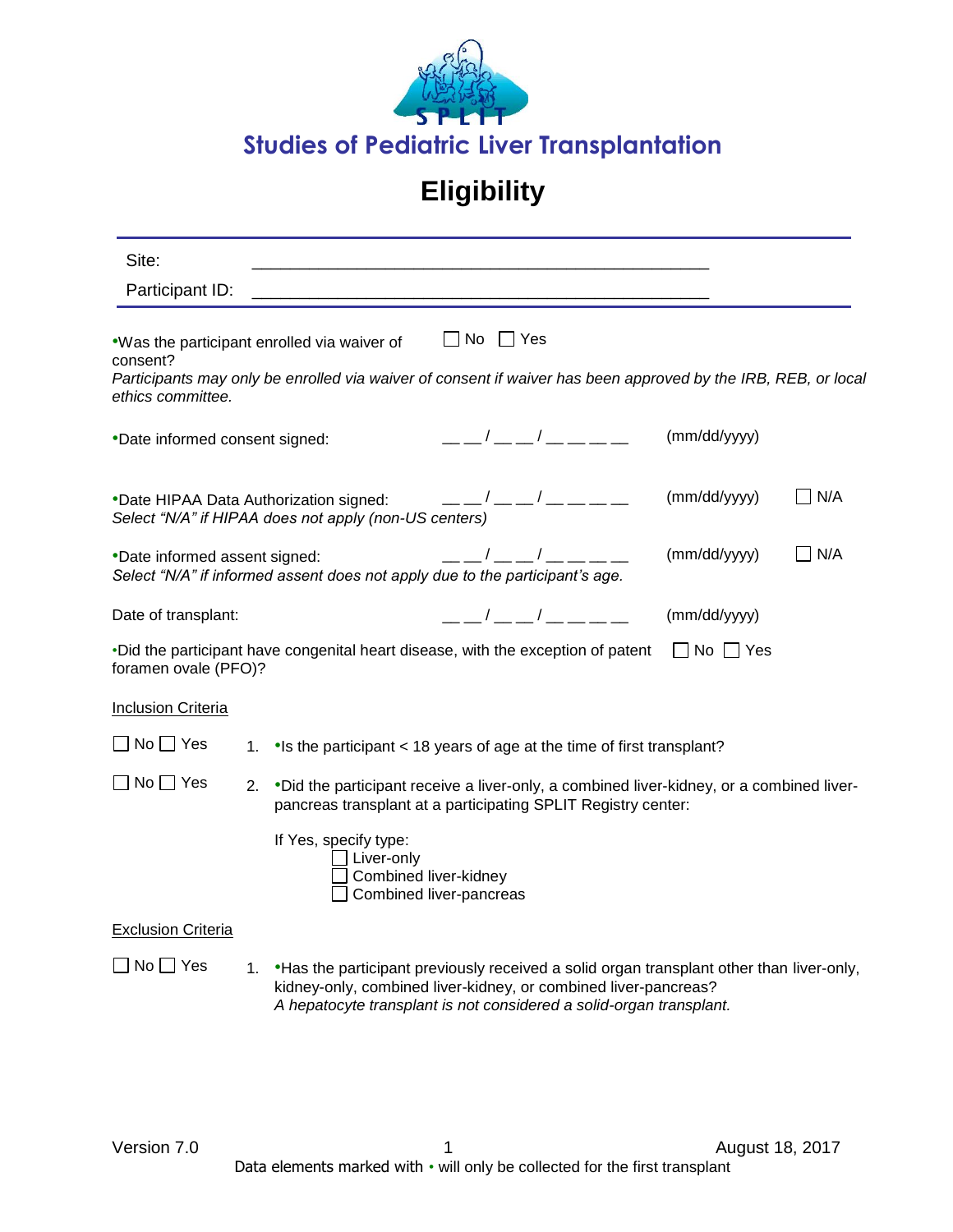

## **Demographics**

|         | Site:                                                                           |                                                                                                                                                                                                                  |              |     |  |  |
|---------|---------------------------------------------------------------------------------|------------------------------------------------------------------------------------------------------------------------------------------------------------------------------------------------------------------|--------------|-----|--|--|
|         |                                                                                 |                                                                                                                                                                                                                  |              |     |  |  |
|         |                                                                                 |                                                                                                                                                                                                                  |              |     |  |  |
| 1.      | Date of birth:                                                                  | $--/--/----$                                                                                                                                                                                                     | (mm/dd/yyyy) |     |  |  |
| 2.      | Gender:                                                                         | $\Box$ Male $\Box$ Female                                                                                                                                                                                        |              |     |  |  |
| 3.      | Ethnicity:<br>origin, regardless of race.                                       | □ Hispanic or Latino ■ Not Hispanic or Latino ■ Not Reported<br>Hispanic is defined as Mexican, Puerto Rican, Cuban, Central or South American, or other Spanish culture or                                      |              |     |  |  |
| 4.      | Did the participant report race?<br>Select all origins that apply.              | ]No □ Yes                                                                                                                                                                                                        |              |     |  |  |
| a.      | American Indian/Alaskan Native:<br>affiliations or community attachment)        | (A person having origins in any of the original peoples of North and<br>South America (including Central America), and who maintains tribal                                                                      | No.          | Yes |  |  |
| b.      | Asian:<br>Philippine Islands, Thailand, and Vietnam)                            | (A person having origins in any of the original peoples of the Far East,<br>Southeast Asia, or the Indian subcontinent, including, for example,<br>Cambodia, China, India, Japan, Korea, Malaysia, Pakistan, the | <b>No</b>    | Yes |  |  |
| c.      | <b>Black or African American:</b>                                               | (A person having origins in any of the black racial groups of Africa)                                                                                                                                            | No           | Yes |  |  |
| d.      | <b>Native Hawaiian or Pacific Islander:</b><br>Samoa, or other Pacific Islands) | (A person having origins in any of the original peoples of Hawaii, Guam,                                                                                                                                         | No           | Yes |  |  |
| $e_{1}$ | White:<br>Middle East, or North Africa)                                         | (A person having origins in any of the original peoples of Europe, the                                                                                                                                           | No           | Yes |  |  |
| f.      | Multi-racial, not otherwise specified:<br>those specific races are unavailable) | (Participant is reported as having multiple races but data regarding                                                                                                                                             | No           | Yes |  |  |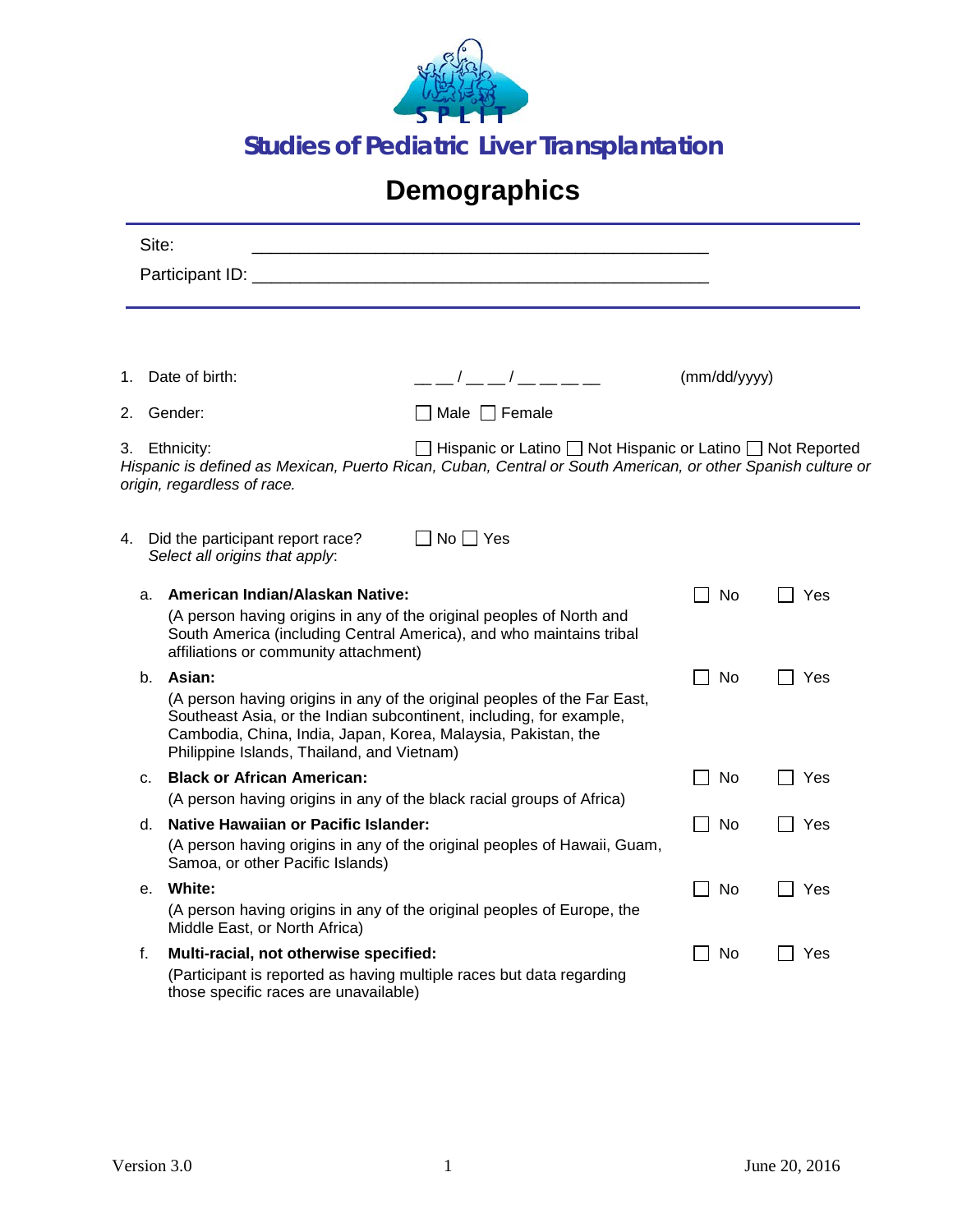

| Site:<br>Participant ID:<br><b>Visit Number:</b><br>Visit 000 | Transplant Number: ___ Tx 1 ___ Tx 2 ___ Tx 3 ___ Tx 4                                                                                                                                                                                                                                                                                                                                                                                                                                                                                                                                                                                                                                                                                                                                                                                                                                                                                                                                                                                                                                                                                                                                                                                                                                                                                                                                                                                                         |
|---------------------------------------------------------------|----------------------------------------------------------------------------------------------------------------------------------------------------------------------------------------------------------------------------------------------------------------------------------------------------------------------------------------------------------------------------------------------------------------------------------------------------------------------------------------------------------------------------------------------------------------------------------------------------------------------------------------------------------------------------------------------------------------------------------------------------------------------------------------------------------------------------------------------------------------------------------------------------------------------------------------------------------------------------------------------------------------------------------------------------------------------------------------------------------------------------------------------------------------------------------------------------------------------------------------------------------------------------------------------------------------------------------------------------------------------------------------------------------------------------------------------------------------|
| <b>Recipient Information</b>                                  |                                                                                                                                                                                                                                                                                                                                                                                                                                                                                                                                                                                                                                                                                                                                                                                                                                                                                                                                                                                                                                                                                                                                                                                                                                                                                                                                                                                                                                                                |
| 1. Blood type <sup><math>Tx1</math></sup> :                   | □ A □ B □ AB □ O                                                                                                                                                                                                                                                                                                                                                                                                                                                                                                                                                                                                                                                                                                                                                                                                                                                                                                                                                                                                                                                                                                                                                                                                                                                                                                                                                                                                                                               |
| 2. Primary Disease Diagnosis Tx1:                             | Acute liver failure: Acetaminophen<br>Acute liver failure: Autoimmune Hepatitis<br>Acute liver failure: Cytomegalovirus (CMV)<br>Acute liver failure: Drug-induced Hepatitis (other than<br>acetaminophen)<br>Acute liver failure: Epstein-Barr virus (EBV)<br>Acute liver failure: Fatty acid oxidation defect<br>Acute liver failure: Hemophagocytic syndrome<br>Acute liver failure: Hemangioendothelioma<br>Acute liver failure: Hepatitis A<br>Acute liver failure: Hepatitis B (+ delta)<br>Acute liver failure: Hepatitis C<br>Acute liver failure: Herpes Simplex<br>Acute liver failure: Mitochondrial<br>Acute liver failure: Neonatal iron storage disease<br>Acute liver failure: Shock/ischemia<br>Acute liver failure: Veno-occlusive disease<br>Acute liver failure: Wilson's disease<br>Acute liver failure: Indeterminate<br>Acute liver failure: Other, specify: ___<br>Alagille Syndrome<br>Alpha-1 Anti-trypsin deficiency<br>Autoimmune Hepatitis<br><b>Bile Acid Synthesis defect</b><br><b>Biliary Atresia</b><br>Budd-Chiari syndrome<br>Carbamylphosphate synthetase deficiency<br>Citrullinemia<br>Congential hepatic fibrosis<br>Crigler-Najjar<br><b>Cystic Fibrosis</b><br>Glycogen storage disease<br>Graft vs. Host Disease (GVHD)<br><b>Hepatitis B</b><br><b>Hepatitis C</b><br>Hepatoblastoma<br>Hepatocellular carcinoma<br>Other metabolic disease, specify:<br><b>Neonatal Hepatitis</b><br>Non-alcoholic steatohepatitis |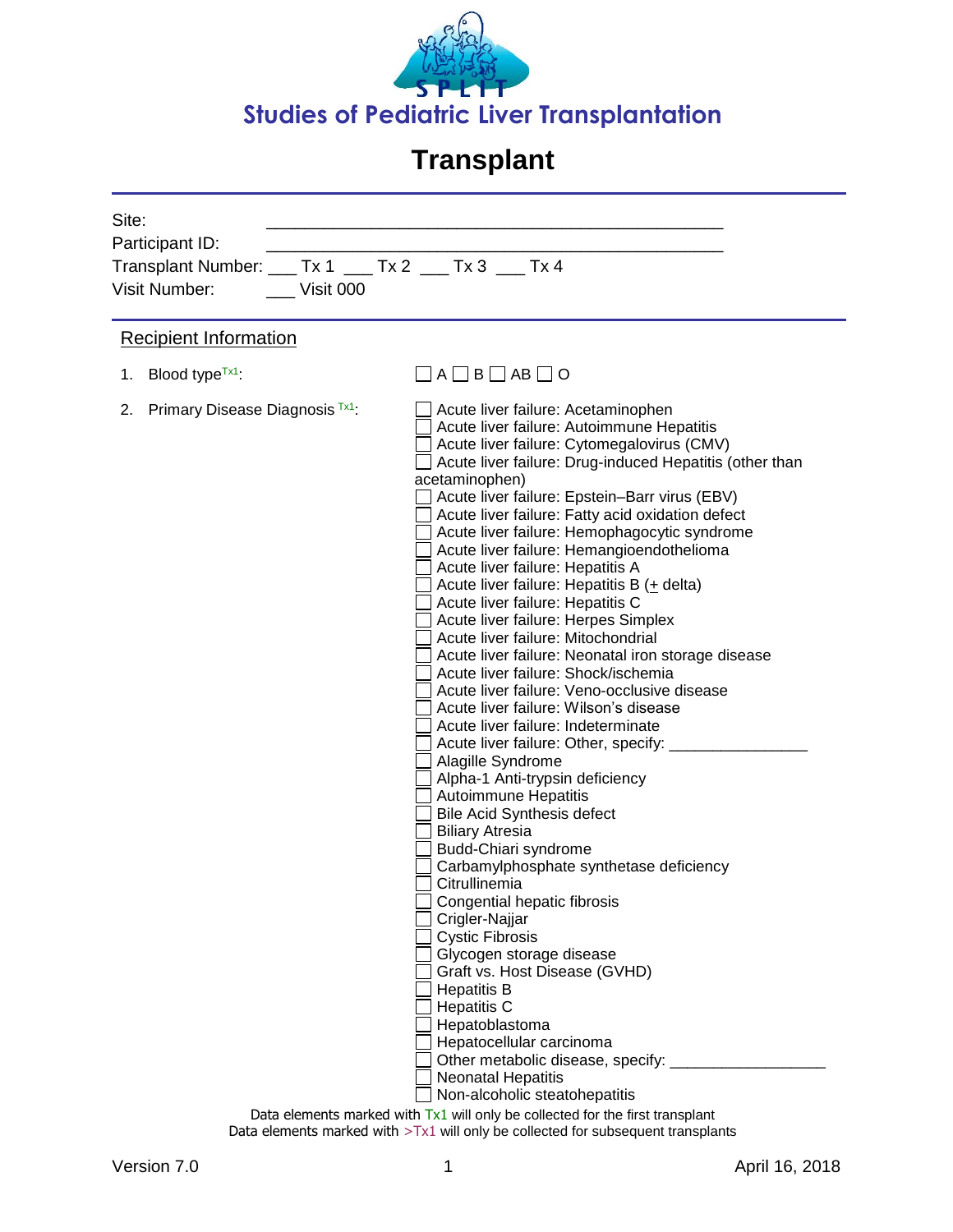

| Site: | Participant ID:<br>Transplant Number: ___ Tx 1 ___ Tx 2 ___ Tx 3 ___ Tx 4<br>Visit Number:<br>Visit 000 |                                                                                                                                                                                                                                                                                                  |
|-------|---------------------------------------------------------------------------------------------------------|--------------------------------------------------------------------------------------------------------------------------------------------------------------------------------------------------------------------------------------------------------------------------------------------------|
|       | Primary Disease Diagnosis <sup>Tx1</sup> (cont):                                                        | Ornithine transcarbamylase deficiency<br>PFIC1 (FIC1 disease)<br>PFIC2 (BSEP disease)<br>PFIC3 (MDR3 disease)<br>Primary Hyperoxaluria<br><b>Primary Sclerosing Cholangitis</b><br>Total parenteral nutrition (TPN) induced<br>Tyrosinemia<br>Wilson's disease                                   |
|       | 3. Primary cause for graft failure> $Tx1$ :                                                             | Primary graft dysfunction<br>Hyperacute rejection<br>Chronic rejection<br>Post-operative hemorrhage<br><b>Biliary tract complications</b><br>De Novo Hepatitis<br>Recurrent Primary Liver disease<br><b>Hepatic Artery Thrombosis</b><br>Portal Vein Thrombosis<br>Other, specify: _____________ |
|       | 4. Primary insurance type:                                                                              | Australian National Federal funding<br>Champus (military)<br>HMO / Managed care<br>Medicaid or equivalent and/or state funded children's services<br>Provincial government (Canada)<br>Traditional private insurance<br>None: Self pay<br>None: Donation<br>None: No funding<br>$\Box$ Other     |
| 5.    | Primary caregiver:                                                                                      | Mother<br>Father<br>Guardian                                                                                                                                                                                                                                                                     |
| 6.    | Primary caregiver's marital status:                                                                     | Single<br>Married<br>Divorced<br>Widowed<br>Domestic partnership<br>Unknown                                                                                                                                                                                                                      |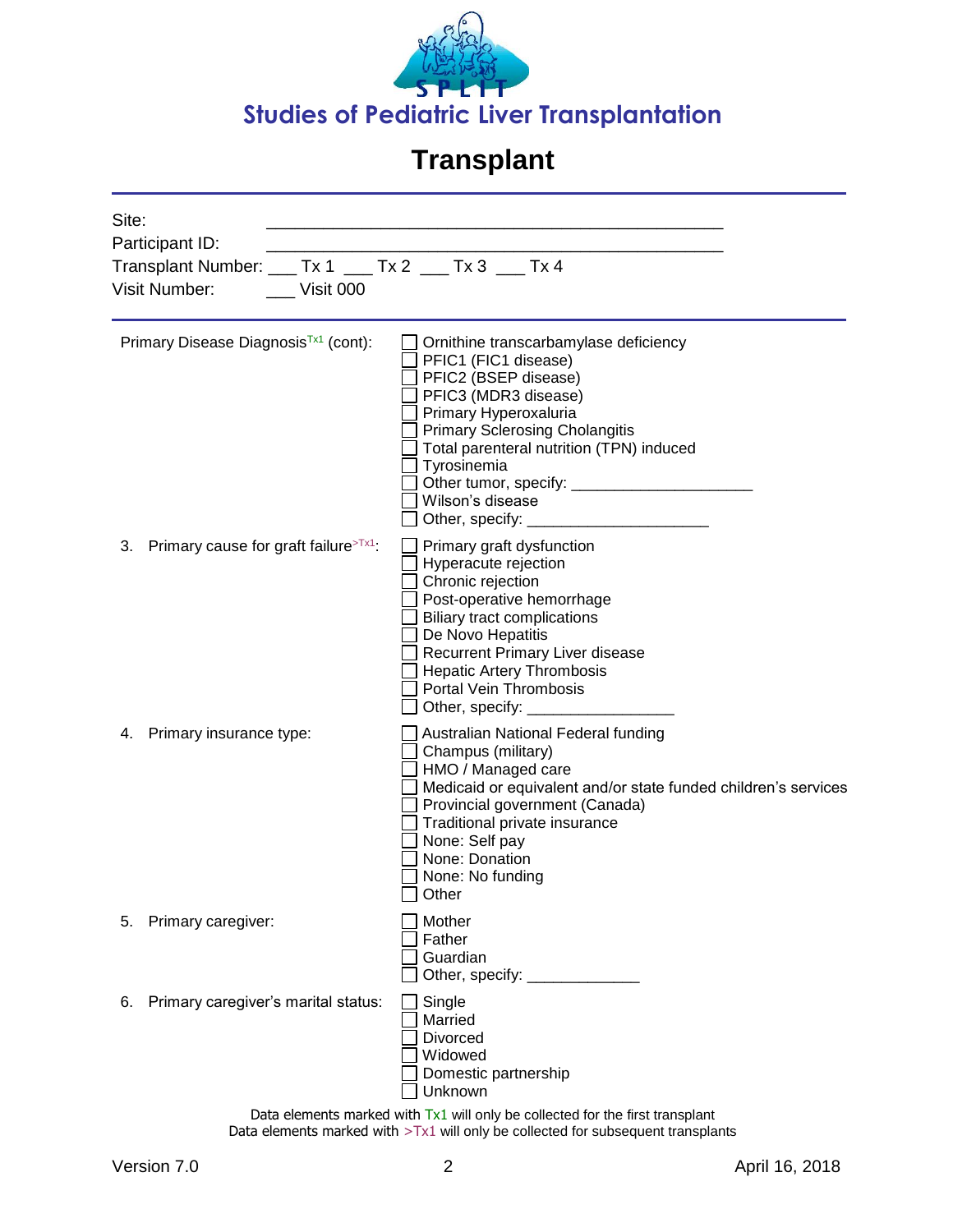

| Site:                                                                                                 |                                                                                 |  |  |  |
|-------------------------------------------------------------------------------------------------------|---------------------------------------------------------------------------------|--|--|--|
| Participant ID:                                                                                       |                                                                                 |  |  |  |
| Transplant Number: ___ Tx 1 ___ Tx 2 ___ Tx 3 ___ Tx 4                                                |                                                                                 |  |  |  |
| Visit Number:<br>Visit 000                                                                            |                                                                                 |  |  |  |
|                                                                                                       |                                                                                 |  |  |  |
|                                                                                                       |                                                                                 |  |  |  |
| 7. Primary caregiver's highest level<br>of education:                                                 | Some high school or less                                                        |  |  |  |
|                                                                                                       | High school degree / GED                                                        |  |  |  |
|                                                                                                       | Vocational school or some college                                               |  |  |  |
| College degree                                                                                        |                                                                                 |  |  |  |
| Unknown                                                                                               | Professional or graduate degree                                                 |  |  |  |
| <b>Co-morbidities</b> (Present within one month prior to transplant)                                  |                                                                                 |  |  |  |
|                                                                                                       |                                                                                 |  |  |  |
| Diabetes:<br>8.                                                                                       | No                                                                              |  |  |  |
|                                                                                                       | Type I                                                                          |  |  |  |
|                                                                                                       | Type II<br>Type other                                                           |  |  |  |
|                                                                                                       | Type unknown                                                                    |  |  |  |
|                                                                                                       | Diabetes status unknown                                                         |  |  |  |
|                                                                                                       |                                                                                 |  |  |  |
| Dialysis:<br>9.                                                                                       | No dialysis                                                                     |  |  |  |
|                                                                                                       | Hemodialysis                                                                    |  |  |  |
|                                                                                                       | Peritoneal dialysis<br>CAVH: Continuous arteriovenous hemofiltration            |  |  |  |
|                                                                                                       | CV VH: Continous venous/venous hemofiltration                                   |  |  |  |
|                                                                                                       | Dialysis status unknown                                                         |  |  |  |
|                                                                                                       | Dialysis unknown type performed                                                 |  |  |  |
| 10. Drug treated systemic hypertension:                                                               | ◯ No ◯ Yes ◯ Unknown                                                            |  |  |  |
| 11. Any previous malignancy:                                                                          | $\Box$ No $\Box$ Yes $\Box$ Unknown                                             |  |  |  |
| For participants with a primary disease diagnosis of hepatoblastoma, previous malignancy of           |                                                                                 |  |  |  |
| hepatoblastoma should only be indicated as "Yes" if the participant had surgical therapy to treat the |                                                                                 |  |  |  |
| hepatoblastoma prior to the current liver transplant and there was reoccurrence.                      |                                                                                 |  |  |  |
| If yes, specify type:                                                                                 | Skin melanoma<br>Skin non-melanoma                                              |  |  |  |
|                                                                                                       | Central nervous system (CNS) tumor                                              |  |  |  |
|                                                                                                       | Genitourinary                                                                   |  |  |  |
|                                                                                                       | <b>Breast</b>                                                                   |  |  |  |
|                                                                                                       | Thyroid                                                                         |  |  |  |
|                                                                                                       | Tongue/throat/larynx                                                            |  |  |  |
|                                                                                                       | Lung<br>Leukemia/lymphoma                                                       |  |  |  |
|                                                                                                       | Liver                                                                           |  |  |  |
|                                                                                                       | Hepatoblastoma                                                                  |  |  |  |
|                                                                                                       | Hepatocellular carcinoma                                                        |  |  |  |
|                                                                                                       | Data elements marked with $Tx1$ will only be collected for the first transplant |  |  |  |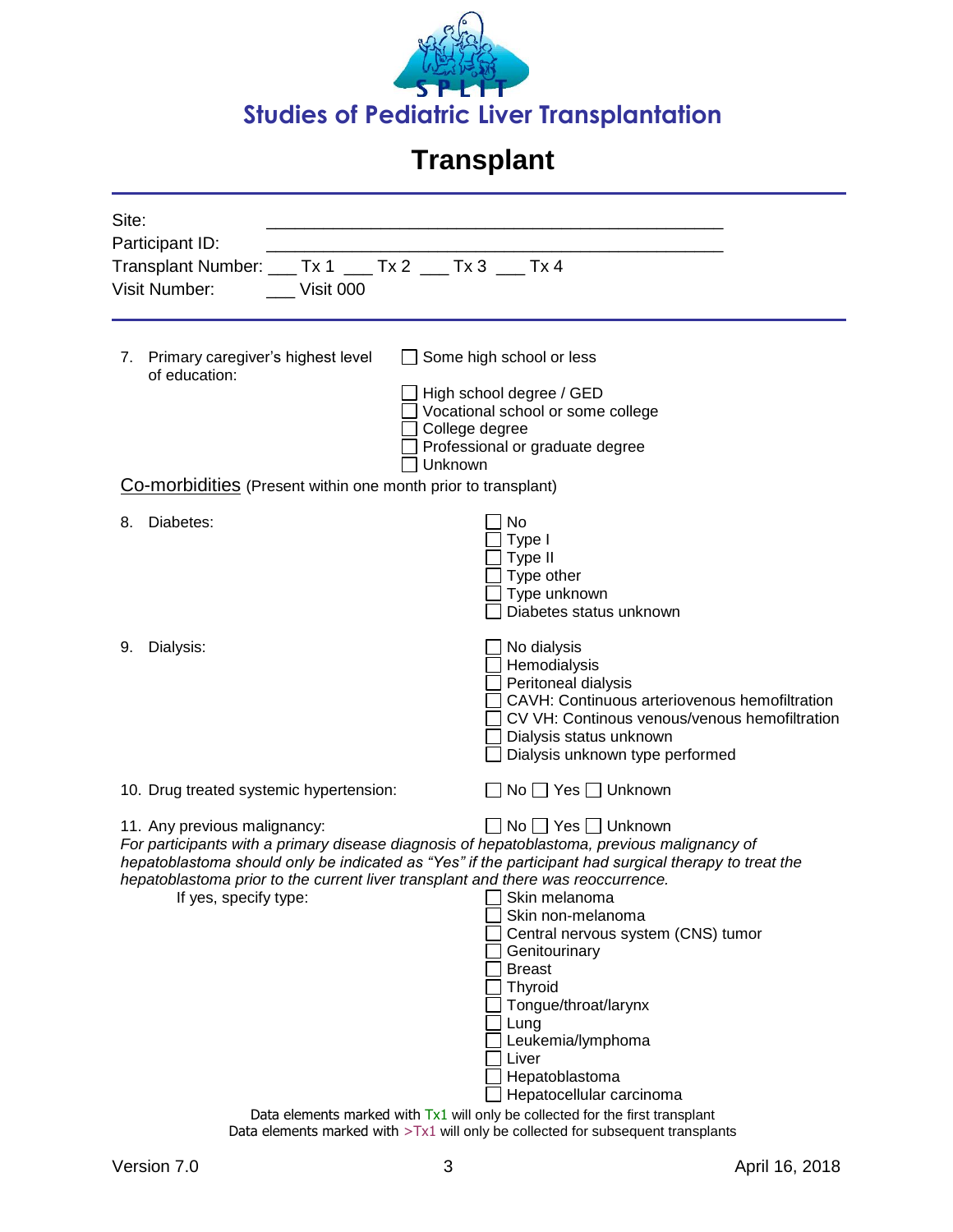

| Site:<br>Participant ID:                                                                                                                                                        |                                                                    |
|---------------------------------------------------------------------------------------------------------------------------------------------------------------------------------|--------------------------------------------------------------------|
| Transplant Number: ___ Tx 1 ___ Tx 2 ___ Tx 3 ___ Tx 4<br><b>Visit Number:</b><br>Visit 000                                                                                     |                                                                    |
| 12. Does the participant have hepatopulmonary syndrome:<br>If yes, specify:                                                                                                     | No ◯ Yes ◯ Unknown                                                 |
| Is the participant on home oxygen:                                                                                                                                              | $\Box$ No $\Box$ Yes $\Box$ Unknown                                |
| 13. Is the participant receiving supplemental feeding:<br>If yes, specify:                                                                                                      | $No \square Yes \square$ Unknown                                   |
| Route of nutritional intake:                                                                                                                                                    | Tube<br>Parenteral (I.V.)<br>Tube and Parenteral (I.V.)<br>Unknown |
| 14. Does the participant have co-existing inflammatory bowel<br>disease (IBD):                                                                                                  | No Yes Unknown                                                     |
| Co-existing IBD is defined as histologic evidence of chronic inflammation in the intestine consistent with<br>either ulcerative colitis or Crohn's disease.<br>If yes, specify: |                                                                    |
| Type:                                                                                                                                                                           | Crohn's Disease<br><b>Ulcerative Colitis</b><br>Indeterminate      |
| 15. Did the participant have congenital cardiac disease that required<br>an operational procedure or therapeutic intervention?                                                  | No │ Yes │ Unknown                                                 |
| 16. Did the participant receive a previous liver, combined liver-<br>kidney, or combined liver-pancreas transplant Tx1?                                                         | $No \square Yes \square$ Unknown                                   |
| If yes, specify number of previous liver, combined liver-<br>kidney, or combined liver-pancreas transplants Tx1:                                                                |                                                                    |
| 17. Did the participant have previous abdominal surgery (excluding<br>liver, combined liver-kidney, or combined liver-pancreas<br>transplant):                                  | No $\Box$ Yes $\Box$ Unknown                                       |
| If yes, specify:<br>Kasai portoenterostomy:                                                                                                                                     | Yes  <br>Unknown<br>No                                             |
| Hepatic resection (lobe or segmental):                                                                                                                                          | No<br>Yes<br>Unknown                                               |
| <b>Biliary diversion:</b><br>Open liver biopsy:                                                                                                                                 | No<br>Yes<br>Unknown<br>No<br>Yes<br>Unknown                       |
| Cholecystectomy:                                                                                                                                                                | No<br>Yes<br>Unknown                                               |
| Other biliary surgery/reconstruction:                                                                                                                                           | No<br>Yes<br>Unknown                                               |
| Operative Portosystemic shunt - not transjugular<br>intrahepatic portosystemic shunt (TIPS):                                                                                    | No<br>Yes  <br>Unknown                                             |
| Splenectomy:                                                                                                                                                                    | No □ Yes □ Unknown                                                 |
| Data elements marked with $Tx1$ will only be collected for the first transplant                                                                                                 |                                                                    |

Data elements marked with  $>$ Tx1 will only be collected for subsequent transplants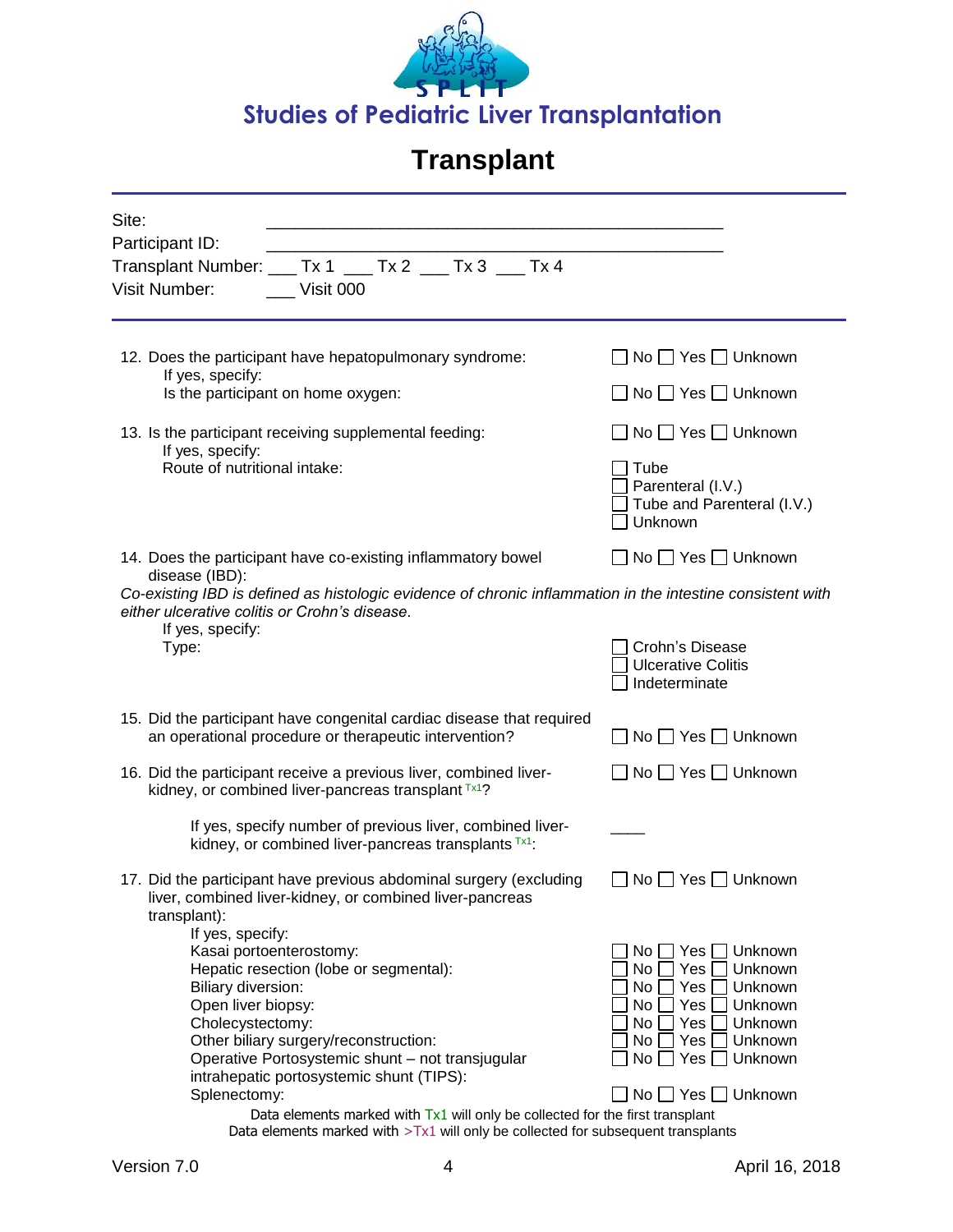

| Site:<br>Participant ID:<br>Visit Number:    | Visit 000                                                                 | Transplant Number: ___ Tx 1 ___ Tx 2 ___ Tx 3 ___ Tx 4                                                                                                                 |                                                                                                            |
|----------------------------------------------|---------------------------------------------------------------------------|------------------------------------------------------------------------------------------------------------------------------------------------------------------------|------------------------------------------------------------------------------------------------------------|
| gastrostomy (PEG):                           | combined liver-pancreas transplant):<br>Other intra-abdominal procedures: | Gastrostomy tube (G-tube)/ percutaneous endoscopic<br>Transplant (excluding liver, combined liver-kidney, or                                                           | $\Box$ No $\Box$ Yes $\Box$ Unknown<br>□ No □ Yes □ Unknown<br>$\Box$ No $\Box$ Yes $\Box$ Unknown         |
| <b>Participant Status at Transplant</b>      |                                                                           |                                                                                                                                                                        |                                                                                                            |
| 18. Date of listing:                         |                                                                           | $\sqrt{2}$                                                                                                                                                             | (mm/dd/yyyy)                                                                                               |
| transplant:<br>(Canadian Status 4 or 4f)     | (Category 1, 2A TSANZ - Australian, New Zealand)                          | 19. United Network for Organ Sharing (UNOS) Status 1a or 1b at                                                                                                         | $\Box$ No $\Box$ Yes                                                                                       |
| If Yes, specify:                             | Is the participant status 1 by exception:                                 |                                                                                                                                                                        | $\Box$ No $\Box$ Yes                                                                                       |
| If No, specify:<br>b.                        | Score type used to list with UNOS:<br>(PELD) exception score:             | a. Indicate scoring system used to list with UNOS:<br>i. Pediatric End-Stage Liver Disease<br>ii. Model for End-Stage Liver Disease<br>(MELD) exception score:         | $PELD$ MELD<br>$\Box$ Calculated $\Box$ Exception                                                          |
|                                              |                                                                           | Record the height/weight measurements and chemistries/hematology results closest to the time of<br>unit column and vice versa for the Chemistry and Hematology panels. | transplant. NOTE: entry of a value in the CU unit column will automatically calculate the corresponding SI |
| 20. Height at transplant:<br>Date:<br>Value: |                                                                           | $\Box$ Not Done<br>__/__/____                                                                                                                                          | (mm/dd/yyyy)<br>$\Box$ inches $\Box$ cm                                                                    |
| 21. Weight at transplant:<br>Date:<br>Value: |                                                                           | □ Not Done<br>__/__/____                                                                                                                                               | (mm/dd/yyyy)<br>$\mathsf{libs} \ \Box \ \mathsf{kg}$                                                       |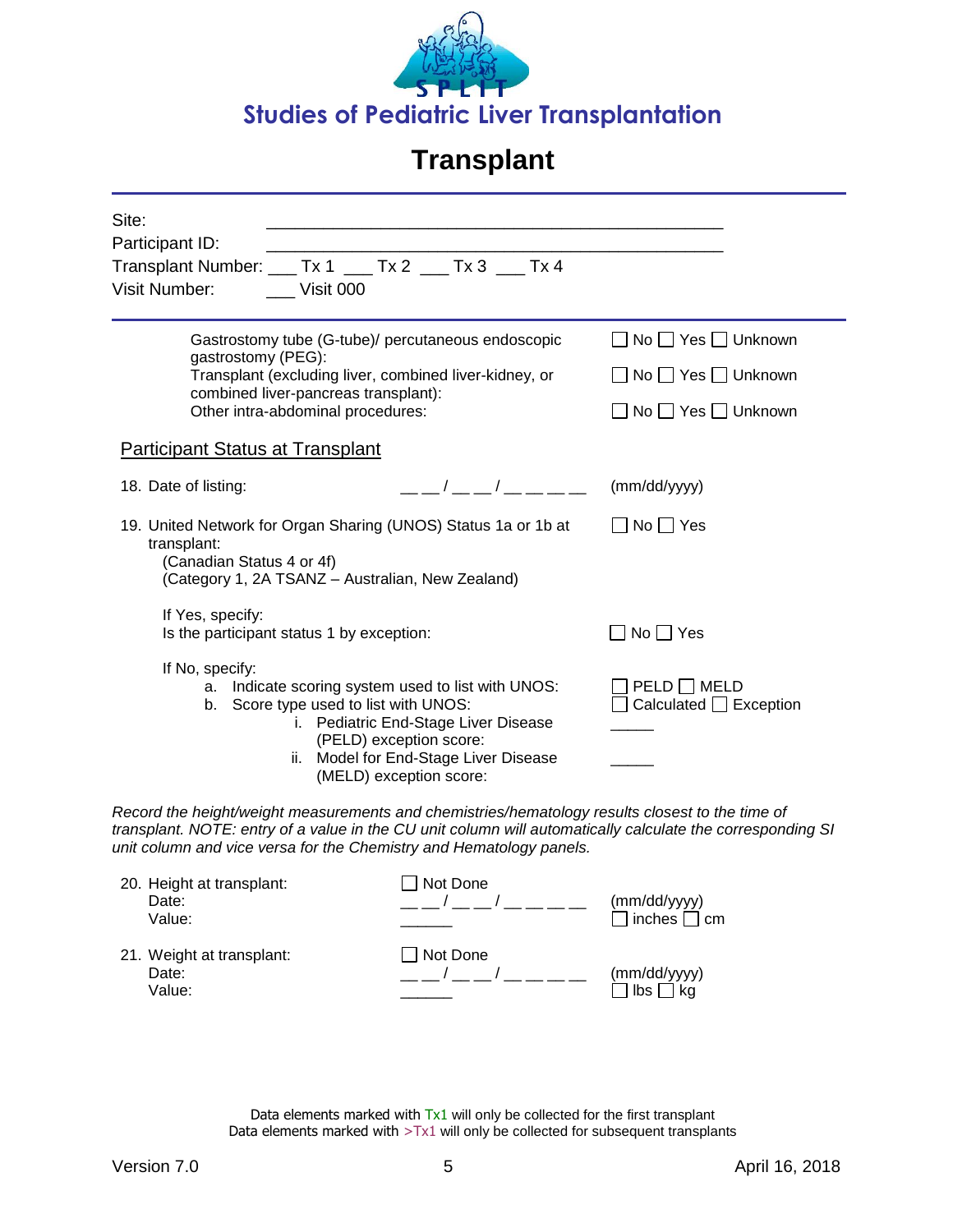

| Site:<br>Participant ID:                                                                                                                                                                  |                                                                                         |                                                                                                      |
|-------------------------------------------------------------------------------------------------------------------------------------------------------------------------------------------|-----------------------------------------------------------------------------------------|------------------------------------------------------------------------------------------------------|
| Transplant Number: ___ Tx 1 ___ Tx 2 ___ Tx 3 ___ Tx 4<br>Visit Number:<br>Visit 000                                                                                                      |                                                                                         |                                                                                                      |
| 22. Sodium:<br>23. Total bilirubin:<br>24. Albumin:<br>25. International normalized ratio<br>$(INR)$ :                                                                                    | _____ mEq/mL<br>or<br>$\frac{1}{\text{mg/dL}}$<br>or<br>$\rule{1em}{0.15mm}$ g/dL<br>or | $\frac{1}{\sqrt{2}}$ mmol/L<br>_umol/L<br>g/L                                                        |
| 26. Serum creatinine:<br>27. Did the participant have dialysis twice, or 24 hours of continuous<br>veno-venous hemodialysis (CVVHD), within a week prior to the<br>serum creatinine test? | mg/dL<br>or                                                                             | $\frac{1}{\text{mmol/L}}$<br>□ No □ Yes □ Unknown                                                    |
| 28. Hospital status at transplant:                                                                                                                                                        |                                                                                         | Intensive Care Unit (ICU)<br>Hospitalized, not in ICU<br>Not hospitalized                            |
| 29. Was the participant on life support at transplant:                                                                                                                                    |                                                                                         | No<br>Yes, ventilator<br>Yes, artificial liver<br>Yes, extracorporeal membrane<br>oxygenation (ECMO) |
| 30. Was the participant intubated prior to being taken to the OR for<br>transplant:                                                                                                       |                                                                                         | $\Box$ No $\Box$ Yes                                                                                 |
| Donor Information                                                                                                                                                                         |                                                                                         |                                                                                                      |
| 31. Donor type:                                                                                                                                                                           | Deceased-Brain Death<br>Living                                                          | Deceased-Donation after Cardiac Death (DCD)                                                          |
| 32. Donor age:<br>If the participant is < 2 years of age, record age in months. If the participant is $\geq$ 2 years of age, record the<br>age in years.                                  | Months Years                                                                            |                                                                                                      |
| 33. Donor gender:                                                                                                                                                                         | Male $\Box$ Female                                                                      |                                                                                                      |
| 34. Donor ethnicity:                                                                                                                                                                      |                                                                                         | ] Hispanic or Latino $\square$ Not Hispanic or Latino $\square$ Not Reported                         |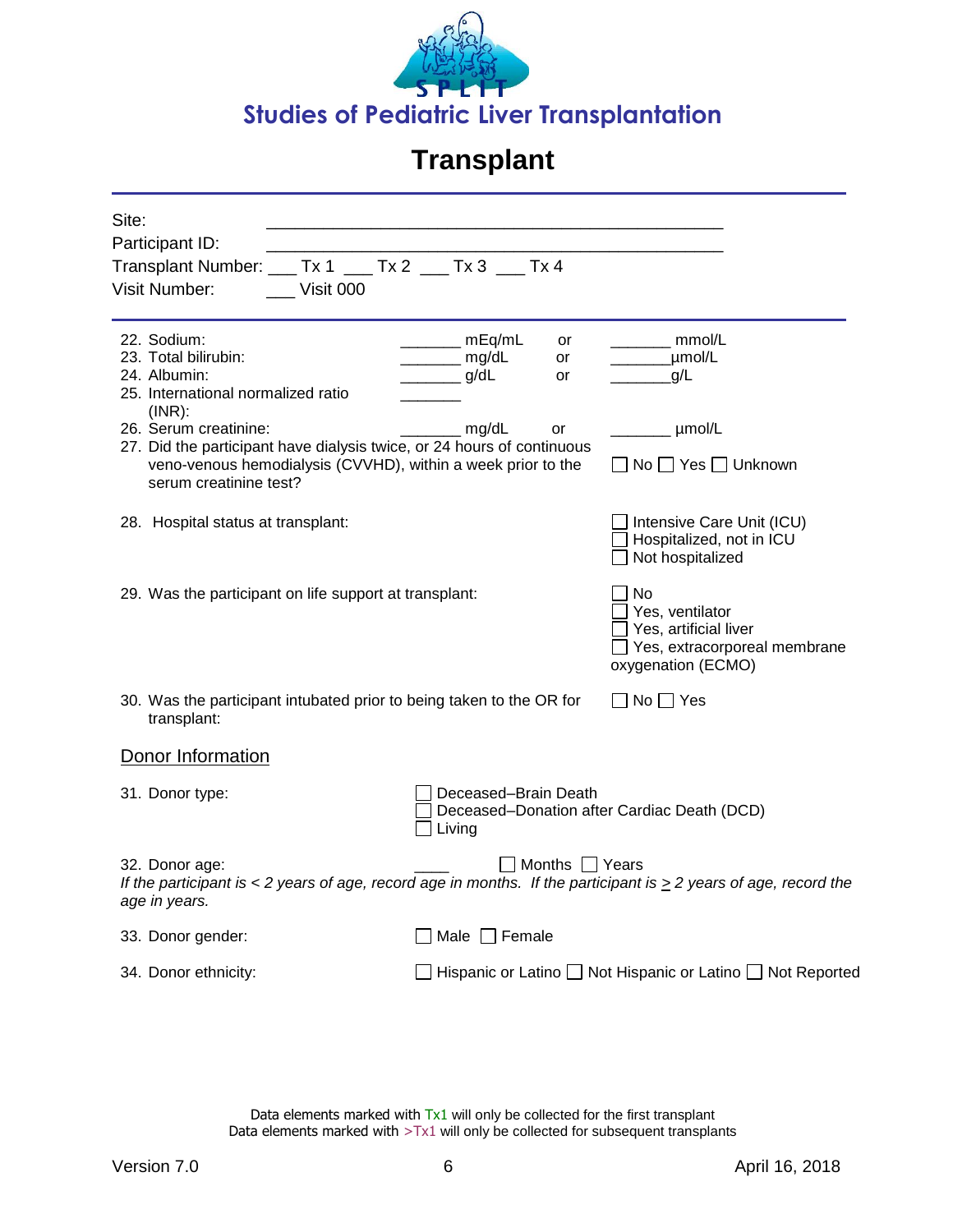

| Site:<br>Participant ID:<br>Visit Number: | Transplant Number: ___ Tx 1 ___ Tx 2 ___ Tx 3 Tx 4<br>Visit 000                                                                                                                                                                                                         |
|-------------------------------------------|-------------------------------------------------------------------------------------------------------------------------------------------------------------------------------------------------------------------------------------------------------------------------|
| 35. Donor race:                           | Unknown                                                                                                                                                                                                                                                                 |
| Select all origins that apply.            | American Indian or Alaska Native:<br>No.<br>Yes<br>Asian:<br>No<br>Yes<br>No<br>Yes<br><b>Black or African American:</b><br>Native Hawaiian or Pacific Islander:<br>No<br>Yes<br>White:<br>No<br>Yes<br>No<br>Multi-racial, not otherwise specified:<br>Yes             |
| 36. Donor weight:                         | $\mathsf{lbs} \bigsqcup \mathsf{kg}$                                                                                                                                                                                                                                    |
| 37. Donor blood type:                     | $A \square B \square AB \square O$                                                                                                                                                                                                                                      |
| <b>Transplant Procedure</b>               |                                                                                                                                                                                                                                                                         |
| 38. Surgical procedure:                   | Orthotopic □ Auxiliary                                                                                                                                                                                                                                                  |
| 39. Procedure type:                       | Whole liver<br>Partial liver, remainder not transplanted or living transplant<br>Split liver<br>Unknown                                                                                                                                                                 |
| 40. Partial type:                         | Right lobe without middle hepatic vein (segments 5,6,7,8)<br>Right lobe with middle hepatic vein (segments 4,5,6,7,8)<br>Left lobe (segments 2,3,4)<br>Left lateral (segments 2,3)<br>Unknown                                                                           |
| 41. Split type:                           | Right lobe without middle hepatic vein in situ/ex situ (segments 5,6,7,8)<br>Right lobe with middle hepatic vein in situ /ex situ (segments 4,5,6,7,8)<br>Left lobe in situ /ex situ (segment 2,3,4)<br>Left lateral segment in situ /ex situ (segments 2,3)<br>Unknown |
| 42. Biliary anastomosis:                  | Duct-to-duct<br>Roux-en-Y choledochojejunostomy<br>Other                                                                                                                                                                                                                |
| 43. Biliary stent:                        | None $\Box$ Internal $\Box$ External                                                                                                                                                                                                                                    |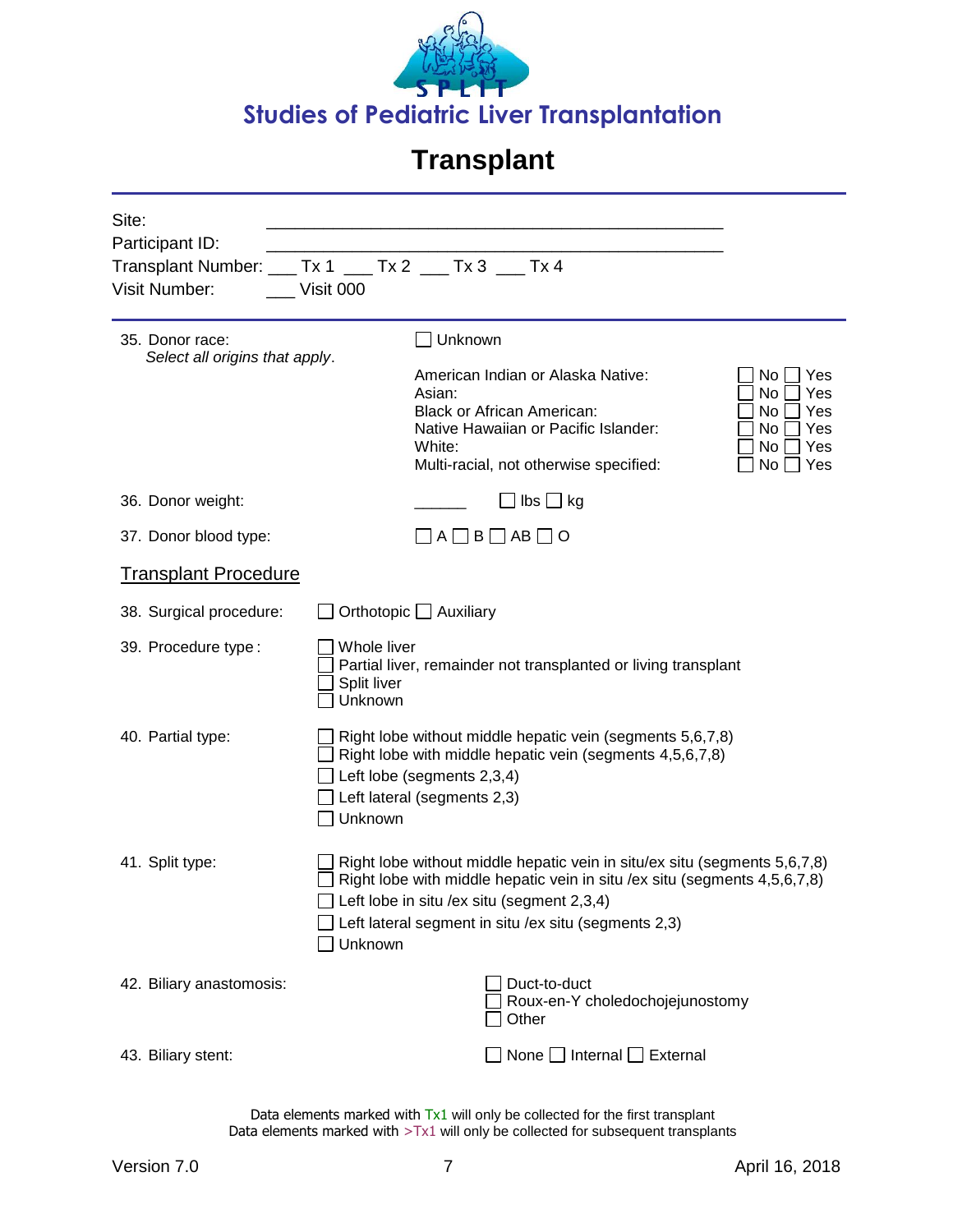

| Site:<br>Participant ID:<br>Visit Number:                     | Transplant Number: ___ Tx 1 ___ Tx 2 ___ Tx 3 ___ Tx 4<br>Visit 000                                                                                                                                                                       |                                                                                                                                                                                                                                 |
|---------------------------------------------------------------|-------------------------------------------------------------------------------------------------------------------------------------------------------------------------------------------------------------------------------------------|---------------------------------------------------------------------------------------------------------------------------------------------------------------------------------------------------------------------------------|
| 44. Warm ischemia time:<br>blood, whether venous or arterial. |                                                                                                                                                                                                                                           | minutes<br>The number of minutes between the time of removal from cold storage and the time of reperfusion of warm                                                                                                              |
| from cold storage.                                            | 45. Total cold ischemia time (if pumped, include pump time):                                                                                                                                                                              | hours<br>minutes<br>The number of hours and minutes between the time of preservation of the organ and the time of removal                                                                                                       |
|                                                               | 46. Did the participant have a portal vein thrombosis in native liver:                                                                                                                                                                    | $No \bigsqcup Yes$                                                                                                                                                                                                              |
| shunt (TIPS):                                                 | 47. Did the participant have a transjugular intrahepatic portocaval                                                                                                                                                                       | $No$   $Yes$                                                                                                                                                                                                                    |
|                                                               | 48. Was an incidental tumor found at time of transplant:<br>For participants with a primary disease diagnosis of hepatoblastoma, incidental tumor found at time of<br>transplant should not be indicated as "Yes" for the hepatoblastoma. | No     Yes                                                                                                                                                                                                                      |
| а.                                                            | If yes, tumor type (confirmed by pathology):                                                                                                                                                                                              | Hepatocellular adenoma<br>Hemangioma<br>Hemangioendothelioma<br>Angiomyolipoma<br>Bile duct cystadenocarcinoma<br>Cholangiocarcinoma<br>Hepatocellular carcinoma<br>Hepatoblastoma<br>Angiosarcoma<br>Other primary liver tumor |
| <u>Immunosuppression</u>                                      |                                                                                                                                                                                                                                           |                                                                                                                                                                                                                                 |
|                                                               | 49. Did the participant receive antibody therapy as induction:                                                                                                                                                                            | $No \Box Yes$                                                                                                                                                                                                                   |
| a.                                                            | If yes, specify type:                                                                                                                                                                                                                     | ALG/ATG/ALS<br>OKT3/Monoclonal<br>IL-2mAb (Zenapax, Simulect,<br>etc)                                                                                                                                                           |
|                                                               |                                                                                                                                                                                                                                           |                                                                                                                                                                                                                                 |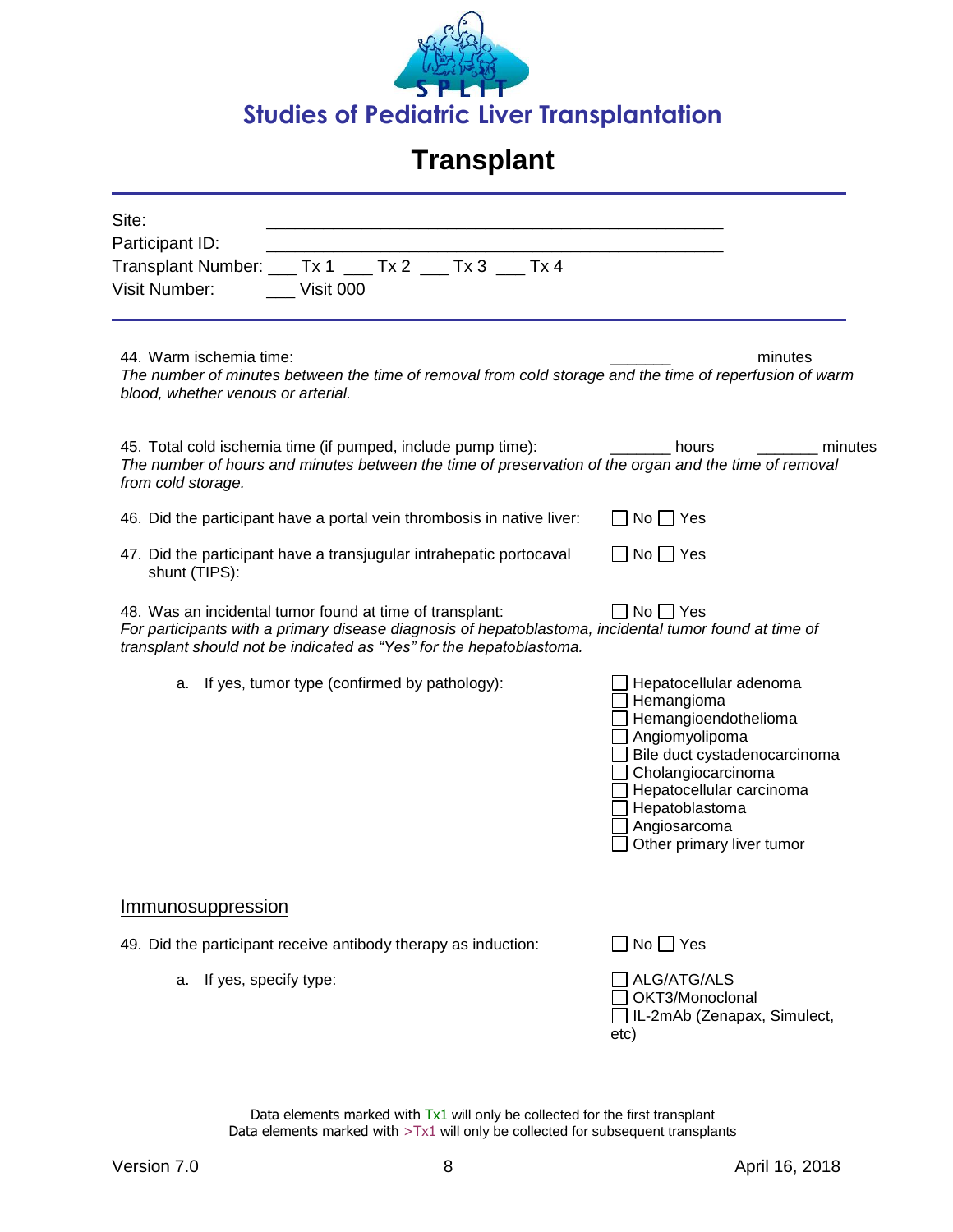

| Site:<br>Participant ID:<br>Visit Number:                       | Transplant Number: ___ Tx 1 ___ Tx 2 ___ Tx 3 ___ Tx 4<br>Visit 000 |  |
|-----------------------------------------------------------------|---------------------------------------------------------------------|--|
|                                                                 | 50. Initial Immunosuppression (within 7 days post-transplant):      |  |
| Tacrolimus:                                                     | No     Yes                                                          |  |
| Cyclosporine:                                                   | No     Yes                                                          |  |
| Mycophenolate<br>mofetil/<br>Mycophenolic<br>acid<br>(MMF/MPA): | $\Box$ No $\Box$ Yes                                                |  |
| Azathioprine:                                                   | Yes<br>No.                                                          |  |

| Azathioprine:                         | $\Box$ No $\Box$ Yes |
|---------------------------------------|----------------------|
| Sirolimus:                            | $\Box$ No $\Box$ Yes |
| Corticosteroids: $\Box$ No $\Box$ Yes |                      |
| Everolimus:                           | $\Box$ No $\Box$ Yes |

#### Participation in Other Research Networks

51. Is the participant enrolled in any of the following research networks?

| CHILDREN <sup>Tx1</sup> | $\Box$ No $\Box$ Yes, specify ID number: |  |
|-------------------------|------------------------------------------|--|
| $\mathsf{PALF}$ Tx1.    | $\Box$ No $\Box$ Yes, specify ID number: |  |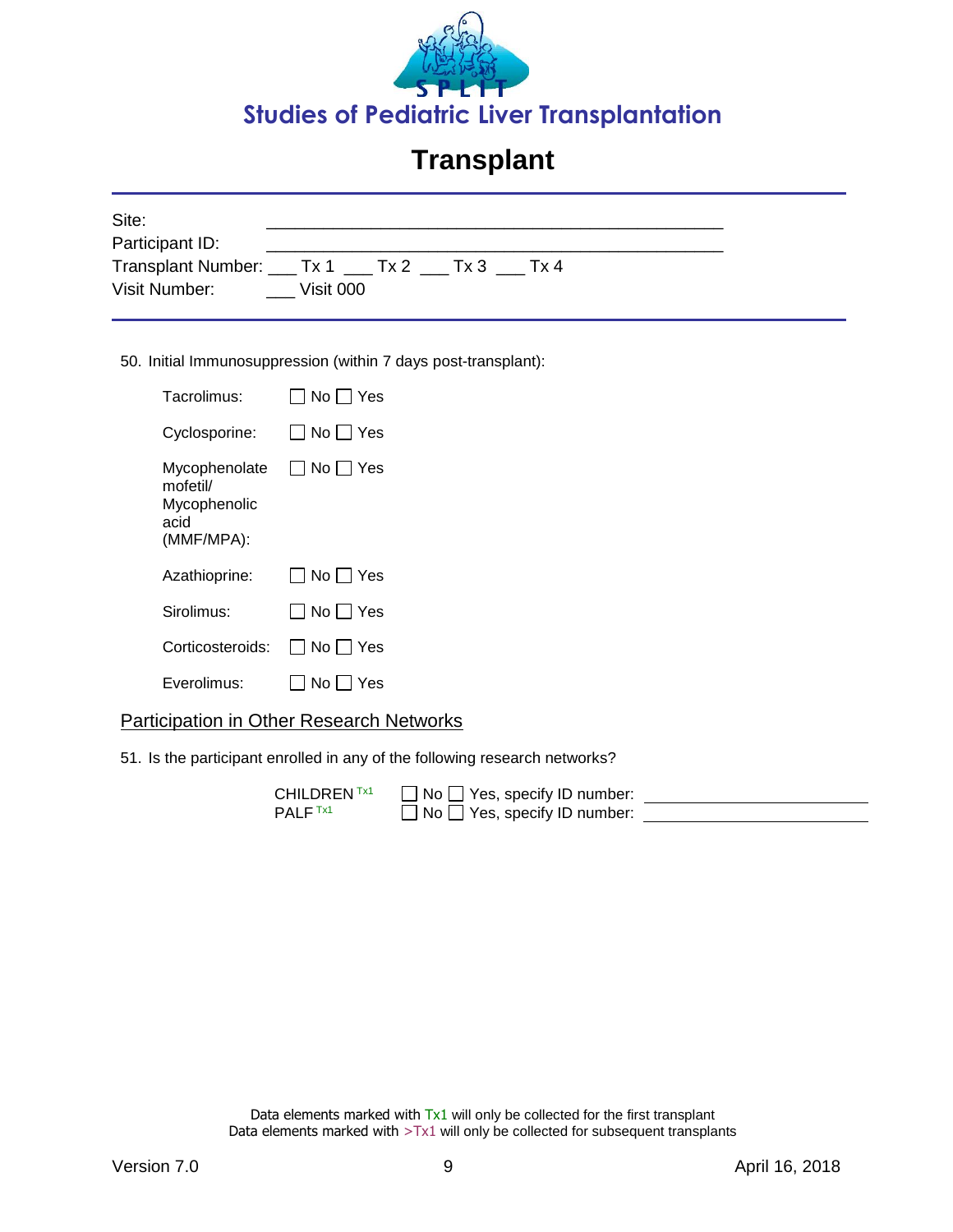

|    | Site:<br><u> 1989 - Johann Barn, mars an t-Amerikaansk politiker (* 1908)</u><br>Participant ID:                                                                                                                                                                                                                                                                                                                                                                                                                                                                                                                                                                                                                                                                                                                                                                                       |                                                |
|----|----------------------------------------------------------------------------------------------------------------------------------------------------------------------------------------------------------------------------------------------------------------------------------------------------------------------------------------------------------------------------------------------------------------------------------------------------------------------------------------------------------------------------------------------------------------------------------------------------------------------------------------------------------------------------------------------------------------------------------------------------------------------------------------------------------------------------------------------------------------------------------------|------------------------------------------------|
|    | Transplant Number: ___ Tx 1 ___ Tx 2 ___ Tx 3 ___ Tx 4<br>Visit Number: _____ Visit 001(Day 30) ___ Visit 002 (Day 90)                                                                                                                                                                                                                                                                                                                                                                                                                                                                                                                                                                                                                                                                                                                                                                 |                                                |
| 1. | — — / — — / — — — —<br>Date of assessment:                                                                                                                                                                                                                                                                                                                                                                                                                                                                                                                                                                                                                                                                                                                                                                                                                                             | (mm/dd/yyyy)                                   |
| 2. | Did the participant either die or require liver retransplantation prior to<br>discharge <sup>D30</sup>                                                                                                                                                                                                                                                                                                                                                                                                                                                                                                                                                                                                                                                                                                                                                                                 | $\Box$ No $\Box$ Yes                           |
|    | If yes, specify:<br>Type of event:                                                                                                                                                                                                                                                                                                                                                                                                                                                                                                                                                                                                                                                                                                                                                                                                                                                     | Death<br>Retransplant                          |
|    | Date of event:<br>— — / — — / — — — — —                                                                                                                                                                                                                                                                                                                                                                                                                                                                                                                                                                                                                                                                                                                                                                                                                                                | (mm/dd/yyyy)                                   |
|    | $\frac{1}{2}$ $\frac{1}{2}$ $\frac{1}{2}$ $\frac{1}{2}$ $\frac{1}{2}$ $\frac{1}{2}$ $\frac{1}{2}$ $\frac{1}{2}$ $\frac{1}{2}$ $\frac{1}{2}$ $\frac{1}{2}$ $\frac{1}{2}$ $\frac{1}{2}$ $\frac{1}{2}$ $\frac{1}{2}$ $\frac{1}{2}$ $\frac{1}{2}$ $\frac{1}{2}$ $\frac{1}{2}$ $\frac{1}{2}$ $\frac{1}{2}$ $\frac{1}{2}$<br>If no, specify date of primary<br>hospital discharge:                                                                                                                                                                                                                                                                                                                                                                                                                                                                                                           | (mm/dd/yyyy)                                   |
|    | Report the date of primary hospital discharge even if it is after the Day 30 assessment date.                                                                                                                                                                                                                                                                                                                                                                                                                                                                                                                                                                                                                                                                                                                                                                                          |                                                |
|    | 3. Date of primary extubation post-op $\qquad \qquad \underline{\qquad}$ $\qquad \qquad$ $\qquad \underline{\qquad}$ $\qquad \qquad$ $\qquad \qquad$ $\qquad \qquad$<br>D30-                                                                                                                                                                                                                                                                                                                                                                                                                                                                                                                                                                                                                                                                                                           | (mm/dd/yyyy)                                   |
|    | Report the date of primary extubation even if it is after the Day 30 assessment date.                                                                                                                                                                                                                                                                                                                                                                                                                                                                                                                                                                                                                                                                                                                                                                                                  |                                                |
|    | 4. Re-intubated after primary extubation in the first 30 days post-transplant <sup>D30</sup> :<br>Indicate N/A if date of primary extubation is after the Day 30 assessment date.                                                                                                                                                                                                                                                                                                                                                                                                                                                                                                                                                                                                                                                                                                      | $\Box$ No $\Box$ Yes $\Box$ N/A                |
| 5. | Did the participant undergo a liver biopsy within the first 30 days D30.<br>Did the participant undergo a liver biopsy since Day 30 D90:<br>If yes, specify:<br>Number of liver biopsies performed:                                                                                                                                                                                                                                                                                                                                                                                                                                                                                                                                                                                                                                                                                    | $No \square Yes$                               |
|    | Liver Biopsy #1                                                                                                                                                                                                                                                                                                                                                                                                                                                                                                                                                                                                                                                                                                                                                                                                                                                                        |                                                |
|    | — — / — — / — — — — —<br>Date of biopsy:<br>Reason for biopsy:                                                                                                                                                                                                                                                                                                                                                                                                                                                                                                                                                                                                                                                                                                                                                                                                                         | (mm/dd/yyyy)<br>Per protocol<br>For cause      |
|    | Was immunosuppressive therapy modified in response to<br>the biopsy:                                                                                                                                                                                                                                                                                                                                                                                                                                                                                                                                                                                                                                                                                                                                                                                                                   | $No \square Yes$                               |
|    | Was rejection confirmed:                                                                                                                                                                                                                                                                                                                                                                                                                                                                                                                                                                                                                                                                                                                                                                                                                                                               | No/indeterminate<br>Yes, Acute<br>Yes, Chronic |
|    | If insufficient tissue was obtained to make a diagnosis, report rejection as "No/indeterminate."<br>For acute rejection. allograft dysfunction is defined to be present when either ALT or both alkaline<br>phosphatase and GGT are elevated compared to baseline and biopsy findings including three main<br>features, bile duct damage, endothelial inflammation and a mixed cellular infiltrate comprised of<br>lymphocytes, eosinophils, plasma cells, and neutrophils.<br>Diagnosis of chronic rejection requires persistent elevation of direct bilirubin (1.5 x nl) and/or serum GGT<br>level (2 times normal) >3 months even in the face of therapy for acute rejection together with liver<br>histology that fulfills Banff criteria. The Banff criteria are degenerative changes of the majority of bile<br>ducts/ loss of 50% of bile ducts with venulitis and/or fibrosis. |                                                |

Version 11.0 1 1 May 4, 2018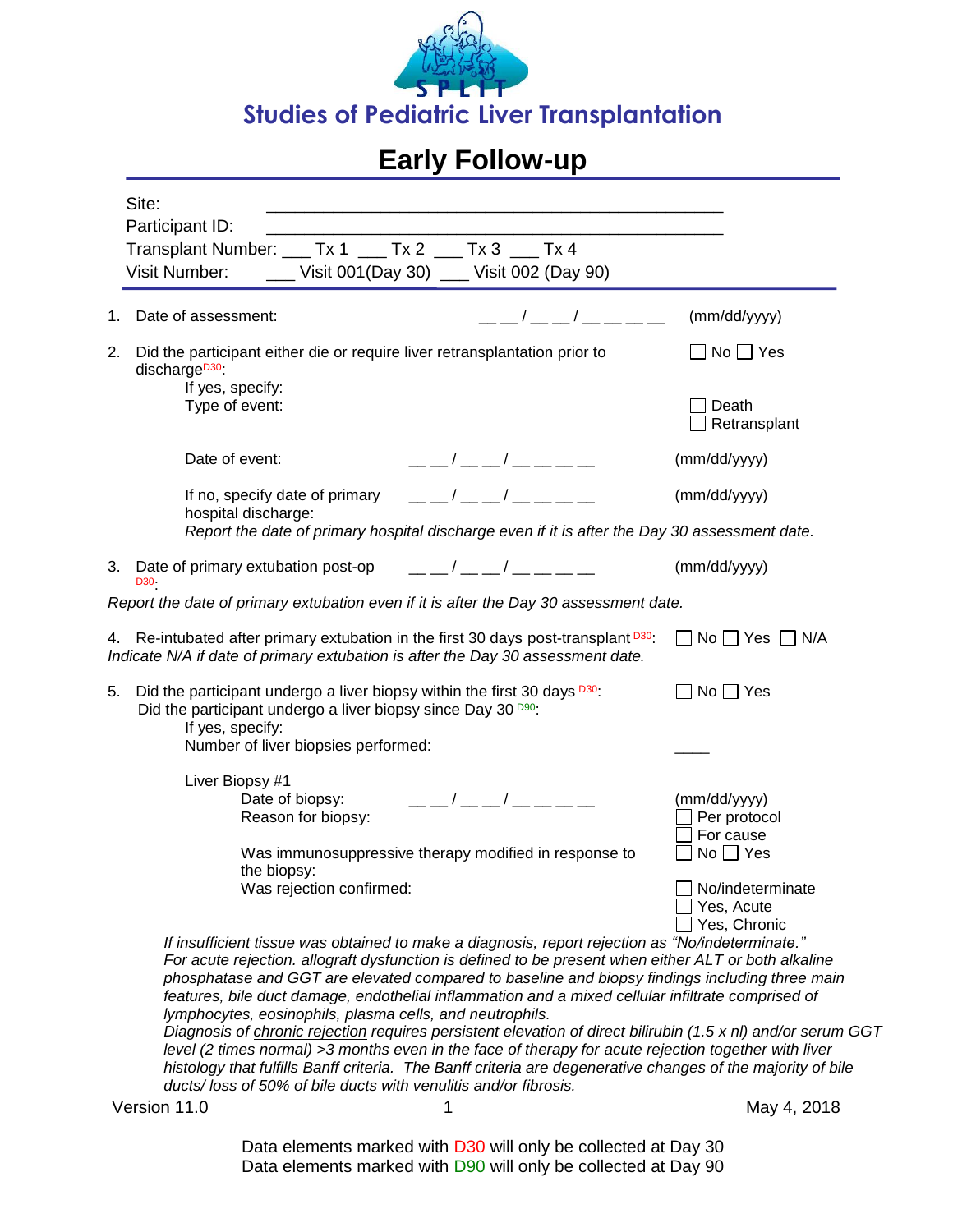

| Site:                                                                                                                                                                                                                                                                                                                                                                                                                                                   |                                                                                   |  |
|---------------------------------------------------------------------------------------------------------------------------------------------------------------------------------------------------------------------------------------------------------------------------------------------------------------------------------------------------------------------------------------------------------------------------------------------------------|-----------------------------------------------------------------------------------|--|
| Participant ID:                                                                                                                                                                                                                                                                                                                                                                                                                                         |                                                                                   |  |
| Transplant Number: ___ Tx 1 ___ Tx 2 ___ Tx 3 ___ Tx 4                                                                                                                                                                                                                                                                                                                                                                                                  |                                                                                   |  |
| Visit Number:<br>__ Visit 001(Day 30) __ Visit 002 (Day 90)                                                                                                                                                                                                                                                                                                                                                                                             |                                                                                   |  |
|                                                                                                                                                                                                                                                                                                                                                                                                                                                         |                                                                                   |  |
| Liver Biopsy #2<br>— — / — — / — — — — —<br>Date of biopsy:<br>Reason for biopsy:<br>Was immunosuppressive therapy modified in response to<br>the biopsy:<br>Was rejection confirmed:                                                                                                                                                                                                                                                                   | (mm/dd/yyyy)<br>Per protocol<br>For cause<br>$No \square Yes$<br>No/indeterminate |  |
|                                                                                                                                                                                                                                                                                                                                                                                                                                                         | Yes, Acute<br>Yes, Chronic                                                        |  |
| Liver Biopsy #3<br>$-1$ $-1$ $-1$ $-1$ $-$<br>Date of biopsy:<br>Reason for biopsy:                                                                                                                                                                                                                                                                                                                                                                     | (mm/dd/yyyy)<br>Per protocol<br>For cause                                         |  |
| Was immunosuppressive therapy modified in response to<br>the biopsy:                                                                                                                                                                                                                                                                                                                                                                                    | $No \square Yes$                                                                  |  |
| Was rejection confirmed:                                                                                                                                                                                                                                                                                                                                                                                                                                | No/indeterminate<br>Yes, Acute<br>Yes, Chronic                                    |  |
| Liver Biopsy #4<br>— — / — — / — — — —<br>Date of biopsy:<br>Reason for biopsy:                                                                                                                                                                                                                                                                                                                                                                         | (mm/dd/yyyy)<br>Per protocol<br>For cause                                         |  |
| Was immunosuppressive therapy modified in response to<br>the biopsy:                                                                                                                                                                                                                                                                                                                                                                                    | $No \square Yes$                                                                  |  |
| Was rejection confirmed:                                                                                                                                                                                                                                                                                                                                                                                                                                | No/indeterminate<br>Yes, Acute<br>Yes, Chronic                                    |  |
| 6. Was the participant treated for antibody mediated rejection:                                                                                                                                                                                                                                                                                                                                                                                         | $\Box$ No $\Box$ Yes                                                              |  |
| 7. Was the participant relisted for a liver transplant:<br>If yes, specify date relisted: $\frac{m}{m}$ / $\frac{m}{m}$ / $\frac{m}{m}$ / $\frac{m}{m}$ / $\frac{m}{m}$                                                                                                                                                                                                                                                                                 | $\Box$ No $\Box$ Yes<br>(mm/dd/yyyy)                                              |  |
| Did the participant have any vascular complications:<br>8.<br>If yes, specify:                                                                                                                                                                                                                                                                                                                                                                          | ]No □ Yes                                                                         |  |
| Diagnosis of vessel thrombosis requires imaging evidence of vessel occlusion (angiography, Doppler<br>U/S, CT or MR angiography, or operative finding) in the vessel in question. No biochemical or clinical<br>requirements for diagnosis.<br>Diagnosis of vessel stenosis requires imaging evidence of partial narrowing/occlusion of blood flow<br>(angiography, CT or MR angiography, or operative finding) in question. No biochemical or clinical |                                                                                   |  |
| requirements for diagnosis.                                                                                                                                                                                                                                                                                                                                                                                                                             |                                                                                   |  |

Version 11.0 2 May 4, 2018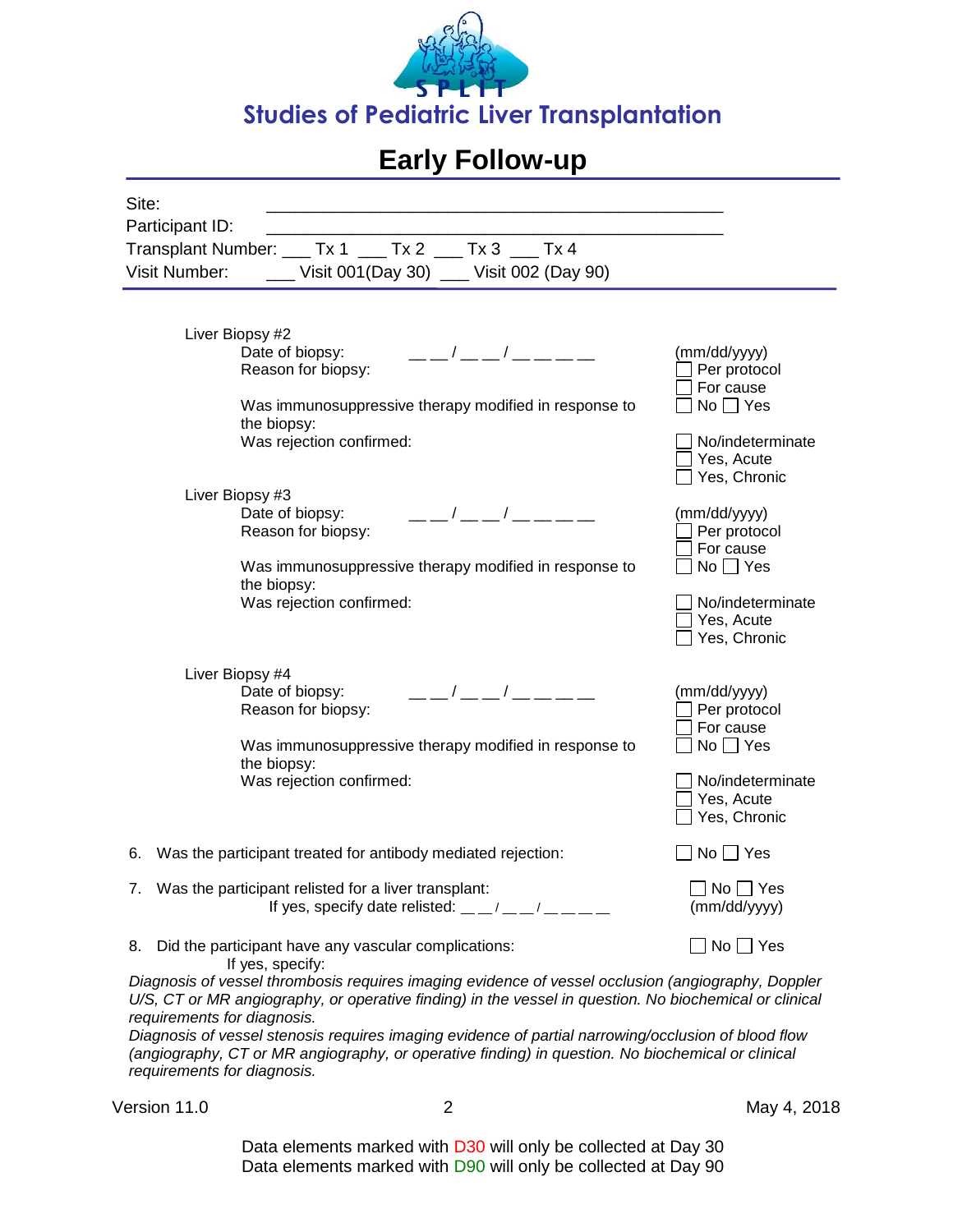

| Participant ID:<br>Transplant Number: ___ Tx 1 ___ Tx 2 ___ Tx 3 ___ Tx 4                                                                                                                                                                                                                                                                                                                                                                                                                                                                                                                                                                                                                                                                                                                                                                                     |
|---------------------------------------------------------------------------------------------------------------------------------------------------------------------------------------------------------------------------------------------------------------------------------------------------------------------------------------------------------------------------------------------------------------------------------------------------------------------------------------------------------------------------------------------------------------------------------------------------------------------------------------------------------------------------------------------------------------------------------------------------------------------------------------------------------------------------------------------------------------|
| Visit Number:<br>__ Visit 001(Day 30) __ Visit 002 (Day 90)                                                                                                                                                                                                                                                                                                                                                                                                                                                                                                                                                                                                                                                                                                                                                                                                   |
| Observation should only be recorded as the treatment for a vascular complication if all other treatment<br>options (i.e. anticoagulation, reoperation, and interventional radiology) are "No".<br>Portal vein thrombosis:<br>No<br>Treatment:<br>$\Box$ Yes<br>Anticoagulation<br>No  <br>$\sqcup$ Yes<br>If yes, specify date of diagnosis:<br>Reoperation<br>No.<br>Yes<br>Interventional radiology<br>$\frac{\frac{1}{2}}{\frac{1}{2}}$ / $\frac{\frac{1}{2}}{\frac{1}{2}}$ / $\frac{\frac{1}{2}}{\frac{1}{2}}$ / $\frac{\frac{1}{2}}{\frac{1}{2}}$ / $\frac{\frac{1}{2}}{\frac{1}{2}}$ / $\frac{\frac{1}{2}}{\frac{1}{2}}$ / $\frac{\frac{1}{2}}{\frac{1}{2}}$ / $\frac{\frac{1}{2}}{\frac{1}{2}}$ / $\frac{\frac{1}{2}}{\frac{1}{2}}$ / $\frac{\frac{1}{2}}{\frac{1}{2}}$ / $\frac{\frac{1}{2}}{\$<br>No<br>Yes<br>Observation<br>No <sub>1</sub><br>Yes |
| No<br>Hepatic vein thrombosis:<br>Treatment:<br>Yes<br>Anticoagulation<br>No  <br>l Yes<br>Reoperation<br>No<br>Yes<br>If yes, specify date of diagnosis:<br>Interventional radiology<br>__ __ / __ __ / __ __ __<br>No<br>Yes<br>Observation<br>No<br>Yes                                                                                                                                                                                                                                                                                                                                                                                                                                                                                                                                                                                                    |
| No<br>Hepatic artery thrombosis:<br>Treatment:<br>Yes<br>Anticoagulation<br>No l<br>Yes<br>If yes, specify date of diagnosis:<br>Reoperation<br>No<br>Yes<br>__ __ / __ __ / __ __ __<br>Interventional radiology<br>No<br>Yes<br>Observation<br>No  <br>Yes                                                                                                                                                                                                                                                                                                                                                                                                                                                                                                                                                                                                  |
| Portal vein stenosis:<br>No<br>Treatment:<br>Yes<br>Anticoagulation<br>No <sub>1</sub><br>Yes<br>Reoperation<br>No<br>Yes<br>If yes, specify date of diagnosis:<br>Interventional radiology<br>No<br>Yes<br>__ __ / __ __ / __ __ __ __<br>Observation<br>No  <br>Yes                                                                                                                                                                                                                                                                                                                                                                                                                                                                                                                                                                                         |
| No<br>Outflow obstruction (hepatic vein<br>Treatment:<br>stenosis, vena cava stenosis):<br>Yes<br>Anticoagulation<br>No l<br>Yes<br>Reoperation<br>No<br>Yes<br>If yes, specify date of diagnosis:<br>Interventional radiology<br>No<br>Yes<br>Observation<br>No<br>Yes                                                                                                                                                                                                                                                                                                                                                                                                                                                                                                                                                                                       |
| No<br>Hepatic artery stenosis:<br>Treatment:<br>Yes<br>Anticoagulation<br>Yes<br>No.<br>If yes, specify date of diagnosis:<br>Reoperation<br>Yes<br>No.<br>Interventional radiology<br>No<br>Yes<br>Observation<br>No<br>Yes                                                                                                                                                                                                                                                                                                                                                                                                                                                                                                                                                                                                                                  |
| Did the participant have any biliary complications since the last visit?<br>$No \square Yes$<br>9.                                                                                                                                                                                                                                                                                                                                                                                                                                                                                                                                                                                                                                                                                                                                                            |
| If yes, did the participant have a biliary leak (from cut surface or<br>$No \Box Yes$<br>а.<br>biliary tree):<br>Intrahepatic or extrahepatic fluid collection detected by imaging study                                                                                                                                                                                                                                                                                                                                                                                                                                                                                                                                                                                                                                                                      |

Version 11.0 3 3 May 4, 2018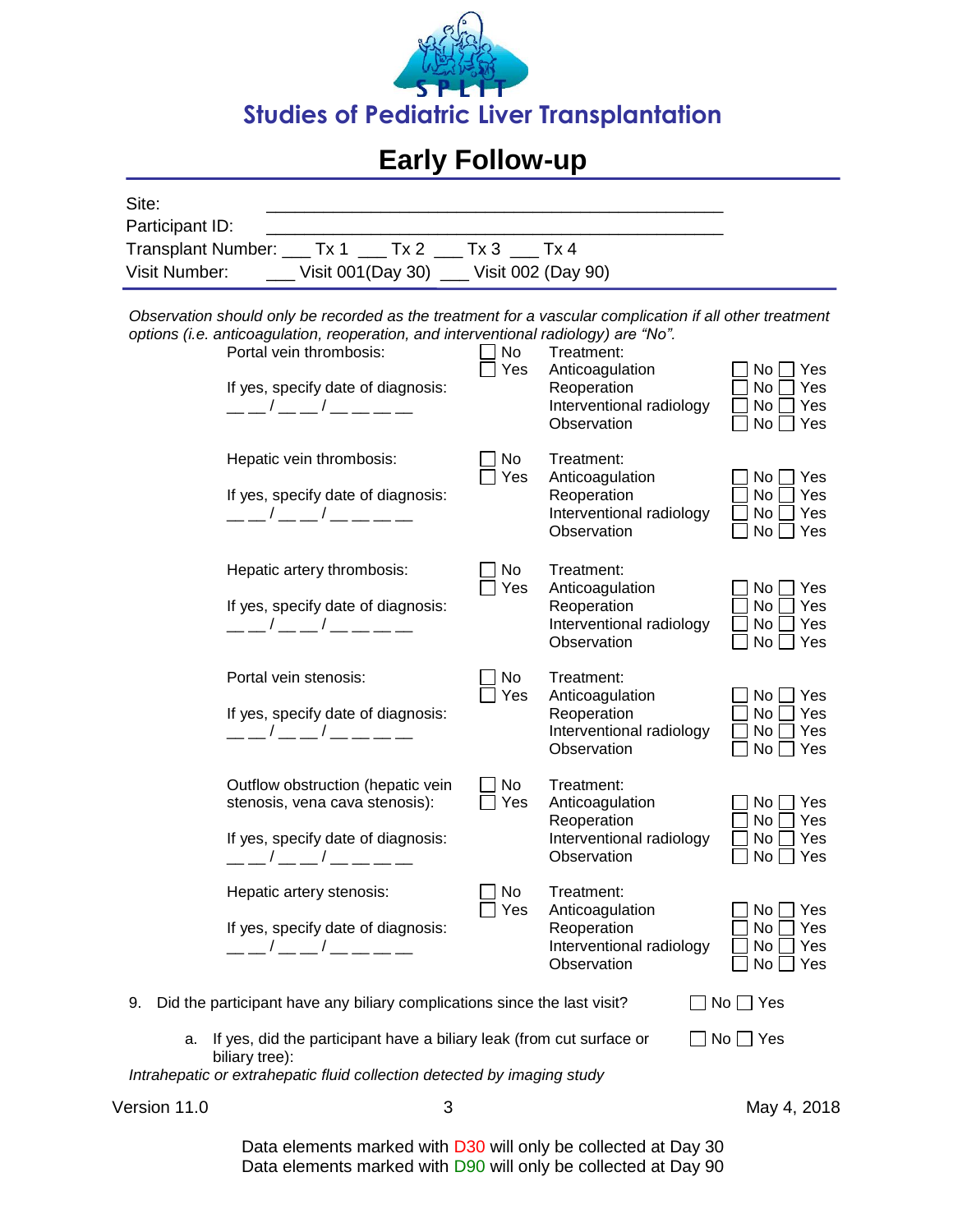

| Site:<br>the control of the control of the control of the control of the control of the control of                                                                                                               |                                 |
|------------------------------------------------------------------------------------------------------------------------------------------------------------------------------------------------------------------|---------------------------------|
| Participant ID:                                                                                                                                                                                                  |                                 |
| Transplant Number: ___ Tx 1 ___ Tx 2 ___ Tx 3 ___ Tx 4                                                                                                                                                           |                                 |
| ___ Visit 001(Day 30) __ Visit 002 (Day 90)<br>Visit Number:                                                                                                                                                     |                                 |
| (ultrasound, CT, MRI) and direct continuity of the fluid collection to the<br>biliary tract confirmed by scintography, cholangiography.                                                                          |                                 |
| If yes, specify date of diagnosis: $\frac{1}{2}$ $\frac{1}{2}$ $\frac{1}{2}$ $\frac{1}{2}$ $\frac{1}{2}$ $\frac{1}{2}$ $\frac{1}{2}$ $\frac{1}{2}$ $\frac{1}{2}$                                                 |                                 |
| b. If yes, did the participant have a biloma:<br>Extrahepatic fluid collection detected by imaging study (ultrasound,<br>CT, MRI) which requires placement of an indwelling percutaneous<br>drain for treatment. | $\Box$ No $\Box$ Yes            |
| If yes, specify date of diagnosis: $\frac{1}{2}$ $\frac{1}{2}$ $\frac{1}{2}$ $\frac{1}{2}$ $\frac{1}{2}$ $\frac{1}{2}$ $\frac{1}{2}$ $\frac{1}{2}$ $\frac{1}{2}$                                                 |                                 |
| If yes, did the participant have an non-anastomotic biliary stricture: $\Box$ No $\Box$ Yes<br>C.                                                                                                                |                                 |
| Stricture which is not at the anastomotic site and typically multiple,<br>longer in length and located in intrahepatic ducts and/or in the donor<br>duct proximal to site of anastomosis.                        |                                 |
| If yes, specify date of diagnosis: $\frac{1}{2}$ $\frac{1}{2}$ $\frac{1}{2}$ $\frac{1}{2}$ $\frac{1}{2}$ $\frac{1}{2}$ $\frac{1}{2}$ $\frac{1}{2}$ $\frac{1}{2}$                                                 |                                 |
| d. If yes, did the participant have an anastomotic biliary stricture:                                                                                                                                            | $\Box$ No $\Box$ Yes            |
| Diagnosis requires cholangiographic (ERCP, MR, PTC) evidence of<br>biliary duct stricture. No biochemical requirements for diagnosis.                                                                            |                                 |
| If yes, specify date of diagnosis: $\frac{1}{2}$ $\frac{1}{2}$ $\frac{1}{2}$ $\frac{1}{2}$ $\frac{1}{2}$ $\frac{1}{2}$ $\frac{1}{2}$ $\frac{1}{2}$ $\frac{1}{2}$                                                 |                                 |
| 10. Was the participant readmitted in the first 30 days <sup>D30</sup> :<br>Select 'N/A' only in the event that the subject was never discharged during<br>the initial 30 days post-transplant                   | $\Box$ No $\Box$ Yes $\Box$ N/A |
| Was the participant readmitted since Day 30 <sup>D90</sup> :<br>Select 'N/A' only in the event that the subject was never discharged since<br>the Day 30 visit                                                   |                                 |
| Number of times readmitted in the<br>a.<br>first 30 days $D30$ :                                                                                                                                                 |                                 |
| b. Number of times readmitted since<br>Day 30 <sup>D90</sup> :                                                                                                                                                   |                                 |
| If readmitted, record detailed information on up to first two readmissions.<br>Date of first re-admission:<br>___/___/____                                                                                       | (mm/dd/yyyy)                    |
| Discharge diagnosis <sup>D30</sup><br>Fever:                                                                                                                                                                     | $No \Box Yes$                   |
| Version 11.0<br>4                                                                                                                                                                                                | May 4, 2018                     |
|                                                                                                                                                                                                                  |                                 |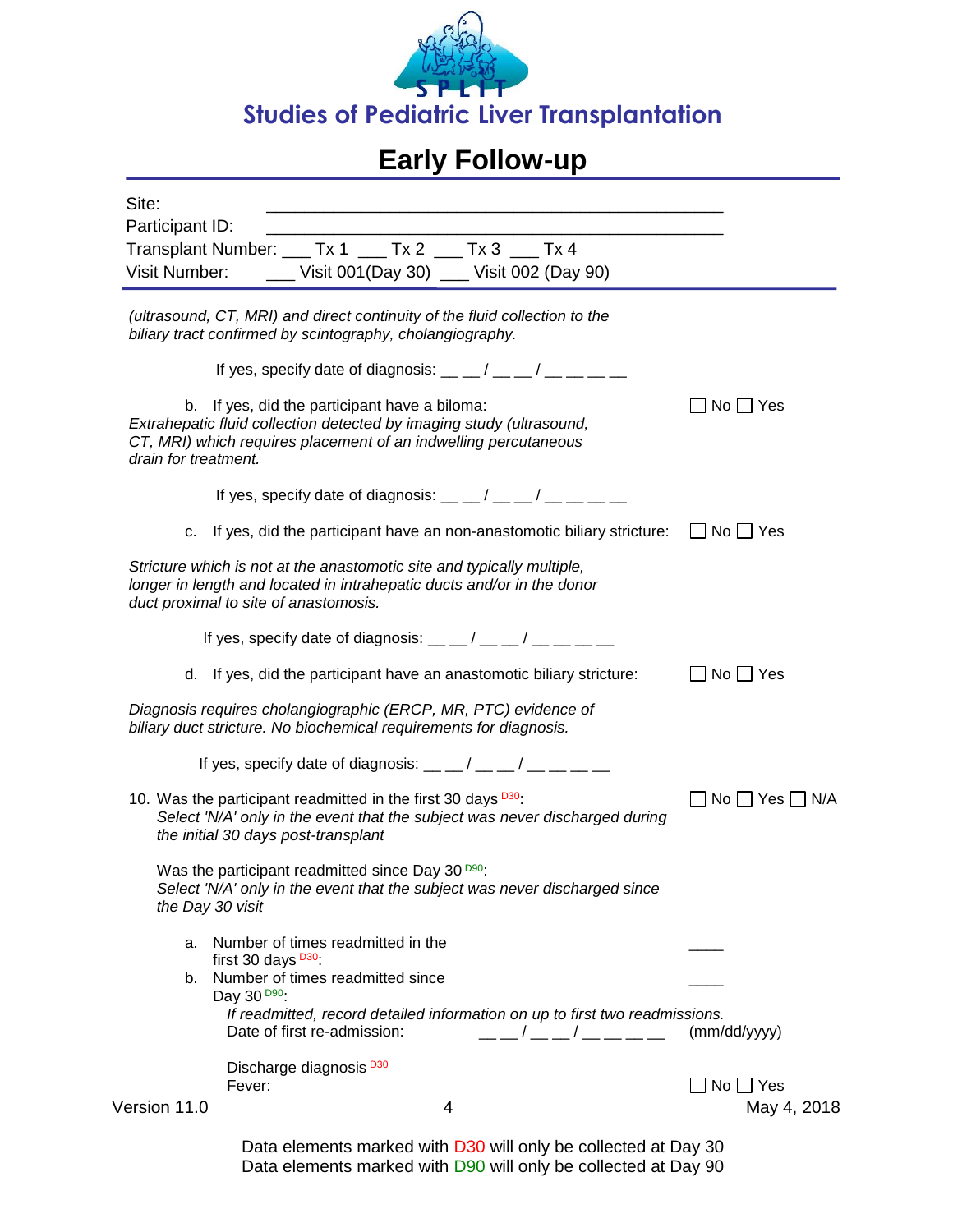

| Site:                |                                                                                                                                                                                                                                                                                                                                                                                                      |                                            |
|----------------------|------------------------------------------------------------------------------------------------------------------------------------------------------------------------------------------------------------------------------------------------------------------------------------------------------------------------------------------------------------------------------------------------------|--------------------------------------------|
| Participant ID:      |                                                                                                                                                                                                                                                                                                                                                                                                      |                                            |
| <b>Visit Number:</b> | Transplant Number: ___ Tx 1 ___ Tx 2 ___ Tx 3 ___ Tx 4<br>Visit 001(Day 30) __ Visit 002 (Day 90)                                                                                                                                                                                                                                                                                                    |                                            |
|                      |                                                                                                                                                                                                                                                                                                                                                                                                      |                                            |
|                      | Dehydration:<br>Fluid-electrolyte imbalance:<br>Gastrointestinal (GI) bleeding:                                                                                                                                                                                                                                                                                                                      | No<br>Yes<br>No<br>Yes<br>No.<br>Yes       |
|                      | Bowel obstruction:<br>Seizures:                                                                                                                                                                                                                                                                                                                                                                      | Yes<br>No<br>No<br>Yes                     |
|                      | Wound dehiscence:<br>Allograft rejection:                                                                                                                                                                                                                                                                                                                                                            | Yes<br>No<br>Yes<br>No                     |
|                      | Biliary complications:<br>Vascular complications:<br>Pneumonia:                                                                                                                                                                                                                                                                                                                                      | Yes<br>No.<br>Yes<br>No.<br>No<br>Yes      |
|                      | Intra-abdominal infection:<br>Sepsis:                                                                                                                                                                                                                                                                                                                                                                | No<br>Yes<br>No<br>Yes                     |
|                      | Fever, hypotension, or oliguria, and all of the following: 1) blood not cultured or no<br>microorganism isolated; 2) no apparent infection at another site; and 3) physician<br>institutes appropriate antimicrobial therapy for sepsis.                                                                                                                                                             |                                            |
|                      | Blood stream infection:<br>Urinary tract infection (UTI):<br>Wound infection:                                                                                                                                                                                                                                                                                                                        | Yes<br>No<br>Yes<br>No<br>Yes<br>No        |
|                      | Viral infection:<br>Virus detected by PCR, culture or DFA, along with clinical symptoms that can be<br>caused by the specific virus (i.e, fever, URI symptoms, diarrhea, lymphadenopathy).<br>Asymptomatic Epstein-Barr Virus viremia should not be included.                                                                                                                                        | No<br>Yes                                  |
|                      | Problems with outpatient medical regimen (medications not<br>delivered, inability to purchase medications, medications not<br>taken):                                                                                                                                                                                                                                                                | $No \bigsqcup Yes$                         |
|                      | Renal failure (requiring dialysis):<br>Chemotherapy for cancer:<br>Infusions (Antibody):                                                                                                                                                                                                                                                                                                             | No<br>Yes<br>No<br>Yes<br>No<br>Yes        |
|                      | Liver re-transplant:<br>Abnormal liver tests:<br>Other:                                                                                                                                                                                                                                                                                                                                              | No<br>Yes<br>No<br>Yes<br>$No \square Yes$ |
|                      | Specify: $_{-}$                                                                                                                                                                                                                                                                                                                                                                                      |                                            |
|                      | $\frac{1}{2}$ $\frac{1}{2}$ $\frac{1}{2}$ $\frac{1}{2}$ $\frac{1}{2}$ $\frac{1}{2}$ $\frac{1}{2}$ $\frac{1}{2}$ $\frac{1}{2}$ $\frac{1}{2}$ $\frac{1}{2}$ $\frac{1}{2}$ $\frac{1}{2}$ $\frac{1}{2}$ $\frac{1}{2}$ $\frac{1}{2}$ $\frac{1}{2}$ $\frac{1}{2}$ $\frac{1}{2}$ $\frac{1}{2}$ $\frac{1}{2}$ $\frac{1}{2}$<br>Date of discharge from first<br>readmission:                                  | (mm/dd/yyyy)                               |
|                      | $\frac{1}{\sqrt{2}}$ $\frac{1}{\sqrt{2}}$ $\frac{1}{\sqrt{2}}$ $\frac{1}{\sqrt{2}}$ $\frac{1}{\sqrt{2}}$ $\frac{1}{\sqrt{2}}$ $\frac{1}{\sqrt{2}}$ $\frac{1}{\sqrt{2}}$ $\frac{1}{\sqrt{2}}$ $\frac{1}{\sqrt{2}}$ $\frac{1}{\sqrt{2}}$ $\frac{1}{\sqrt{2}}$ $\frac{1}{\sqrt{2}}$ $\frac{1}{\sqrt{2}}$ $\frac{1}{\sqrt{2}}$ $\frac{1}{\sqrt{2}}$ $\frac{1}{\sqrt{2}}$<br>Date of second re-admission: | (mm/dd/yyyy)                               |
|                      | Discharge diagnosis <sup>D30</sup><br>Fever:<br>Dehydration:                                                                                                                                                                                                                                                                                                                                         | Yes<br>No<br>No<br>Yes                     |
| Version 11.0         | Fluid-electrolyte imbalance:<br>5                                                                                                                                                                                                                                                                                                                                                                    | No<br>Yes<br>May 4, 2018                   |
|                      |                                                                                                                                                                                                                                                                                                                                                                                                      |                                            |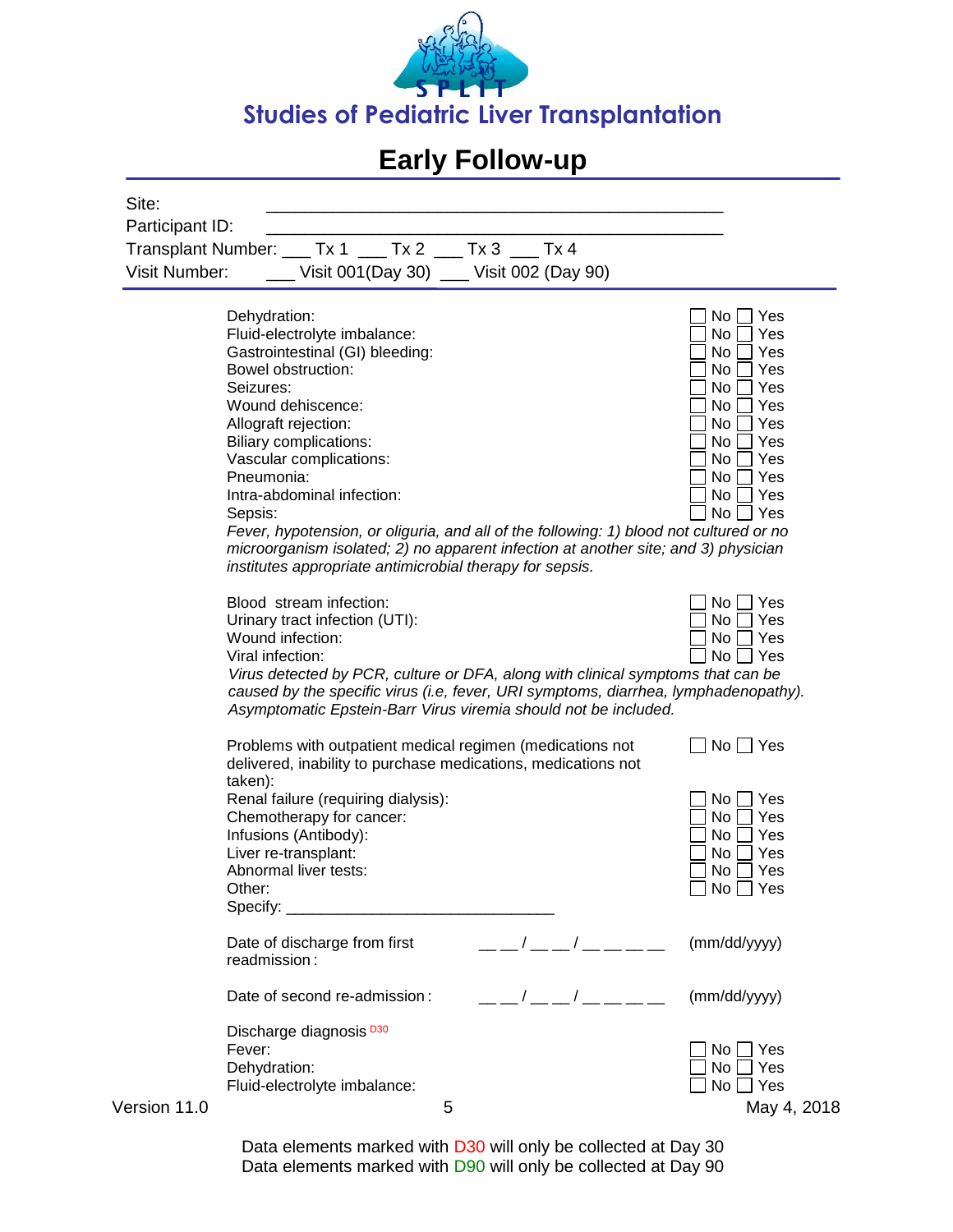

| Site:<br>Participant ID:        |                                                                                                                                                                                                                                                                                                                                                                                                                                               |                                                                                                                                                                                                                |
|---------------------------------|-----------------------------------------------------------------------------------------------------------------------------------------------------------------------------------------------------------------------------------------------------------------------------------------------------------------------------------------------------------------------------------------------------------------------------------------------|----------------------------------------------------------------------------------------------------------------------------------------------------------------------------------------------------------------|
| Visit Number:                   | Transplant Number: ___ Tx 1 ___ Tx 2 ___ Tx 3 ___ Tx 4<br>___ Visit 001(Day 30) __ Visit 002 (Day 90)                                                                                                                                                                                                                                                                                                                                         |                                                                                                                                                                                                                |
| Seizures:<br>Sepsis:<br>taken): | Gastrointestinal (GI) bleeding:<br>Bowel obstruction:<br>Wound dehiscence:<br>Allograft rejection:<br><b>Biliary complications:</b><br>Vascular complications:<br>Pneumonia:<br>Intra-abdominal infection:<br>Blood stream infection:<br>Urinary tract infection (UTI):<br>Wound infection:<br>Viral infection:<br>Problems with outpatient medical regimen (medications not<br>delivered, inability to purchase medications, medications not | No <sub>1</sub><br>Yes<br>No<br>Yes<br>No<br>Yes<br>No<br>Yes<br>No<br>Yes<br>No<br>Yes<br>Yes<br>No<br>No<br>Yes<br>No<br>Yes<br>No<br>Yes<br>No<br>Yes<br>No<br>Yes<br>No<br>Yes<br>No<br>Yes<br>No  <br>Yes |
| Other:                          | Renal failure (requiring dialysis):<br>Chemotherapy for cancer:<br>Infusions (Antibody):<br>Liver re-transplant:<br>Abnormal liver tests:<br>Specify: $\_\_$                                                                                                                                                                                                                                                                                  | No<br>Yes<br>No<br>Yes<br>No<br>Yes<br>No<br>Yes<br>No<br>Yes<br>No<br>Yes                                                                                                                                     |
|                                 | $\overline{1}$<br>Date of discharge from second<br>readmission:                                                                                                                                                                                                                                                                                                                                                                               | (mm/dd/yyyy)                                                                                                                                                                                                   |
| retransplant) <sup>D30</sup>    | 11. Did the participant have reoperation in the first 30 days (excluding                                                                                                                                                                                                                                                                                                                                                                      | $No \bigsqcup Yes$                                                                                                                                                                                             |
|                                 | Number of reoperations in the first 30 days D30.                                                                                                                                                                                                                                                                                                                                                                                              |                                                                                                                                                                                                                |
|                                 | Record detailed information on up to first three reoperations.<br>First reoperation                                                                                                                                                                                                                                                                                                                                                           |                                                                                                                                                                                                                |
|                                 | Date of first reoperation:                                                                                                                                                                                                                                                                                                                                                                                                                    | (mm/dd/yyyy)                                                                                                                                                                                                   |
|                                 | Reasons for reoperation:<br>Intra-abdominal bleeding:<br>Biliary tract complication/bile leak:<br>Vascular complication:<br>Wound complication:<br>Bowel perforation:                                                                                                                                                                                                                                                                         | No.<br>Yes<br>No<br>Yes<br>No<br>Yes<br>No<br>Yes<br>No<br>Yes                                                                                                                                                 |

Version 11.0 6 6 May 4, 2018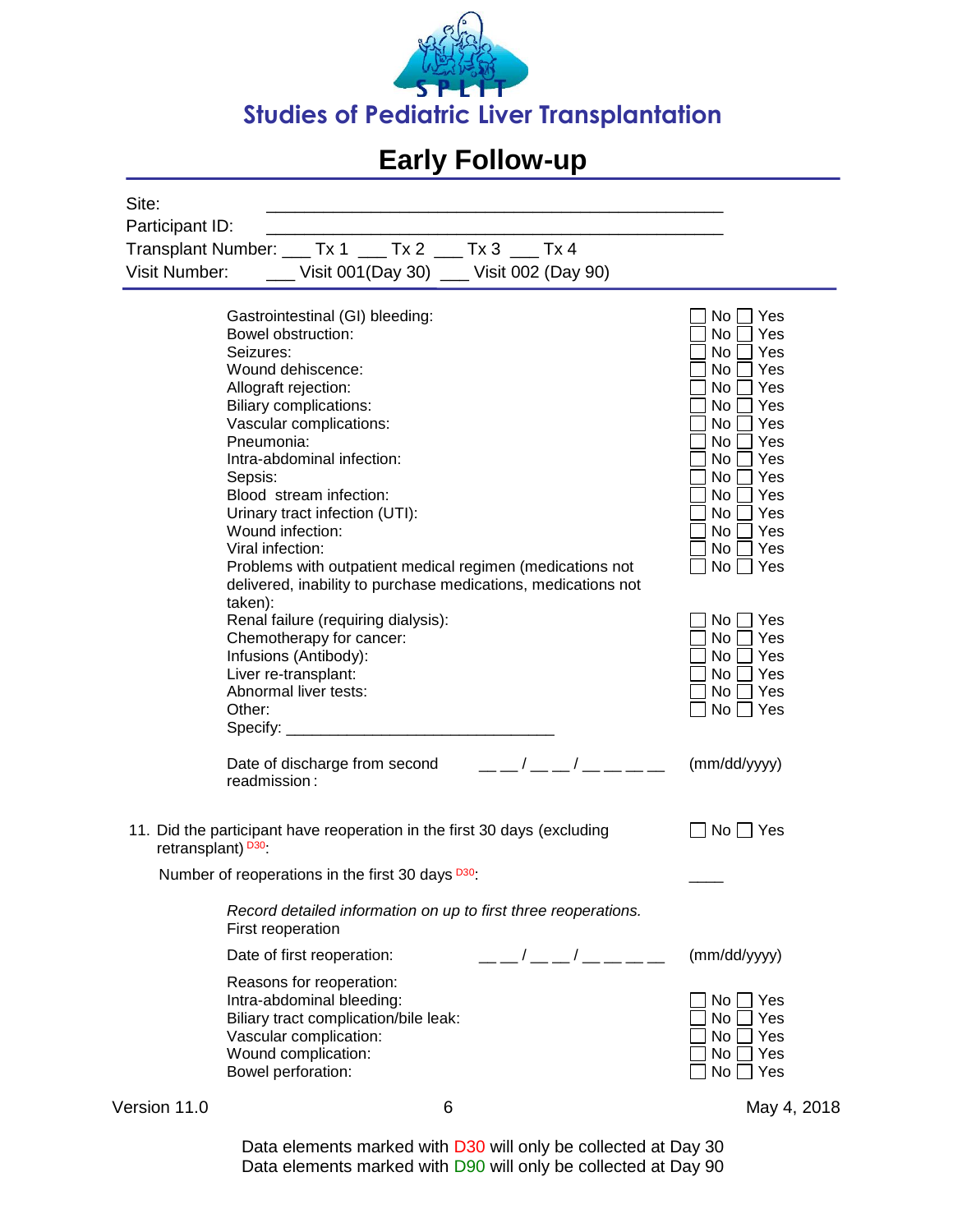

| Site:                                                          |                                                                                                                                                                                                                        |                                                                                                                                                                                                                                                                                                                           |                                                                                                                                               |
|----------------------------------------------------------------|------------------------------------------------------------------------------------------------------------------------------------------------------------------------------------------------------------------------|---------------------------------------------------------------------------------------------------------------------------------------------------------------------------------------------------------------------------------------------------------------------------------------------------------------------------|-----------------------------------------------------------------------------------------------------------------------------------------------|
| Participant ID:                                                |                                                                                                                                                                                                                        |                                                                                                                                                                                                                                                                                                                           |                                                                                                                                               |
| Transplant Number: ___ Tx 1 ___ Tx 2 ___ Tx 3 ___ Tx 4         |                                                                                                                                                                                                                        |                                                                                                                                                                                                                                                                                                                           |                                                                                                                                               |
| Visit Number: ______ Visit 001(Day 30) ____ Visit 002 (Day 90) |                                                                                                                                                                                                                        |                                                                                                                                                                                                                                                                                                                           |                                                                                                                                               |
| Fascia closure:<br>Other:                                      | Bowel obstruction:<br>Exploratory laparotomy:                                                                                                                                                                          |                                                                                                                                                                                                                                                                                                                           | No     Yes<br>No <sub>1</sub><br>Yes<br>No l<br><b>Yes</b><br>No     Yes                                                                      |
|                                                                | Second reoperation                                                                                                                                                                                                     |                                                                                                                                                                                                                                                                                                                           |                                                                                                                                               |
|                                                                | Date of second reoperation:                                                                                                                                                                                            | $\frac{\frac{1}{2}}{2}$ $\frac{\frac{1}{2}}{2}$ $\frac{1}{2}$ $\frac{1}{2}$ $\frac{1}{2}$ $\frac{1}{2}$ $\frac{1}{2}$ $\frac{1}{2}$ $\frac{1}{2}$ $\frac{1}{2}$ $\frac{1}{2}$ $\frac{1}{2}$ $\frac{1}{2}$ $\frac{1}{2}$ $\frac{1}{2}$ $\frac{1}{2}$ $\frac{1}{2}$ $\frac{1}{2}$ $\frac{1}{2}$ $\frac{1}{2}$ $\frac{1}{2}$ | (mm/dd/yyyy)                                                                                                                                  |
| Fascia closure:<br>Other:                                      | Reasons for reoperation:<br>Intra-abdominal bleeding:<br>Biliary tract complication/bile leak:<br>Vascular complication:<br>Wound complication:<br>Bowel perforation:<br>Bowel obstruction:<br>Exploratory laparotomy: |                                                                                                                                                                                                                                                                                                                           | No  <br>$\sqcup$ Yes<br>No<br>Yes<br>No  <br>Yes<br>No II<br>Yes<br>No     Yes<br>No II<br>Yes<br>No     Yes<br>No     Yes<br>$No \Box Yes$   |
| Third reoperation                                              |                                                                                                                                                                                                                        |                                                                                                                                                                                                                                                                                                                           |                                                                                                                                               |
|                                                                | Date of third reoperation:                                                                                                                                                                                             | $\frac{\frac{1}{2}}{2}$ $\frac{\frac{1}{2}}{2}$ $\frac{1}{2}$ $\frac{1}{2}$ $\frac{1}{2}$ $\frac{1}{2}$ $\frac{1}{2}$ $\frac{1}{2}$ $\frac{1}{2}$ $\frac{1}{2}$ $\frac{1}{2}$ $\frac{1}{2}$ $\frac{1}{2}$ $\frac{1}{2}$ $\frac{1}{2}$ $\frac{1}{2}$ $\frac{1}{2}$ $\frac{1}{2}$ $\frac{1}{2}$ $\frac{1}{2}$ $\frac{1}{2}$ | (mm/dd/yyyy)                                                                                                                                  |
| Fascia closure:<br>Other:<br>Specify:                          | Reasons for reoperation:<br>Intra-abdominal bleeding:<br>Biliary tract complication/bile leak:<br>Vascular complication:<br>Wound complication:<br>Bowel perforation:<br>Bowel obstruction:<br>Exploratory laparotomy: |                                                                                                                                                                                                                                                                                                                           | No l<br>l Yes<br>$ Y$ es<br>No l<br>No II<br>Yes<br>No l<br>Yes<br>No l<br>Yes<br>No    <br>Yes<br>No l<br>Yes<br>No     Yes<br>$No \Box Yes$ |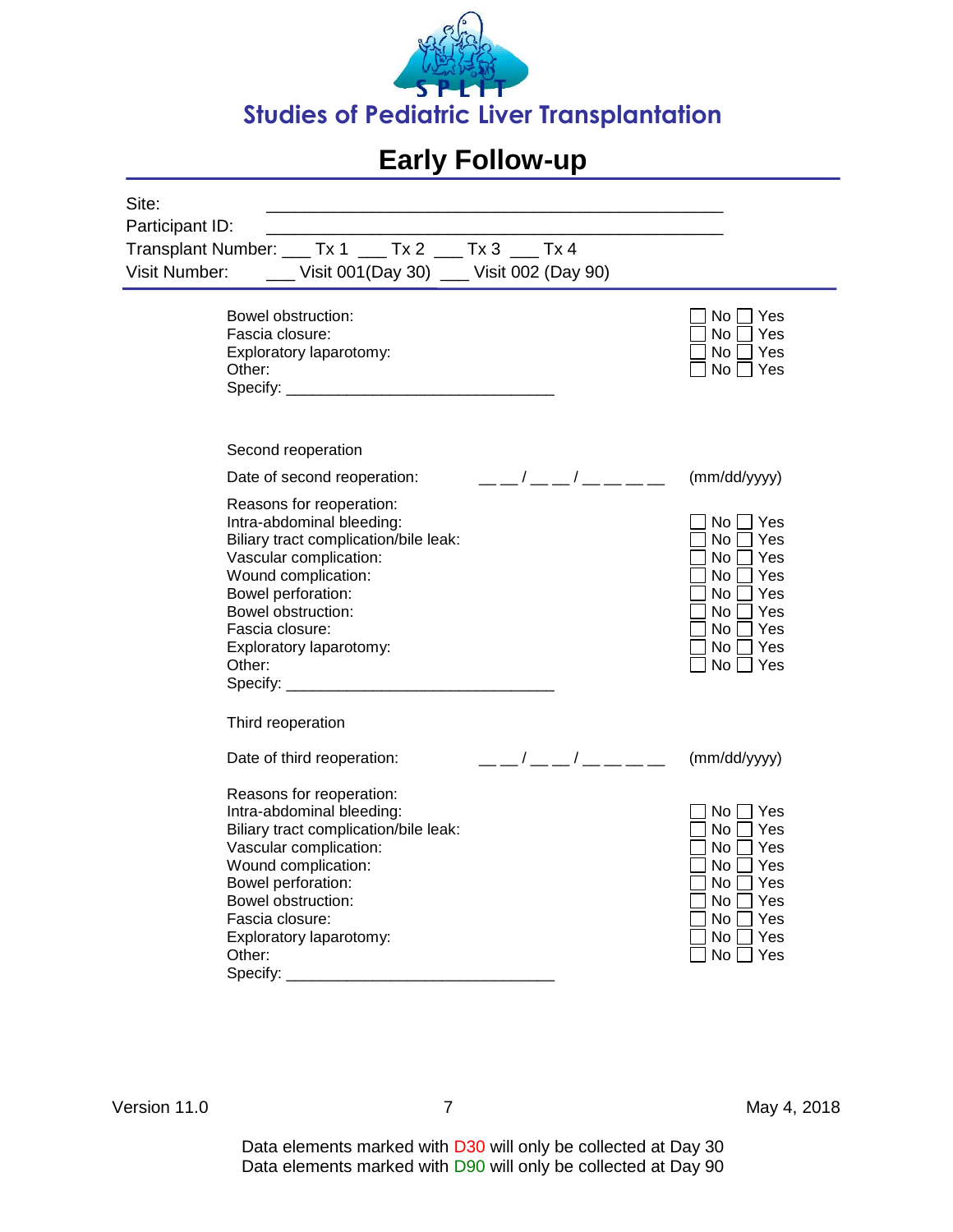

| Site:<br>Participant ID:<br>Transplant Number: ___ Tx 1 ___ Tx 2 ___ Tx 3 ___ Tx 4<br>__ Visit 001(Day 30) __ Visit 002 (Day 90)<br>Visit Number:                                                                                                                                                                                                                                                                                                                                                                                                                                                                                                                                                                                                                                                   |  |  |  |
|-----------------------------------------------------------------------------------------------------------------------------------------------------------------------------------------------------------------------------------------------------------------------------------------------------------------------------------------------------------------------------------------------------------------------------------------------------------------------------------------------------------------------------------------------------------------------------------------------------------------------------------------------------------------------------------------------------------------------------------------------------------------------------------------------------|--|--|--|
| 12. Did the participant have a cholangitis infection within the first 30 days <sup>D30</sup> :<br>$No$   $Yes$<br>Did the participant have a cholangitis infection since Day 30 D90:<br>$No \square Yes$                                                                                                                                                                                                                                                                                                                                                                                                                                                                                                                                                                                            |  |  |  |
| Diagnosis for cholangitis requires fever > 38 °C in a child with no other obvious source of infection with<br>at least 2 of the following:<br>Laboratory changes indicating biliary obstruction<br>$\circ$<br>Elevation of direct bilirubin by 25% and at least >1.0 mg/dl above previous level baseline<br>$\circ$<br>Rise in 2 or more of AST, ALT, alkaline phosphatase or GGTP to 1.5X the upper limit of normal<br>$\circ$<br>or >25% above baseline values if previously elevated<br>Right upper quadrant pain/tenderness<br>$\circ$<br>Imaging evidence of biliary tract obstruction<br>$\circ$<br>Clinical and biochemical improvement in response to treatment with antibiotics<br>$\circ$<br>Clinical and biochemical improvement in response to relief of biliary obstruction<br>$\circ$ |  |  |  |
| 13. Did the participant have a culture proven infection within the first 30 days<br>$\Box$ No $\Box$ Yes<br>D30-                                                                                                                                                                                                                                                                                                                                                                                                                                                                                                                                                                                                                                                                                    |  |  |  |
| Did the participant have a culture proven infection since Day 30 $D99$ :<br>$\Box$ No $\Box$ Yes<br>$\Box$ No $\Box$ Yes<br>Bacterial:<br>If yes, specify:<br>_ _/ _ _/ _ _ _ _<br>Date of infection:<br>(mm/dd/yyyy)                                                                                                                                                                                                                                                                                                                                                                                                                                                                                                                                                                               |  |  |  |
| Infection type<br>Intra-abdominal (peritonitis, abscess):<br>$No \bigcap Yes$<br>$\Box$ No $\Box$ Yes<br>Surgical site infection (SSI):<br>An infection is considered to be an SSI when it occurs at the site of surgery within 30 days of an operation.                                                                                                                                                                                                                                                                                                                                                                                                                                                                                                                                            |  |  |  |
| $\Box$ No $\Box$ Yes<br>Blood stream infection (BSI):<br>Microbiologically documented BSI required one of the following: 1) recognized pathogen in the blood<br>and pathogen not related to an infection at another site; or 2) fever, chills, or hypotension; and any of<br>the following: a) a common skin contaminant is isolated from at least two blood cultures drawn on<br>separate occasions, and the organism is not related to infection at another site; b) a common skin<br>contaminant is isolated from blood culture in a patient with an intravascular device, and the physician<br>institutes appropriate antimicrobial therapy; c) a positive antigen test on blood and the organism is not<br>related to infection at another site.                                               |  |  |  |
| $\Box$ No $\Box$ Yes<br>Venous catheter infection:<br>Bloodstream infections (BSIs) for which other sources were excluded by examination of the patient<br>record, and where a culture of the catheter tip demonstrated substantial colonies of an organism                                                                                                                                                                                                                                                                                                                                                                                                                                                                                                                                         |  |  |  |

*identical to those found in the bloodstream. BSIs are assessed according to definitions published by the National Healthcare Safety Network (NHSN) of the Centers for Disease Control and Prevention (CDC).*

Version 11.0 8 May 4, 2018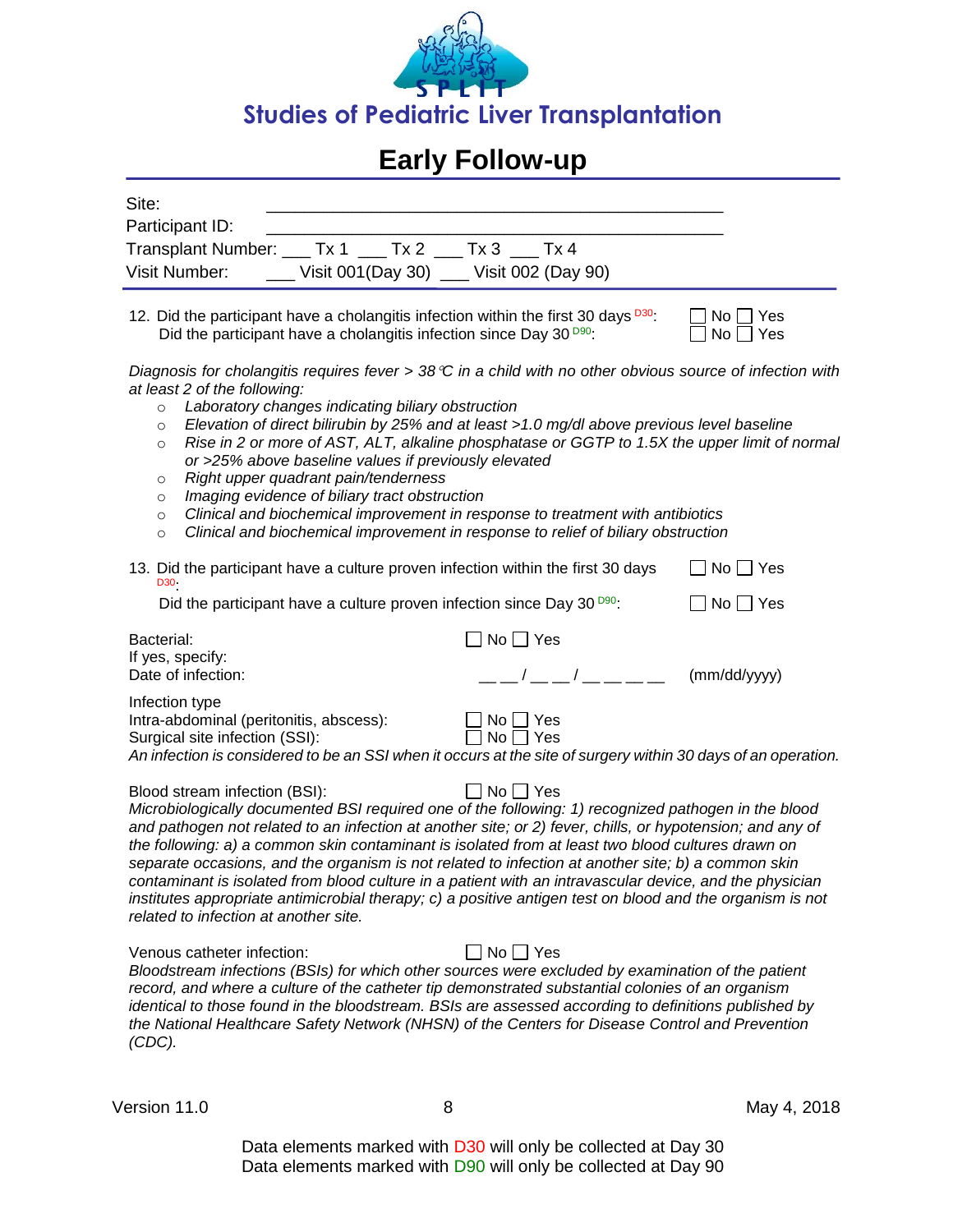

| Site:<br>Participant ID:<br>Transplant Number: ___ Tx 1 ___ Tx 2 ___ Tx 3 _ Tx 4<br>Visit Number:                                                                                                                                                                                                                      | Visit 001(Day 30) __ Visit 002 (Day 90)                                                                                                                                                                                                                                                                                                                                                                                                                                                         |
|------------------------------------------------------------------------------------------------------------------------------------------------------------------------------------------------------------------------------------------------------------------------------------------------------------------------|-------------------------------------------------------------------------------------------------------------------------------------------------------------------------------------------------------------------------------------------------------------------------------------------------------------------------------------------------------------------------------------------------------------------------------------------------------------------------------------------------|
| Urinary tract infection (UTI):<br>bladder or kidney infection.                                                                                                                                                                                                                                                         | No l<br>$\sqcap$ Yes<br>An infection that can occur in any part of the urinary system, i.e., bladder or kidneys relating to an<br>infection. A bacterial count greater than 100,000 bacteria CFU/ml in the midstream sample suggests a                                                                                                                                                                                                                                                          |
| Sepsis:<br>Pneumonia:<br>Meningitis:<br>Esophagitis:<br>Gastritis:<br>Enteritis:<br>Colitis:<br>Other:                                                                                                                                                                                                                 | No<br>Yes<br>No<br>Yes<br>No<br>Yes<br>No<br>Yes<br>Yes<br>No<br>No<br>Yes<br>No<br>Yes<br>No<br>Yes                                                                                                                                                                                                                                                                                                                                                                                            |
| Fungal:<br>If yes, specify:<br>Date of infection:                                                                                                                                                                                                                                                                      | $\sqcap$ No $\sqcap$ Yes<br>(mm/dd/yyyy)                                                                                                                                                                                                                                                                                                                                                                                                                                                        |
| Infection type<br>Intra-abdominal (peritonitis, abscess):<br>Cholangitis:<br>Surgical site infection (SSI):<br>Blood stream infection (BSI):<br>Venous catheter infection:<br>Urinary tract infection (UTI):<br>Sepsis:<br>Pneumonia:<br>Meningitis:<br>Esophagitis:<br>Gastritis:<br>Enteritis:<br>Colitis:<br>Other: | Candida<br>Aspergillus<br>No<br>Other<br>Aspergillus<br>No<br>Candida<br>Other<br>No<br>Candida<br>Aspergillus<br>Other<br>Aspergillus<br>Candida<br>Other<br>No<br>Candida<br>Aspergillus<br>Other<br>No<br>Candida<br>Aspergillus<br>Other<br>No<br>Aspergillus<br>Candida<br>Other<br>No<br>Aspergillus<br>Candida<br>Other<br>No<br>No<br>Candida  <br>Aspergillus<br>Other<br>No<br>Yes<br>No<br>Yes<br>No<br>Yes<br>No<br>Yes<br>$\Box$ No $\Box$ Candida $\Box$ Aspergillus $\Box$ Other |
| Viral:<br>If yes, specify:                                                                                                                                                                                                                                                                                             | $\square$ No $\square$ Yes                                                                                                                                                                                                                                                                                                                                                                                                                                                                      |
| Date of infection:                                                                                                                                                                                                                                                                                                     | __ _/ __ _/ __ __ __ _<br>(mm/dd/yyyy)                                                                                                                                                                                                                                                                                                                                                                                                                                                          |
| Infection type<br>Sepsis:<br>Pneumonia:                                                                                                                                                                                                                                                                                | No $\Box$ Adenovirus $\Box$ Cytomegalovirus (CMV)<br>Epstein-Barr virus (EBV) □ Other<br>No $\Box$ Adenovirus $\Box$ Cytomegalovirus (CMV)                                                                                                                                                                                                                                                                                                                                                      |
| Meningitis:                                                                                                                                                                                                                                                                                                            | Epstein-Barr virus (EBV) □ Other<br>No $\Box$ Adenovirus $\Box$ Cytomegalovirus (CMV)<br>Epstein-Barr virus (EBV) □ Other                                                                                                                                                                                                                                                                                                                                                                       |
| Version 11.0                                                                                                                                                                                                                                                                                                           | 9<br>May 4, 2018                                                                                                                                                                                                                                                                                                                                                                                                                                                                                |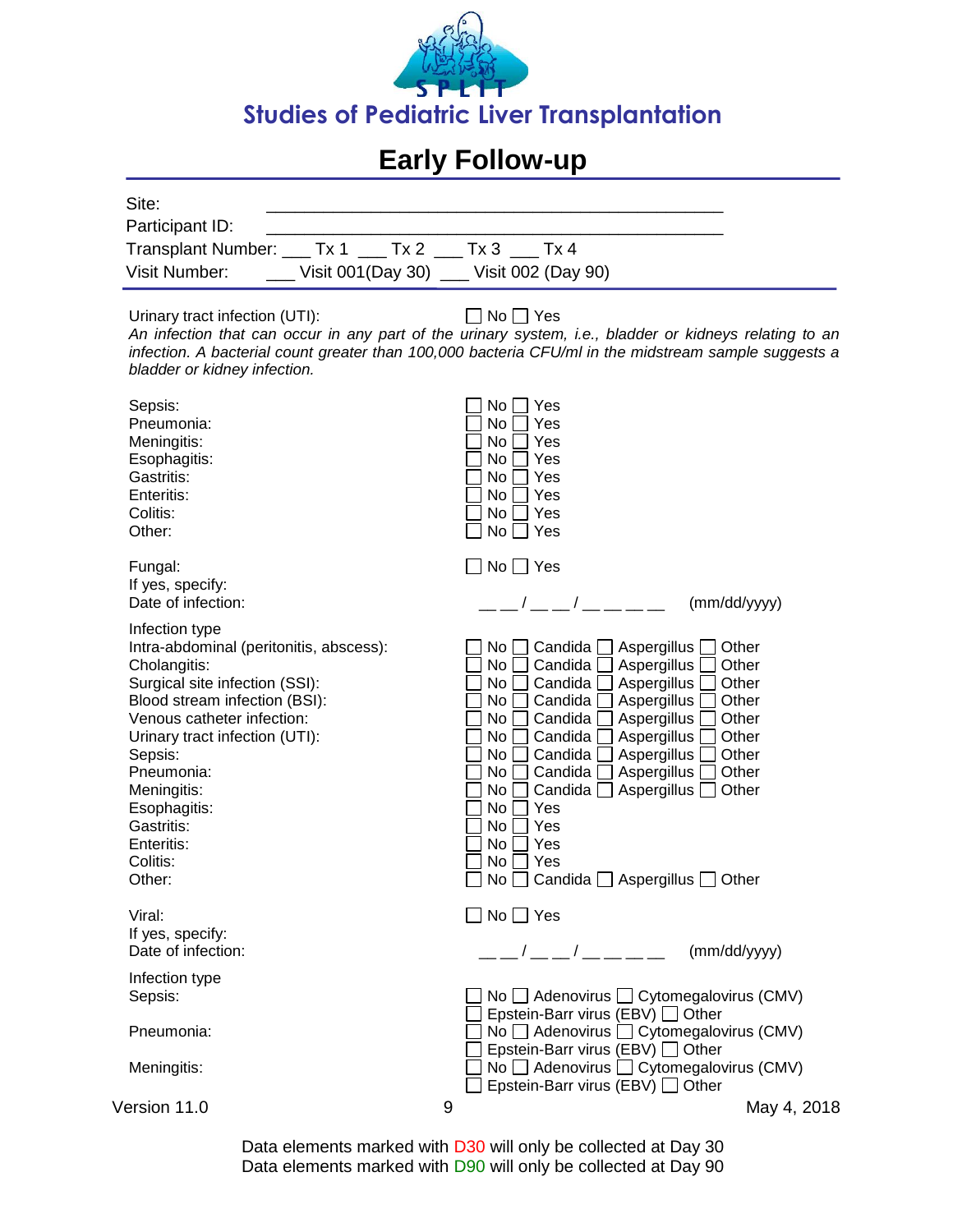

| Site:                                                          |  |
|----------------------------------------------------------------|--|
| Participant ID:                                                |  |
| Transplant Number: ___ Tx 1 ___ Tx 2 ___ Tx 3 ___ Tx 4         |  |
| Visit Number: ______ Visit 001(Day 30) ____ Visit 002 (Day 90) |  |
|                                                                |  |

| Esophagitis: | $N_O$ $\Box$<br>Yes                                      |
|--------------|----------------------------------------------------------|
| Gastritis:   | 'No∣∣Yes                                                 |
| Enteritis:   | ∣No ⊡ Yes                                                |
| Colitis:     | ∣No ⊟ Yes                                                |
| Other:       | $\Box$ No $\Box$ Adenovirus $\Box$ Cytomegalovirus (CMV) |
|              | □ Epstein-Barr virus (EBV) □ Other                       |

*Record the results of the labs drawn closest to the assessment date (within +/- 7 days). If certain labs were not drawn or lab results were not measured within 7 days of the assessment date, indicate that labs were not done by checking the "Not Done" box.* D30

*Record the results of the labs drawn closest to the assessment date (within +/- 14 days). If certain labs*  were not drawn or lab results were not measured within 14 days of the assessment date, indicate that labs were not done by checking the "Not Done" box. D90

*NOTE: Entry of a value in the CU unit column will automatically calculate the corresponding SI unit column and vice versa for the Chemistry and Hematology panels in AdvantageEDC.*

#### 14. Chemistries at Day 30 (+7 days) D30 Chemistries at Day 90 (+14 days)  $D90$

| Date the majority of labs drawn:                                                                              |       | (mm/dd/yyyy) |        |
|---------------------------------------------------------------------------------------------------------------|-------|--------------|--------|
| Total bilirubin:                                                                                              | mg/dL |              | µmol/L |
| Direct bilirubin:                                                                                             | mg/dL |              | µmol/L |
| Conjugated bilirubin:                                                                                         | mg/dL |              | umol/L |
| AST/SGOT:                                                                                                     | U/L   |              |        |
| ALT/SGPT:                                                                                                     | U/L   |              |        |
| Albumin:                                                                                                      | g/dL  |              | g/L    |
| Alkaline phosphatase:                                                                                         | U/L   |              |        |
| Serum creatinine:                                                                                             | mg/dL |              | umol/L |
| GGT:                                                                                                          | U/L   |              |        |
| International normalized ratio (INR):                                                                         |       |              |        |
| 15. Complete blood count (CBC) at Day 30 (+7 days) D30<br>Complete blood count (CBC) at Day 90 (+14 days) D90 |       |              |        |
| Date the maiority of labs drawn:                                                                              |       | (mm/dd/www)  |        |

| Date the majority of labs drawn. |                 | $\frac{1}{1}$ |                   |
|----------------------------------|-----------------|---------------|-------------------|
| Red blood cells (RBC):           | $106$ cells/uL  |               | $10^{12}$ cells/L |
| White blood cells (WBC):         | $103$ cells/uL  |               | $10^9$ cells/L    |
| Hemoglobin:                      | q/dL            |               | g/L               |
| Hematocrit:                      | %               |               | /F                |
| Mean corpuscular volume (MCV):   | um <sup>3</sup> |               |                   |
| Platelet count:                  | $103$ cells/uL  |               | $109$ cells/L     |
|                                  |                 |               |                   |

Version 11.0 10 10 May 4, 2018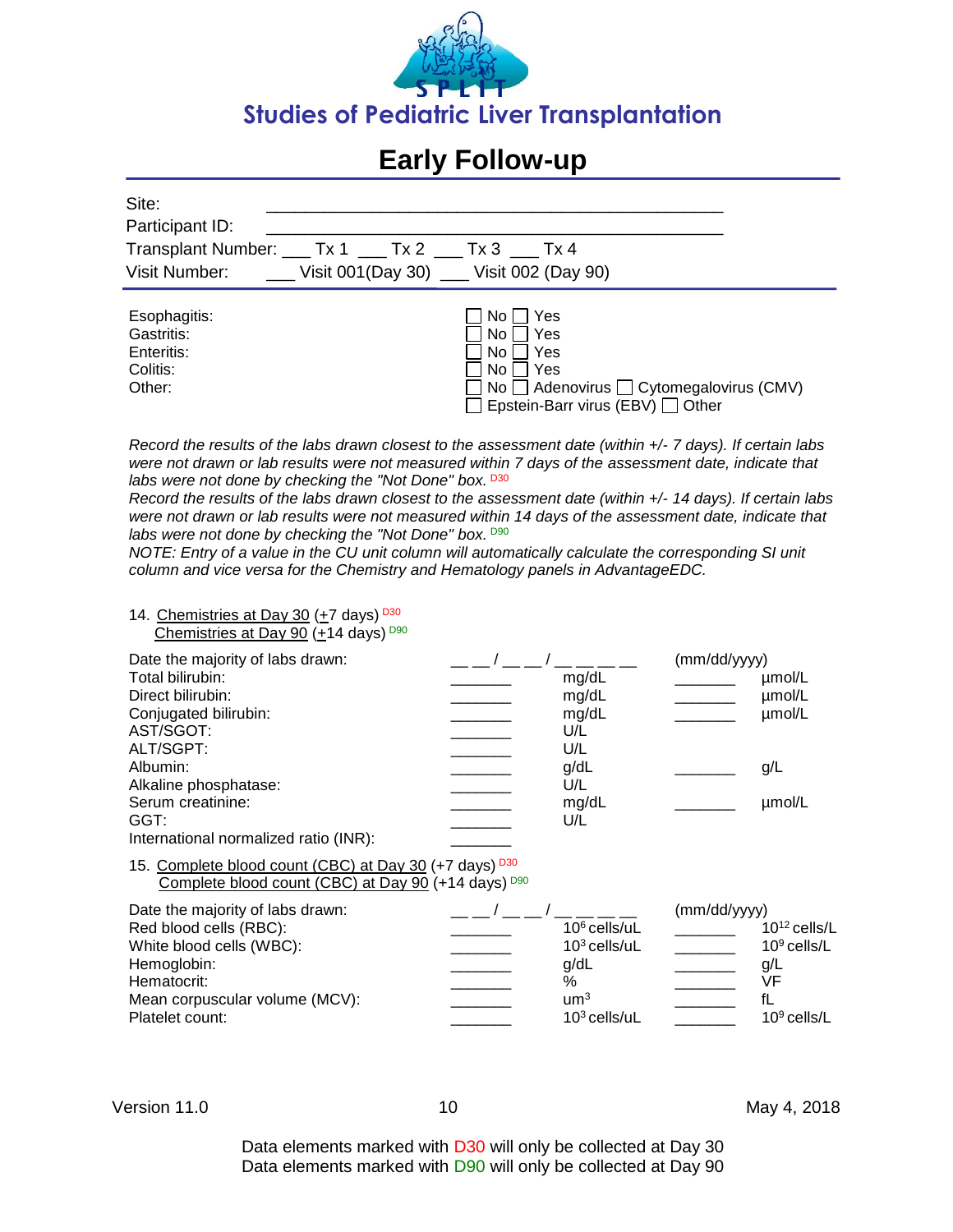

| Site:                                                                                                                                                                                                                                                                                                      |                                                                                                                                                                                                |            |                                                                                                            |  |  |
|------------------------------------------------------------------------------------------------------------------------------------------------------------------------------------------------------------------------------------------------------------------------------------------------------------|------------------------------------------------------------------------------------------------------------------------------------------------------------------------------------------------|------------|------------------------------------------------------------------------------------------------------------|--|--|
| Participant ID:                                                                                                                                                                                                                                                                                            |                                                                                                                                                                                                |            |                                                                                                            |  |  |
| Transplant Number: ___ Tx 1 ___ Tx 2 ___ Tx 3 ___ Tx 4                                                                                                                                                                                                                                                     |                                                                                                                                                                                                |            |                                                                                                            |  |  |
| <b>Visit Number:</b>                                                                                                                                                                                                                                                                                       | Visit 001(Day 30) __ Visit 002 (Day 90)                                                                                                                                                        |            |                                                                                                            |  |  |
|                                                                                                                                                                                                                                                                                                            |                                                                                                                                                                                                |            |                                                                                                            |  |  |
| Immunosuppression                                                                                                                                                                                                                                                                                          |                                                                                                                                                                                                |            |                                                                                                            |  |  |
| 16. Immunosuppression at Day 30 <sup>D30</sup> :<br>Immunosuppression at Day 90 <sup>D90</sup> :                                                                                                                                                                                                           |                                                                                                                                                                                                |            |                                                                                                            |  |  |
| Tacrolimus:                                                                                                                                                                                                                                                                                                | $\Box$ No $\Box$ Yes                                                                                                                                                                           | Frequency: | $QD$ (24 hours) $\Box$ BID (12 hours)<br>TID (8 hours) $\Box$ QID (6 hours)<br>QOD (48 hours) $\Box$ Other |  |  |
| Cyclosporine:                                                                                                                                                                                                                                                                                              | $\Box$ No $\Box$ Yes                                                                                                                                                                           | Frequency: | $QD$ (24 hours) $\Box$ BID (12 hours)<br>TID (8 hours) $\Box$ QID (6 hours)<br>QOD (48 hours) □ Other      |  |  |
| Mycophenolate<br>mofetil/<br>Mycophenolic<br>acid<br>(MMF/MPA):                                                                                                                                                                                                                                            | $\Box$ No $\Box$ Yes                                                                                                                                                                           |            |                                                                                                            |  |  |
| Azathioprine:                                                                                                                                                                                                                                                                                              | $\Box$ No $\Box$ Yes                                                                                                                                                                           |            |                                                                                                            |  |  |
| Sirolimus:                                                                                                                                                                                                                                                                                                 | $No \square Yes$                                                                                                                                                                               |            |                                                                                                            |  |  |
| Corticosteroids:                                                                                                                                                                                                                                                                                           | $\Box$ No $\Box$ Yes                                                                                                                                                                           |            |                                                                                                            |  |  |
| Everolimus:                                                                                                                                                                                                                                                                                                | No □ Yes                                                                                                                                                                                       |            |                                                                                                            |  |  |
| <b>Concomitant Medications</b>                                                                                                                                                                                                                                                                             |                                                                                                                                                                                                |            |                                                                                                            |  |  |
| 17. Is the participant taking anti-hypertensives:<br>No l<br>  Yes<br>18. Has the participant received chemotherapy for a primary liver<br>No <sub>1</sub><br>∣ Yes<br>tumor since transplant D30:<br>Has the participant received chemotherapy for a primary liver<br>tumor since Day 30 <sup>D90</sup> : |                                                                                                                                                                                                |            |                                                                                                            |  |  |
| 19. Has the participant received chemotherapy for post-transplant                                                                                                                                                                                                                                          | lymphoproliferative disorder (PTLD) since transplant D30<br>Has the participant received chemotherapy for Post-transplant<br>lymphoproliferative disorder (PTLD) since Day 30 <sup>D90</sup> : |            | $\Box$ No $\Box$ Yes                                                                                       |  |  |

Version 11.0 11 11 May 4, 2018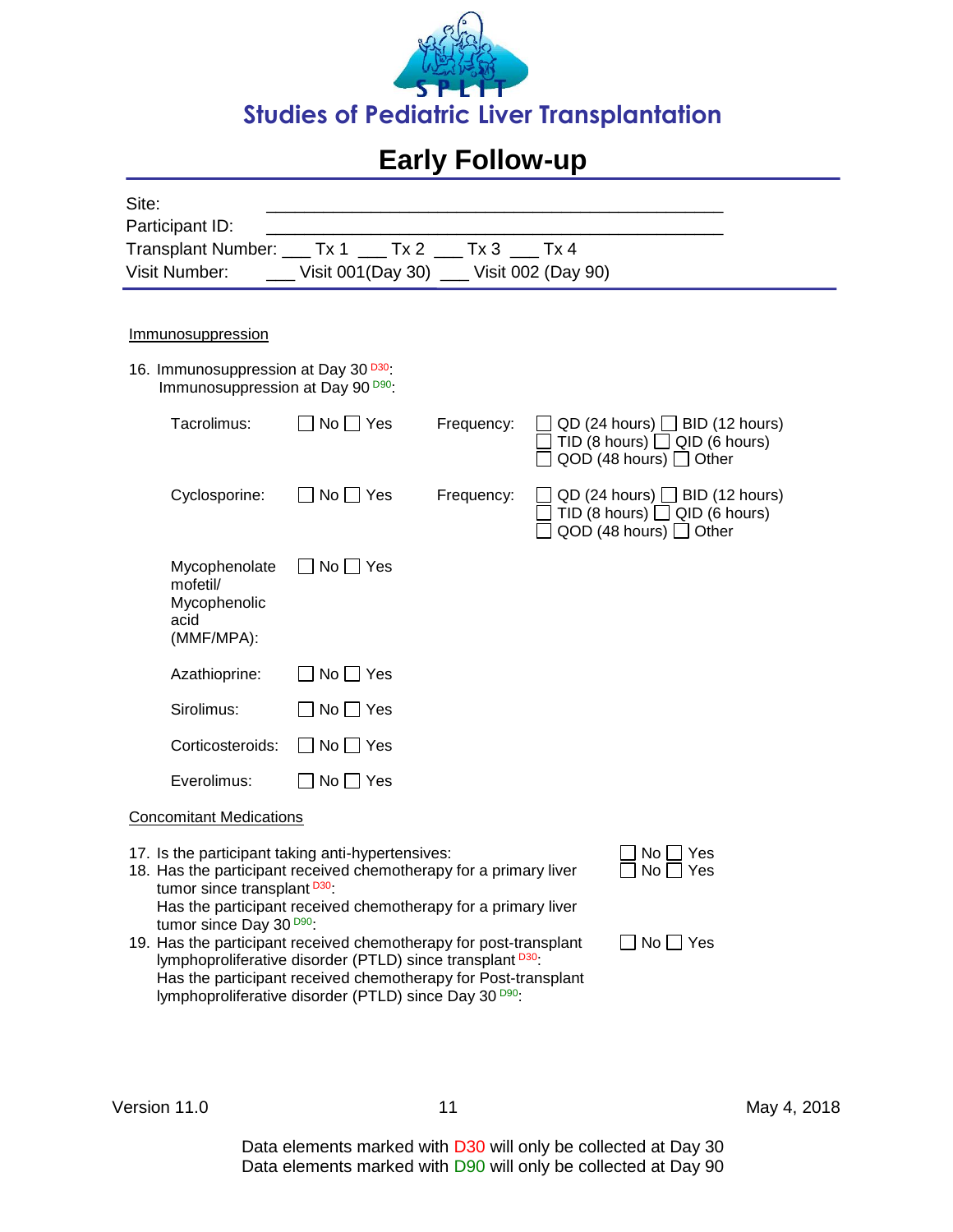

| Site: |                                                                                                                                                                |                                       |  |                                                                                                               |                                                                                                                                                                                                             |  |
|-------|----------------------------------------------------------------------------------------------------------------------------------------------------------------|---------------------------------------|--|---------------------------------------------------------------------------------------------------------------|-------------------------------------------------------------------------------------------------------------------------------------------------------------------------------------------------------------|--|
|       | Participant ID:                                                                                                                                                |                                       |  |                                                                                                               |                                                                                                                                                                                                             |  |
|       | Transplant<br>Number:                                                                                                                                          |                                       |  |                                                                                                               |                                                                                                                                                                                                             |  |
|       | <b>Visit Number:</b>                                                                                                                                           | ___ Visit 012 (Year 10) ___ (Other)   |  |                                                                                                               | __ Visit 003 (Year 1) __ Visit 004 (Year 2) __ Visit 005 (Year 3)<br>__ Visit 006 (Year 4) __ Visit 007 (Year 5) __ Visit 008 (Year 6)<br>__ Visit 009 (Year 7) __ Visit 010 (Year 8) __ Visit 011 (Year 9) |  |
| 1.    | Date of assessment:                                                                                                                                            |                                       |  | ___/___/____                                                                                                  | (mm/dd/yyyy)                                                                                                                                                                                                |  |
| 2.    | Did the participant receive a solid organ transplant since the last visit:<br>A hepatocyte transplant is not considered a solid-organ transplant.              |                                       |  |                                                                                                               | $\Box$ No $\Box$ Yes                                                                                                                                                                                        |  |
|       | If yes, specify type:<br>Liver<br>Kidney<br>Stomach<br>Intestine<br>Pancreas<br>Heart<br>Lung                                                                  |                                       |  |                                                                                                               | $No \Box Yes$<br>Yes<br>No [<br>$No \square Yes$<br>$No \prod Yes$<br>$No \Box Yes$<br>$No \Box Yes$<br>$No$   $Yes$                                                                                        |  |
|       | 3. Did the participant receive a bone marrow transplant since the last visit:<br>If the participant received a bone marrow transplant, complete the Exit form. |                                       |  |                                                                                                               | $\Box$ No $\Box$ Yes                                                                                                                                                                                        |  |
| 4.    | Did the participant have recurrence of primary disease since the last visit<br>(excluding cancers - see question 11):                                          |                                       |  |                                                                                                               | $\Box$ No $\Box$ Yes                                                                                                                                                                                        |  |
| 5.    | Did the participant undergo a liver biopsy since the last visit:<br>If yes, specify:<br>19 of the CRF.                                                         | Number of liver biopsies performed:   |  |                                                                                                               | $\Box$ No $\Box$ Yes<br>If more than four biopsies were performed, data for additional biopsies may be recorded on pages 15-                                                                                |  |
|       | Liver Biopsy #1                                                                                                                                                | Date of biopsy:<br>Reason for biopsy: |  | Record ALT/SGPT and GGT results closest prior to biopsy:                                                      | (mm/dd/yyyy)<br>Per protocol<br>For cause                                                                                                                                                                   |  |
|       |                                                                                                                                                                |                                       |  | ALT: _____ U/L ALT result date: __ _/ __ _/ __ __ _<br>GGT: _____ U/L GGT result date: __ _ / __ _ / __ _ _ _ | (mm/dd/yyyy)<br>(mm/dd/yyyy)                                                                                                                                                                                |  |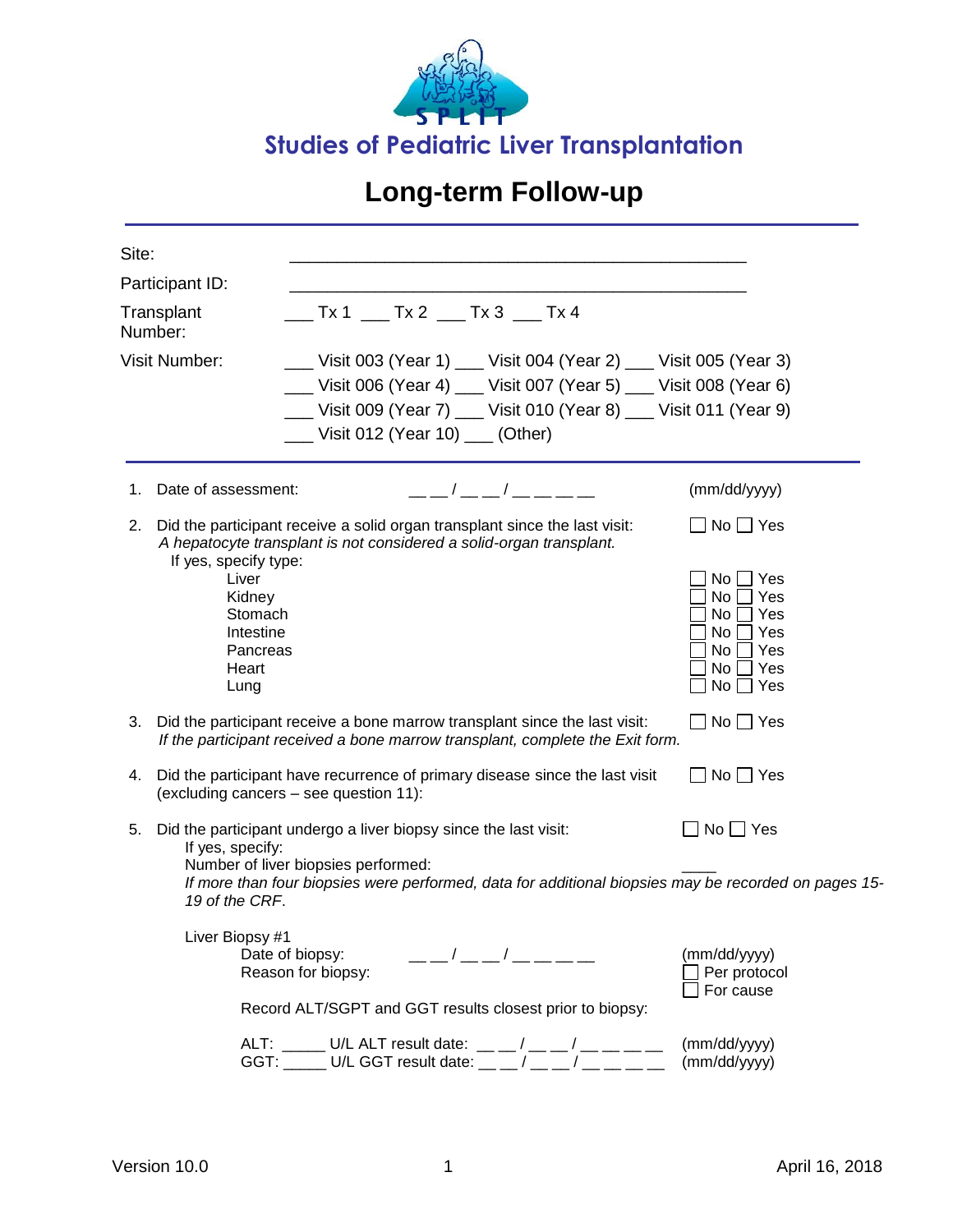

| Site:                                    |                                                                                                                                                                                                                                                                                                                                                                                                                                                                                                                                                                                                                                                                                                                                                                                                                                                                                              |                                                                   |                                                                                                                                                                                                                                                                                                              |  |  |  |
|------------------------------------------|----------------------------------------------------------------------------------------------------------------------------------------------------------------------------------------------------------------------------------------------------------------------------------------------------------------------------------------------------------------------------------------------------------------------------------------------------------------------------------------------------------------------------------------------------------------------------------------------------------------------------------------------------------------------------------------------------------------------------------------------------------------------------------------------------------------------------------------------------------------------------------------------|-------------------------------------------------------------------|--------------------------------------------------------------------------------------------------------------------------------------------------------------------------------------------------------------------------------------------------------------------------------------------------------------|--|--|--|
| Participant ID:<br>Transplant<br>Number: | ___ Tx 1 ___ Tx 2 ___ Tx 3 ___ Tx 4                                                                                                                                                                                                                                                                                                                                                                                                                                                                                                                                                                                                                                                                                                                                                                                                                                                          |                                                                   |                                                                                                                                                                                                                                                                                                              |  |  |  |
| <b>Visit Number:</b>                     |                                                                                                                                                                                                                                                                                                                                                                                                                                                                                                                                                                                                                                                                                                                                                                                                                                                                                              | __ Visit 003 (Year 1) __ Visit 004 (Year 2) __ Visit 005 (Year 3) |                                                                                                                                                                                                                                                                                                              |  |  |  |
|                                          |                                                                                                                                                                                                                                                                                                                                                                                                                                                                                                                                                                                                                                                                                                                                                                                                                                                                                              | __ Visit 006 (Year 4) __ Visit 007 (Year 5) __ Visit 008 (Year 6) |                                                                                                                                                                                                                                                                                                              |  |  |  |
|                                          |                                                                                                                                                                                                                                                                                                                                                                                                                                                                                                                                                                                                                                                                                                                                                                                                                                                                                              | __ Visit 009 (Year 7) __ Visit 010 (Year 8) __ Visit 011 (Year 9) |                                                                                                                                                                                                                                                                                                              |  |  |  |
|                                          | Visit 012 (Year 10) __ (Other)                                                                                                                                                                                                                                                                                                                                                                                                                                                                                                                                                                                                                                                                                                                                                                                                                                                               |                                                                   |                                                                                                                                                                                                                                                                                                              |  |  |  |
|                                          | Was rejection confirmed:                                                                                                                                                                                                                                                                                                                                                                                                                                                                                                                                                                                                                                                                                                                                                                                                                                                                     | No/indeterminate<br>Yes, acute<br>Yes, chronic                    |                                                                                                                                                                                                                                                                                                              |  |  |  |
|                                          | If insufficient tissue was obtained to make a diagnosis, report rejection as "No/indeterminate."<br>For acute rejection, allograft dysfunction is defined to be present when either ALT or both<br>alkaline phosphatase and GGT are elevated compared to baseline and biopsy findings<br>including three main features, bile duct damage, endothelial inflammation and a mixed cellular<br>infiltrate comprised of lymphocytes, eosinophils, plasma cells, and neutrophils.<br>Diagnosis of <i>chronic rejection</i> requires persistent elevation of direct bilirubin (1.5 x nl) and/or<br>serum GGT level (2 times normal) >3 months even in the face of therapy for acute rejection<br>together with liver histology that fulfills Banff criteria. The Banff criteria are degenerative<br>changes of the majority of bile ducts/loss of 50% of bile ducts with venulitis and/or fibrosis. |                                                                   |                                                                                                                                                                                                                                                                                                              |  |  |  |
|                                          | Was immunosuppressive<br>therapy modified in response<br>to the biopsy:                                                                                                                                                                                                                                                                                                                                                                                                                                                                                                                                                                                                                                                                                                                                                                                                                      |                                                                   | $\Box$ No $\Box$ Yes                                                                                                                                                                                                                                                                                         |  |  |  |
|                                          | Thymoglobulin IV treatment should be reported as antibody treatment.                                                                                                                                                                                                                                                                                                                                                                                                                                                                                                                                                                                                                                                                                                                                                                                                                         |                                                                   |                                                                                                                                                                                                                                                                                                              |  |  |  |
|                                          | If yes, specify modifications:                                                                                                                                                                                                                                                                                                                                                                                                                                                                                                                                                                                                                                                                                                                                                                                                                                                               | Calcineurin inhibitor<br>$(CNI)$ :                                | Increased CNI dose<br>amount and/or frequency<br>Started on CNI medication<br>Decreased CNI dose<br>amount and/or frequency<br>Stopped all CNI<br>medications<br>Changed to a different CNI<br>medication<br>No change to CNI<br>administration<br>$N/A$ – not taking medication<br>Increased mTOR inhibitor |  |  |  |
|                                          |                                                                                                                                                                                                                                                                                                                                                                                                                                                                                                                                                                                                                                                                                                                                                                                                                                                                                              | Mammalian target of<br>rapamycin (mTOR)<br>inhibitor:             | dose amount and/or frequency<br>Started on mTOR inhibitor<br>Decreased mTOR inhibitor<br>dose amount and/or frequency<br>Stopped all mTOR inhibitors                                                                                                                                                         |  |  |  |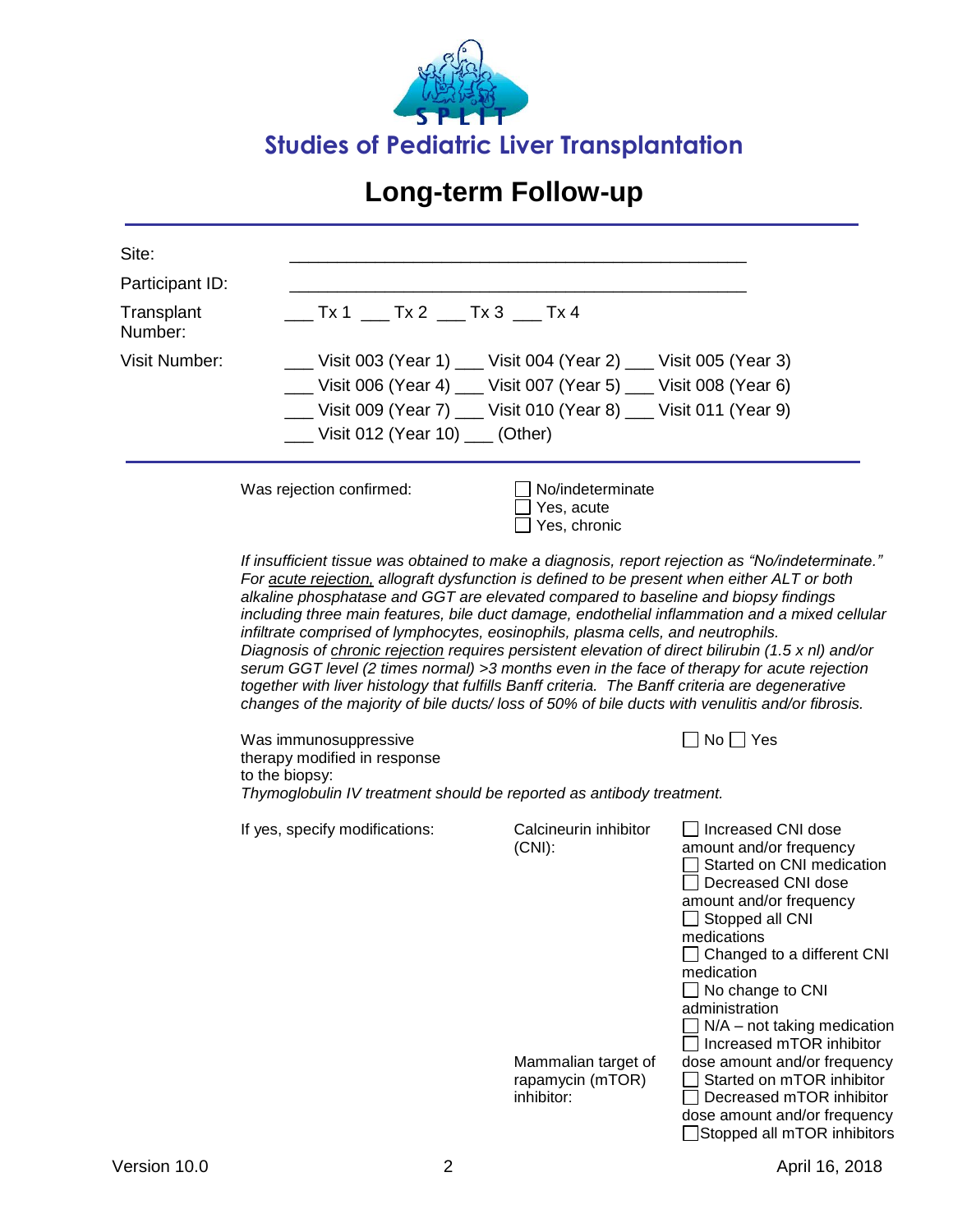

| Site:                 |                                                                   |                                                                                                                                                                                                                                                                                                                                                                    |
|-----------------------|-------------------------------------------------------------------|--------------------------------------------------------------------------------------------------------------------------------------------------------------------------------------------------------------------------------------------------------------------------------------------------------------------------------------------------------------------|
| Participant ID:       |                                                                   |                                                                                                                                                                                                                                                                                                                                                                    |
| Transplant<br>Number: | $Tx 1$ ___ Tx 2 ___ Tx 3 ___ Tx 4                                 |                                                                                                                                                                                                                                                                                                                                                                    |
| <b>Visit Number:</b>  | __ Visit 003 (Year 1) __ Visit 004 (Year 2) __ Visit 005 (Year 3) |                                                                                                                                                                                                                                                                                                                                                                    |
|                       | __ Visit 006 (Year 4) __ Visit 007 (Year 5) __ Visit 008 (Year 6) |                                                                                                                                                                                                                                                                                                                                                                    |
|                       | __ Visit 009 (Year 7) __ Visit 010 (Year 8) __ Visit 011 (Year 9) |                                                                                                                                                                                                                                                                                                                                                                    |
|                       | ___ Visit 012 (Year 10) ___ (Other)                               |                                                                                                                                                                                                                                                                                                                                                                    |
|                       | Antimetabolite:                                                   | Changed to another mTOR<br>No change to mTOR<br>inhibitor administration<br>$\Box$ N/A – not taking medication<br>Increased antimetabolite<br>dose amount and/or frequency<br>Started on antimetabolites<br>Decreased antimetabolite<br>dose amount and/or frequency<br>Stopped all antimetabolites<br>$\Box$ Changed to another                                   |
|                       | Corticosteroids:                                                  | antimetabolite<br>$\Box$ No change to<br>antimetabolite administration<br>$N/A$ – not taking medication<br>Increased corticosteroids<br>dose amount and/or frequency<br>Started on corticosteroids<br>Decreased corticosteroid<br>dose amount and/or frequency<br>Stopped all corticosteroids<br>Changed to another<br>corticosteroid                              |
|                       | Antibody treatment:                                               | No change to corticosteroid<br>administration<br>$\Box$ N/A – not taking medication<br>Increased Ab treatment<br>dose amount and/or frequency<br>Started on Ab treatment<br>Decreased Ab treatment<br>dose amount and/or frequency<br>Stopped all Ab treatment<br>Changed to another Ab<br>treatment<br>No change to Ab treatment<br>$N/A$ – not taking medication |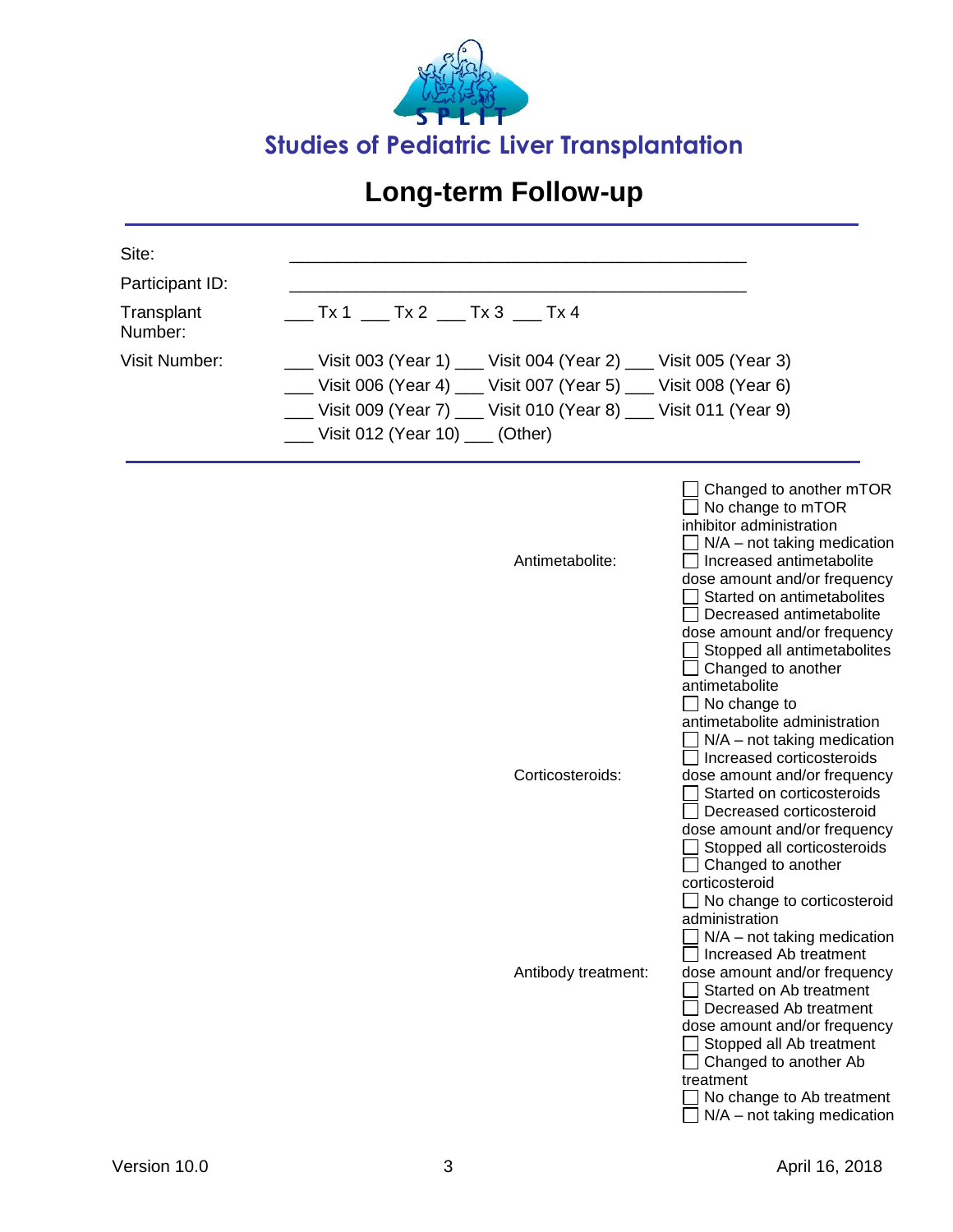

| Site:                 |                                                                                                                                                                                                                                                                                                                                                                                                                       |                                                                                                                                                                                                                                                                                                                                                                                                                                                                                        |                                                                                                                                                                                                                                                                                                  |
|-----------------------|-----------------------------------------------------------------------------------------------------------------------------------------------------------------------------------------------------------------------------------------------------------------------------------------------------------------------------------------------------------------------------------------------------------------------|----------------------------------------------------------------------------------------------------------------------------------------------------------------------------------------------------------------------------------------------------------------------------------------------------------------------------------------------------------------------------------------------------------------------------------------------------------------------------------------|--------------------------------------------------------------------------------------------------------------------------------------------------------------------------------------------------------------------------------------------------------------------------------------------------|
| Participant ID:       |                                                                                                                                                                                                                                                                                                                                                                                                                       |                                                                                                                                                                                                                                                                                                                                                                                                                                                                                        |                                                                                                                                                                                                                                                                                                  |
| Transplant<br>Number: |                                                                                                                                                                                                                                                                                                                                                                                                                       |                                                                                                                                                                                                                                                                                                                                                                                                                                                                                        |                                                                                                                                                                                                                                                                                                  |
| Visit Number:         |                                                                                                                                                                                                                                                                                                                                                                                                                       | __ Visit 003 (Year 1) ___ Visit 004 (Year 2) ___ Visit 005 (Year 3)                                                                                                                                                                                                                                                                                                                                                                                                                    |                                                                                                                                                                                                                                                                                                  |
|                       |                                                                                                                                                                                                                                                                                                                                                                                                                       | __ Visit 006 (Year 4) __ Visit 007 (Year 5) __ Visit 008 (Year 6)                                                                                                                                                                                                                                                                                                                                                                                                                      |                                                                                                                                                                                                                                                                                                  |
|                       |                                                                                                                                                                                                                                                                                                                                                                                                                       | __ Visit 009 (Year 7) __ Visit 010 (Year 8) __ Visit 011 (Year 9)                                                                                                                                                                                                                                                                                                                                                                                                                      |                                                                                                                                                                                                                                                                                                  |
|                       | $\frac{1}{\sqrt{1-\frac{1}{1-\frac{1}{1-\frac{1}{1-\frac{1}{1-\frac{1}{1-\frac{1}{1-\frac{1}{1-\frac{1}{1-\frac{1}{1-\frac{1}{1-\frac{1}{1-\frac{1}{1-\frac{1}{1-\frac{1}{1-\frac{1}{1-\frac{1}{1-\frac{1}{1-\frac{1}{1-\frac{1}{1-\frac{1}{1-\frac{1}{1-\frac{1}{1-\frac{1}{1-\frac{1}{1-\frac{1}{1-\frac{1}{1-\frac{1}{1-\frac{1}{1-\frac{1}{1-\frac{1}{1-\frac{1}{1-\frac{1}{1-\frac{1}{1-\frac{1}{1-\frac{1}{1-\$ |                                                                                                                                                                                                                                                                                                                                                                                                                                                                                        |                                                                                                                                                                                                                                                                                                  |
|                       | Liver Biopsy #2                                                                                                                                                                                                                                                                                                                                                                                                       | Immunoglobulin:                                                                                                                                                                                                                                                                                                                                                                                                                                                                        | <b>J</b> Increased immunoglobulin<br>amount and/or frequency<br>Started on immunoglobulin<br>Decreased immunoglobulin<br>amount and/or frequency<br>Stopped all immunoglobulin<br>$\Box$ No change to<br>immunoglobulin<br>$\Box$ N/A – not taking medication                                    |
|                       | Date of biopsy:<br>Reason for biopsy:<br>Record ALT/ SGPT and GGT results closest prior to biopsy:                                                                                                                                                                                                                                                                                                                    | $\frac{\alpha}{\alpha} = \frac{1}{\alpha} = \frac{1}{\alpha} = \frac{1}{\alpha} = \frac{1}{\alpha} = \frac{1}{\alpha} = \frac{1}{\alpha} = \frac{1}{\alpha} = \frac{1}{\alpha} = \frac{1}{\alpha} = \frac{1}{\alpha} = \frac{1}{\alpha} = \frac{1}{\alpha} = \frac{1}{\alpha} = \frac{1}{\alpha} = \frac{1}{\alpha} = \frac{1}{\alpha} = \frac{1}{\alpha} = \frac{1}{\alpha} = \frac{1}{\alpha} = \frac{1}{\alpha} = \frac{1}{\alpha} = \frac{1}{\alpha} = \frac{1}{\alpha} = \frac{1$ | (mm/dd/yyyy)<br>Per protocol<br>For cause                                                                                                                                                                                                                                                        |
|                       | ALT: _____ U/L ALT result date: __ _ / __ _ / __ _ _ _ _<br>GGT: _____ U/L GGT result date: _ _ _ / __ _ / __ _ _ _ _                                                                                                                                                                                                                                                                                                 |                                                                                                                                                                                                                                                                                                                                                                                                                                                                                        | (mm/dd/yyyy)<br>(mm/dd/yyyy)                                                                                                                                                                                                                                                                     |
|                       | Was rejection confirmed:                                                                                                                                                                                                                                                                                                                                                                                              | No/indeterminate<br>Yes, acute<br>Yes, chronic                                                                                                                                                                                                                                                                                                                                                                                                                                         |                                                                                                                                                                                                                                                                                                  |
|                       | Was immunosuppressive therapy modified in response to the<br>biopsy:                                                                                                                                                                                                                                                                                                                                                  |                                                                                                                                                                                                                                                                                                                                                                                                                                                                                        | $\Box$ No $\Box$ Yes                                                                                                                                                                                                                                                                             |
|                       | If yes, specify modifications:                                                                                                                                                                                                                                                                                                                                                                                        | Calcineurin inhibitor<br>$(CNI)$ :                                                                                                                                                                                                                                                                                                                                                                                                                                                     | □ Increased CNI dose<br>amount and/or frequency<br>Started on CNI medication<br>Decreased CNI dose<br>amount and/or frequency<br>Stopped all CNI<br>medications<br>$\Box$ Changed to a different CNI<br>medication<br>$\Box$ No change to CNI<br>administration<br>$N/A$ – not taking medication |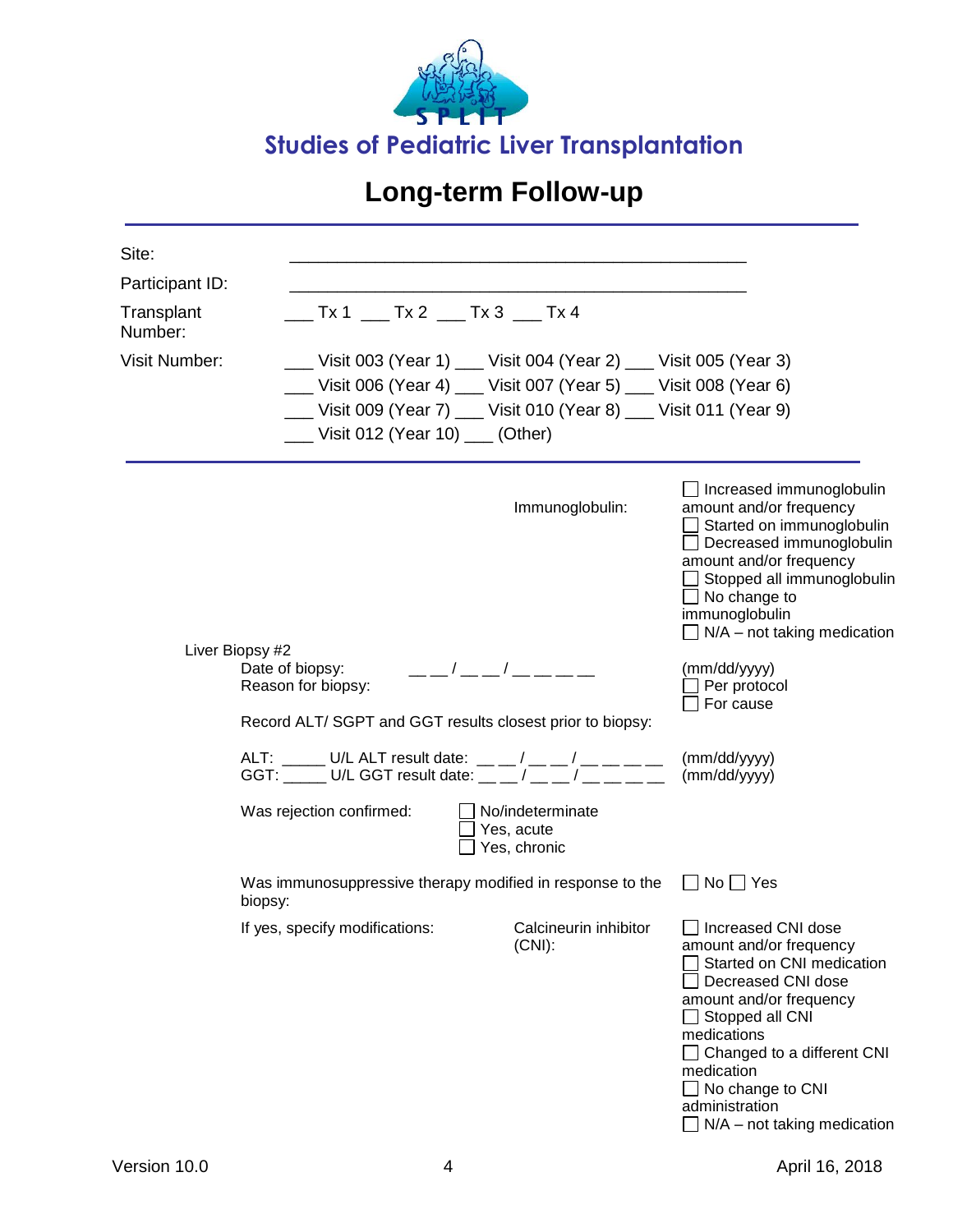

| Site:                 |                                                                          |                                                                                                                                                                                                                                                                                                                                                                                                                                                                                                         |  |  |  |
|-----------------------|--------------------------------------------------------------------------|---------------------------------------------------------------------------------------------------------------------------------------------------------------------------------------------------------------------------------------------------------------------------------------------------------------------------------------------------------------------------------------------------------------------------------------------------------------------------------------------------------|--|--|--|
| Participant ID:       |                                                                          |                                                                                                                                                                                                                                                                                                                                                                                                                                                                                                         |  |  |  |
| Transplant<br>Number: |                                                                          |                                                                                                                                                                                                                                                                                                                                                                                                                                                                                                         |  |  |  |
| <b>Visit Number:</b>  | __ Visit 003 (Year 1) __ Visit 004 (Year 2) __ Visit 005 (Year 3)        |                                                                                                                                                                                                                                                                                                                                                                                                                                                                                                         |  |  |  |
|                       | __ Visit 006 (Year 4) __ Visit 007 (Year 5) __ Visit 008 (Year 6)        |                                                                                                                                                                                                                                                                                                                                                                                                                                                                                                         |  |  |  |
|                       | __ Visit 009 (Year 7) __ Visit 010 (Year 8) __ Visit 011 (Year 9)        |                                                                                                                                                                                                                                                                                                                                                                                                                                                                                                         |  |  |  |
|                       | Uisit 012 (Year 10) ___ (Other)                                          |                                                                                                                                                                                                                                                                                                                                                                                                                                                                                                         |  |  |  |
|                       | Mammalian target of<br>rapamycin (mTOR)<br>inhibitor:<br>Antimetabolite: | $\Box$ Increased mTOR inhibitor<br>dose amount and/or frequency<br>Started on mTOR inhibitor<br>Decreased mTOR inhibitor<br>dose amount and/or frequency<br>Stopped all mTOR inhibitors<br>Changed to another mTOR<br>No change to mTOR<br>inhibitor administration<br>$N/A$ – not taking medication<br>Increased antimetabolite<br>dose amount and/or frequency<br>Started on antimetabolites                                                                                                          |  |  |  |
|                       | Corticosteroids:                                                         | Decreased antimetabolite<br>dose amount and/or frequency<br>Stopped all antimetabolites<br>Changed to another<br>antimetabolite<br>$\Box$ No change to<br>antimetabolite administration<br>$N/A$ – not taking medication<br>Increased corticosteroids<br>dose amount and/or frequency<br>Started on corticosteroids<br>Decreased corticosteroid<br>dose amount and/or frequency<br>Stopped all corticosteroids<br>Changed to another<br>corticosteroid<br>No change to corticosteroid<br>administration |  |  |  |
|                       | Antibody treatment:                                                      | $N/A$ – not taking medication<br>Increased Ab treatment<br>dose amount and/or frequency<br>Started on Ab treatment<br>Decreased Ab treatment<br>dose amount and/or frequency                                                                                                                                                                                                                                                                                                                            |  |  |  |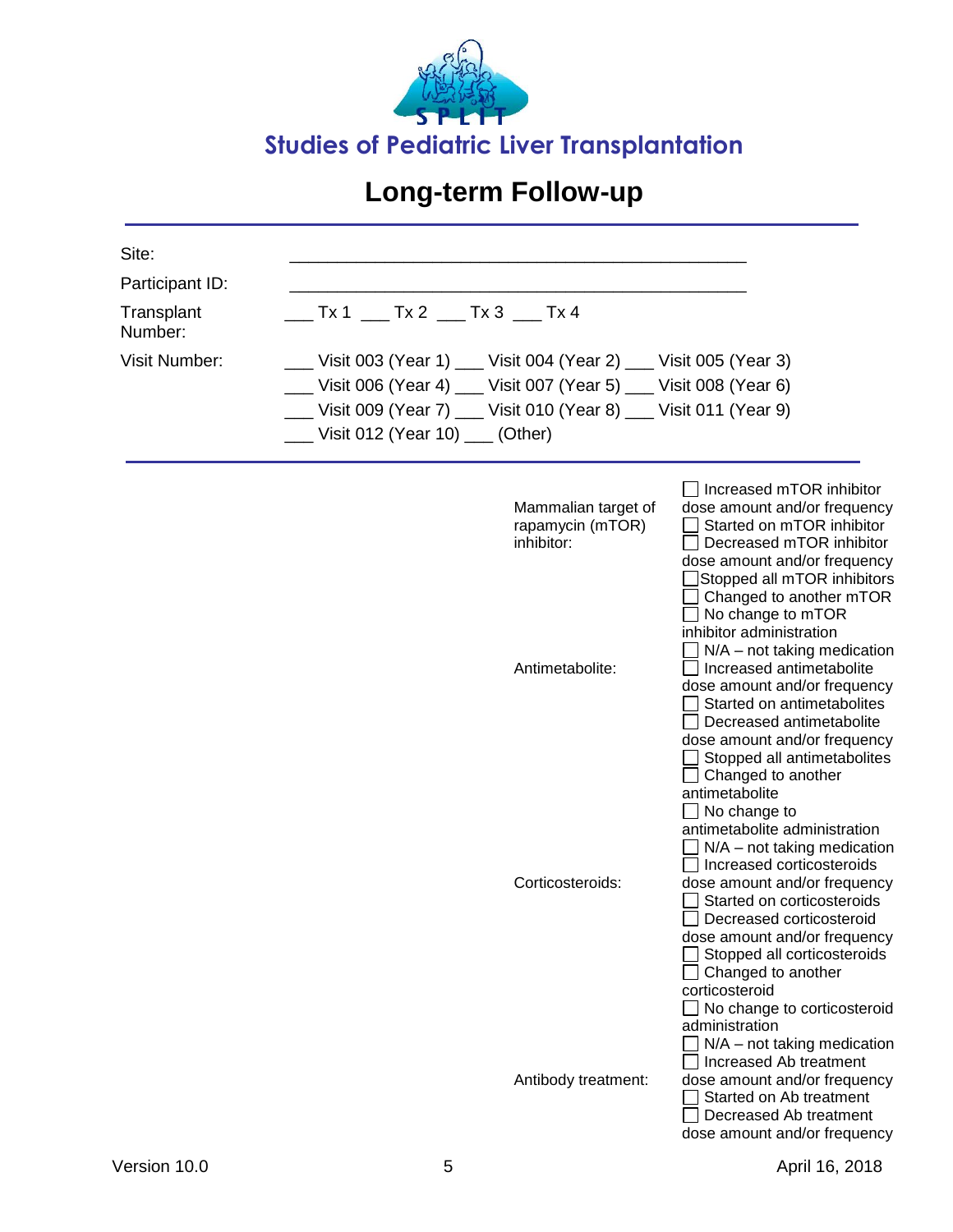

| Site:                 |                                                                                                      |                                                                                                                                                                                                            |                                                                                                                                                                                                                                                                                                                                                                                                                |
|-----------------------|------------------------------------------------------------------------------------------------------|------------------------------------------------------------------------------------------------------------------------------------------------------------------------------------------------------------|----------------------------------------------------------------------------------------------------------------------------------------------------------------------------------------------------------------------------------------------------------------------------------------------------------------------------------------------------------------------------------------------------------------|
| Participant ID:       |                                                                                                      |                                                                                                                                                                                                            |                                                                                                                                                                                                                                                                                                                                                                                                                |
| Transplant<br>Number: |                                                                                                      | $\_$ Tx 1 $\_$ Tx 2 $\_$ Tx 3 $\_$ Tx 4                                                                                                                                                                    |                                                                                                                                                                                                                                                                                                                                                                                                                |
| Visit Number:         | __ Visit 012 (Year 10) __ (Other)                                                                    | __Visit 003 (Year 1) ___Visit 004 (Year 2) ___Visit 005 (Year 3)<br>__ Visit 006 (Year 4) __ Visit 007 (Year 5) __ Visit 008 (Year 6)<br>__ Visit 009 (Year 7) __ Visit 010 (Year 8) __ Visit 011 (Year 9) |                                                                                                                                                                                                                                                                                                                                                                                                                |
|                       |                                                                                                      | Immunoglobulin:                                                                                                                                                                                            | Stopped all Ab treatment<br>Changed to another Ab<br>treatment<br>$\Box$ No change to Ab treatment<br>$\Box$ N/A – not taking medication<br>$\Box$ Increased immunoglobulin<br>amount and/or frequency<br>Started on immunoglobulin<br>Decreased immunoglobulin<br>amount and/or frequency<br>$\Box$ Stopped all immunoglobulin<br>$\Box$ No change to<br>immunoglobulin<br>$\Box$ N/A – not taking medication |
| Liver Biopsy #3       | Date of biopsy:<br>Reason for biopsy::<br>Record ALT/ SGPT and GGT results closest prior to biopsy:  | — — / — — / — — — —                                                                                                                                                                                        | (mm/dd/yyyy)<br>Per protocol<br>For cause                                                                                                                                                                                                                                                                                                                                                                      |
|                       | ALT: _____ U/L ALT result date: __ _/ __ _/ __ __<br>GGT: _____ U/L GGT result date $\_$ $\_$ / $\_$ |                                                                                                                                                                                                            | (mm/dd/yyyy)<br>(mm/dd/yyyy)                                                                                                                                                                                                                                                                                                                                                                                   |
|                       | Was rejection confirmed:                                                                             | No/indeterminate<br>Yes, acute<br>Yes, chronic                                                                                                                                                             |                                                                                                                                                                                                                                                                                                                                                                                                                |
|                       | Was immunosuppressive therapy modified in response to the<br>biopsy:                                 |                                                                                                                                                                                                            | $No \square Yes$                                                                                                                                                                                                                                                                                                                                                                                               |
|                       | If yes, specify modifications:                                                                       | Calcineurin inhibitor<br>$(CNI)$ :                                                                                                                                                                         | Increased CNI dose<br>amount and/or frequency                                                                                                                                                                                                                                                                                                                                                                  |

Started on CNI medication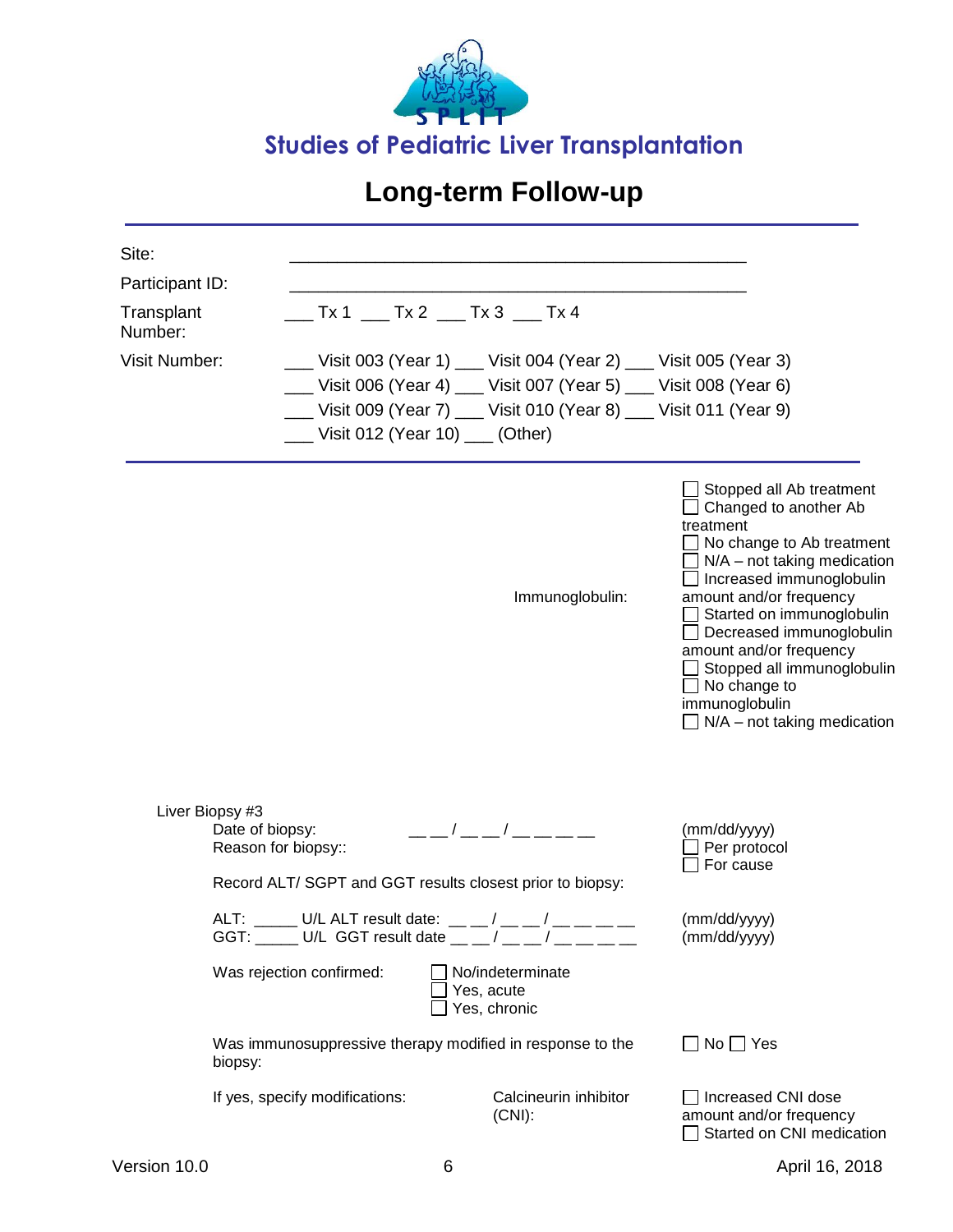

| Site:                 |                                                                   |                                                                                                                                                                                                                                                                                                                                                                                                                                                                                                                          |  |  |  |
|-----------------------|-------------------------------------------------------------------|--------------------------------------------------------------------------------------------------------------------------------------------------------------------------------------------------------------------------------------------------------------------------------------------------------------------------------------------------------------------------------------------------------------------------------------------------------------------------------------------------------------------------|--|--|--|
| Participant ID:       |                                                                   |                                                                                                                                                                                                                                                                                                                                                                                                                                                                                                                          |  |  |  |
| Transplant<br>Number: | $Tx 1$ ___ Tx 2 ___ Tx 3 ___ Tx 4                                 |                                                                                                                                                                                                                                                                                                                                                                                                                                                                                                                          |  |  |  |
| <b>Visit Number:</b>  | __ Visit 003 (Year 1) __ Visit 004 (Year 2) __ Visit 005 (Year 3) |                                                                                                                                                                                                                                                                                                                                                                                                                                                                                                                          |  |  |  |
|                       | __ Visit 006 (Year 4) __ Visit 007 (Year 5) __ Visit 008 (Year 6) |                                                                                                                                                                                                                                                                                                                                                                                                                                                                                                                          |  |  |  |
|                       | __ Visit 009 (Year 7) __ Visit 010 (Year 8) __ Visit 011 (Year 9) |                                                                                                                                                                                                                                                                                                                                                                                                                                                                                                                          |  |  |  |
|                       | ___ Visit 012 (Year 10) __ (Other)                                |                                                                                                                                                                                                                                                                                                                                                                                                                                                                                                                          |  |  |  |
|                       | Mammalian target of<br>rapamycin (mTOR)<br>inhibitor:             | Decreased CNI dose<br>amount and/or frequency<br>$\Box$ Stopped all CNI<br>medications<br>$\Box$ Changed to a different CNI<br>medication<br>$\Box$ No change to CNI<br>administration<br>$N/A$ – not taking medication<br>Increased mTOR inhibitor<br>dose amount and/or frequency<br>Started on mTOR inhibitor<br>Decreased mTOR inhibitor<br>dose amount and/or frequency<br>Stopped all mTOR inhibitors<br>Changed to another mTOR<br>No change to mTOR<br>inhibitor administration<br>$N/A$ – not taking medication |  |  |  |
|                       | Antimetabolite:<br>Corticosteroids:                               | Increased antimetabolite<br>dose amount and/or frequency<br>Started on antimetabolites<br>Decreased antimetabolite<br>dose amount and/or frequency<br>Stopped all antimetabolites<br>$\Box$ Changed to another<br>antimetabolite<br>$\Box$ No change to<br>antimetabolite administration<br>$N/A$ – not taking medication<br>Increased corticosteroids<br>dose amount and/or frequency<br>Started on corticosteroids<br>Decreased corticosteroid<br>dose amount and/or frequency<br>Stopped all corticosteroids          |  |  |  |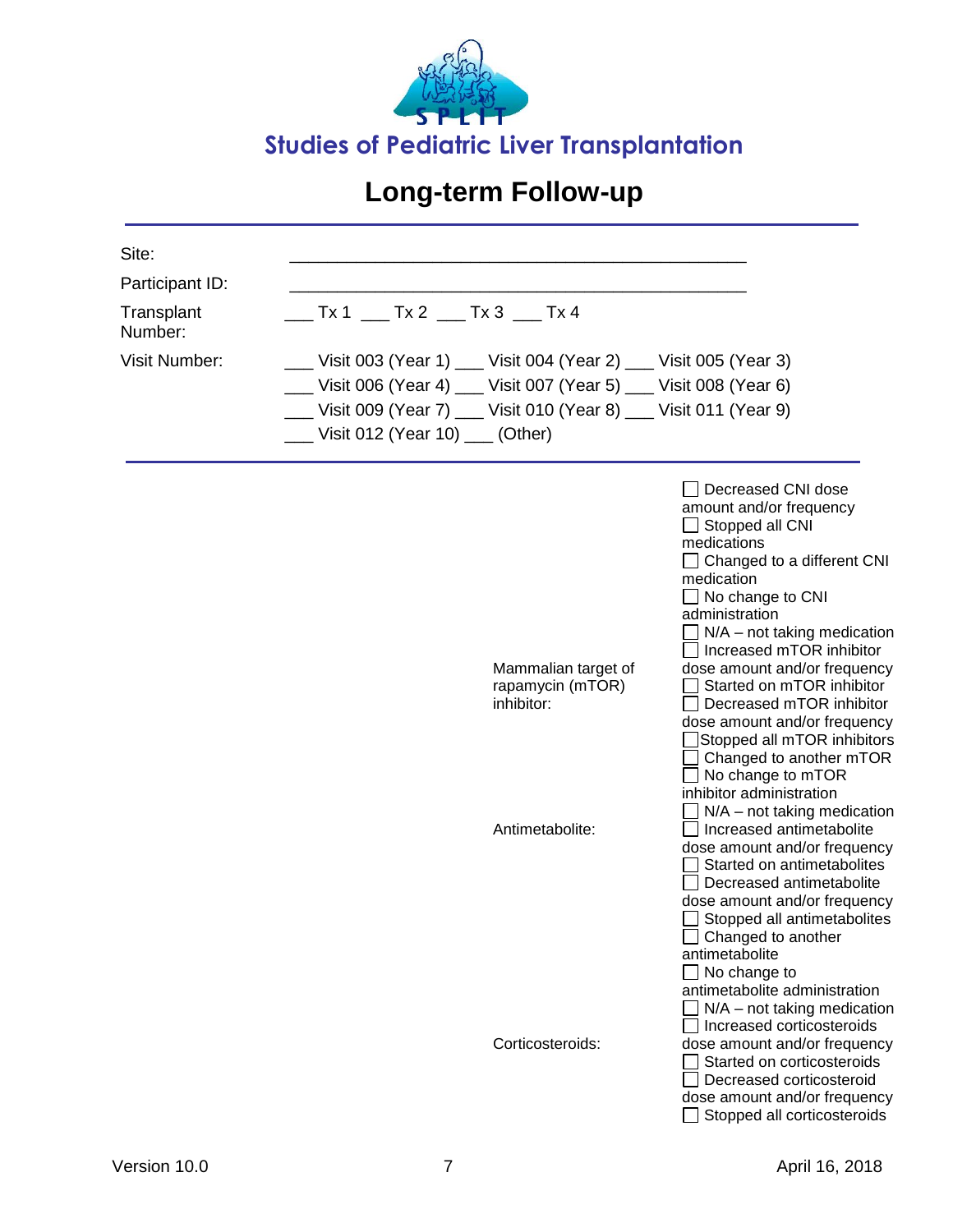![](_page_29_Picture_0.jpeg)

| Site:<br>Participant ID:<br>Transplant<br>Number:<br><b>Visit Number:</b> | _ Visit 003 (Year 1) __ Visit 004 (Year 2) __ Visit 005 (Year 3)<br>__ Visit 006 (Year 4) __ Visit 007 (Year 5) __ Visit 008 (Year 6)<br>__ Visit 009 (Year 7) __ Visit 010 (Year 8) __ Visit 011 (Year 9)<br>__ Visit 012 (Year 10) __ (Other) |                                                                                                                                                                                                                                                                                                                     |                                                                                                                                                                                                                                                                                                                                                                                                                                                                                                                                                                                                                                                                             |
|---------------------------------------------------------------------------|-------------------------------------------------------------------------------------------------------------------------------------------------------------------------------------------------------------------------------------------------|---------------------------------------------------------------------------------------------------------------------------------------------------------------------------------------------------------------------------------------------------------------------------------------------------------------------|-----------------------------------------------------------------------------------------------------------------------------------------------------------------------------------------------------------------------------------------------------------------------------------------------------------------------------------------------------------------------------------------------------------------------------------------------------------------------------------------------------------------------------------------------------------------------------------------------------------------------------------------------------------------------------|
|                                                                           |                                                                                                                                                                                                                                                 | Antibody treatment:<br>Immunoglobulin:                                                                                                                                                                                                                                                                              | $\Box$ Changed to another<br>corticosteroid<br>No change to corticosteroid<br>administration<br>$N/A$ – not taking medication<br>Increased Ab treatment<br>dose amount and/or frequency<br>Started on Ab treatment<br>Decreased Ab treatment<br>dose amount and/or frequency<br>Stopped all Ab treatment<br>$\Box$ Changed to another Ab<br>treatment<br>No change to Ab treatment<br>$N/A$ – not taking medication<br>Increased immunoglobulin<br>amount and/or frequency<br>Started on immunoglobulin<br>Decreased immunoglobulin<br>amount and/or frequency<br>Stopped all immunoglobulin<br>$\Box$ No change to<br>immunoglobulin<br>$\Box$ N/A – not taking medication |
| Liver Biopsy #4                                                           | Date of biopsy:<br>Reason for biopsy:<br>Record ALT/ SGPT and GGT results closest prior to biopsy:                                                                                                                                              | $\frac{1}{2}$ $\frac{1}{2}$ $\frac{1}{2}$ $\frac{1}{2}$ $\frac{1}{2}$ $\frac{1}{2}$ $\frac{1}{2}$ $\frac{1}{2}$ $\frac{1}{2}$ $\frac{1}{2}$ $\frac{1}{2}$ $\frac{1}{2}$ $\frac{1}{2}$ $\frac{1}{2}$ $\frac{1}{2}$ $\frac{1}{2}$ $\frac{1}{2}$ $\frac{1}{2}$ $\frac{1}{2}$ $\frac{1}{2}$ $\frac{1}{2}$ $\frac{1}{2}$ | (mm/dd/yyyy)<br>Per protocol<br>For cause                                                                                                                                                                                                                                                                                                                                                                                                                                                                                                                                                                                                                                   |
|                                                                           | ALT: _____ U/L ALT result date: __ _ / __ _ / __ _ _ _ _<br>GGT: _____ U/L GGT result date: _ _ _ / _ _ _/ __ _ _ _<br>Was rejection confirmed:                                                                                                 | $\Box$ No/indeterminate                                                                                                                                                                                                                                                                                             | (mm/dd/yyyy)<br>(mm/dd/yyyy)                                                                                                                                                                                                                                                                                                                                                                                                                                                                                                                                                                                                                                                |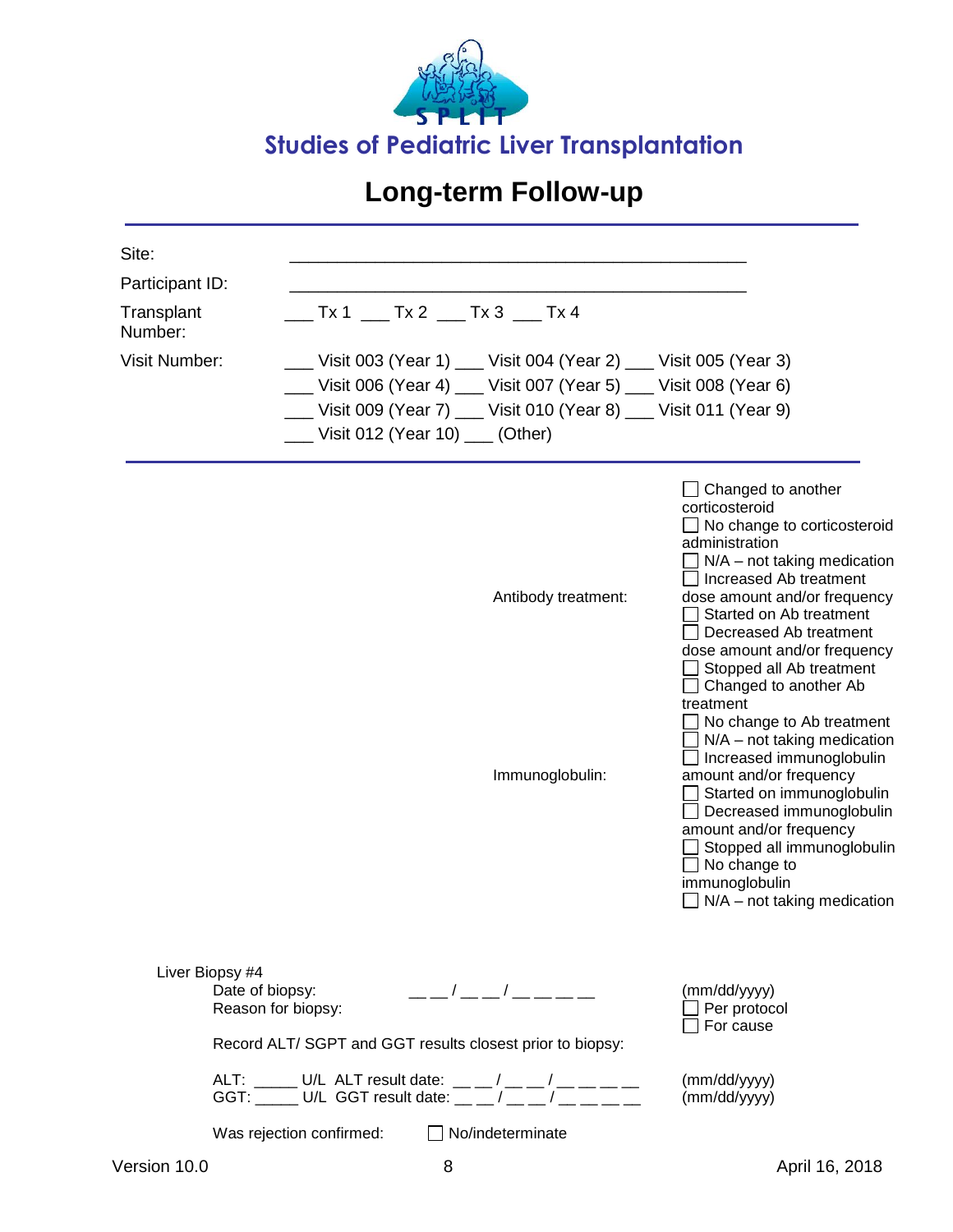![](_page_30_Picture_0.jpeg)

| Site:<br>Participant ID:<br>Transplant<br>Number:<br><b>Visit Number:</b> | ___ Tx 1 ___ Tx 2 ___ Tx 3 ___ Tx 4                       | __ Visit 003 (Year 1) __ Visit 004 (Year 2) __ Visit 005 (Year 3)<br>__ Visit 006 (Year 4) __ Visit 007 (Year 5) __ Visit 008 (Year 6)<br>__ Visit 009 (Year 7) __ Visit 010 (Year 8) __ Visit 011 (Year 9) |                                                                                                                                                                                                                                                                                                                     |
|---------------------------------------------------------------------------|-----------------------------------------------------------|-------------------------------------------------------------------------------------------------------------------------------------------------------------------------------------------------------------|---------------------------------------------------------------------------------------------------------------------------------------------------------------------------------------------------------------------------------------------------------------------------------------------------------------------|
|                                                                           | Uisit 012 (Year 10) ___ (Other)                           |                                                                                                                                                                                                             |                                                                                                                                                                                                                                                                                                                     |
|                                                                           |                                                           | Yes, acute<br>Yes, chronic                                                                                                                                                                                  |                                                                                                                                                                                                                                                                                                                     |
| biopsy:                                                                   | Was immunosuppressive therapy modified in response to the |                                                                                                                                                                                                             | $\Box$ No $\Box$ Yes                                                                                                                                                                                                                                                                                                |
|                                                                           | If yes, specify modifications:                            | Calcineurin inhibitor<br>$(CNI)$ :                                                                                                                                                                          | Increased CNI dose<br>amount and/or frequency<br>Started on CNI medication<br>Decreased CNI dose<br>amount and/or frequency<br>$\Box$ Stopped all CNI<br>medications<br>Changed to a different CNI<br>medication<br>No change to CNI<br>administration<br>$N/A$ – not taking medication<br>Increased mTOR inhibitor |
|                                                                           |                                                           | Mammalian target of<br>rapamycin (mTOR)<br>inhibitor:                                                                                                                                                       | dose amount and/or frequency<br>Started on mTOR inhibitor<br>Decreased mTOR inhibitor<br>dose amount and/or frequency<br>Stopped all mTOR inhibitors<br>Changed to another mTOR<br>No change to mTOR<br>inhibitor administration<br>$N/A$ – not taking medication                                                   |
|                                                                           |                                                           | Antimetabolite:                                                                                                                                                                                             | Increased antimetabolite<br>dose amount and/or frequency<br>Started on antimetabolites<br>Decreased antimetabolite<br>dose amount and/or frequency<br>Stopped all antimetabolites<br>Changed to another<br>antimetabolite                                                                                           |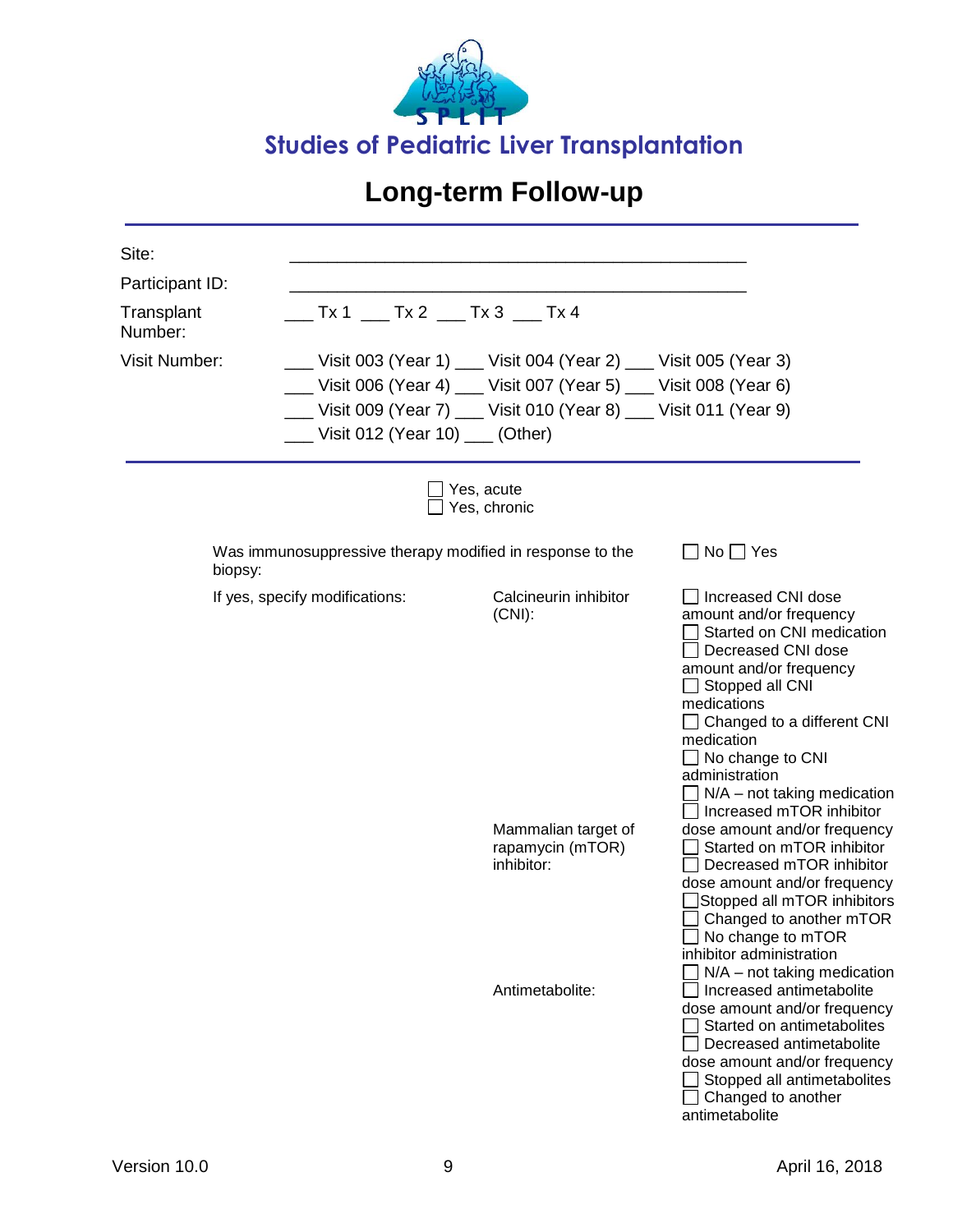![](_page_31_Picture_0.jpeg)

| Site:                 |                                                                   |                                                                                                                                                                                                                                                                                                                                                                                                                                                                                                                                                                                                                                                                                                                                                                                                                                                         |
|-----------------------|-------------------------------------------------------------------|---------------------------------------------------------------------------------------------------------------------------------------------------------------------------------------------------------------------------------------------------------------------------------------------------------------------------------------------------------------------------------------------------------------------------------------------------------------------------------------------------------------------------------------------------------------------------------------------------------------------------------------------------------------------------------------------------------------------------------------------------------------------------------------------------------------------------------------------------------|
| Participant ID:       |                                                                   |                                                                                                                                                                                                                                                                                                                                                                                                                                                                                                                                                                                                                                                                                                                                                                                                                                                         |
| Transplant<br>Number: | __ Tx 1 ___ Tx 2 ___ Tx 3 ___ Tx 4                                |                                                                                                                                                                                                                                                                                                                                                                                                                                                                                                                                                                                                                                                                                                                                                                                                                                                         |
| <b>Visit Number:</b>  | __ Visit 003 (Year 1) __ Visit 004 (Year 2) __ Visit 005 (Year 3) |                                                                                                                                                                                                                                                                                                                                                                                                                                                                                                                                                                                                                                                                                                                                                                                                                                                         |
|                       | __ Visit 006 (Year 4) __ Visit 007 (Year 5) __ Visit 008 (Year 6) |                                                                                                                                                                                                                                                                                                                                                                                                                                                                                                                                                                                                                                                                                                                                                                                                                                                         |
|                       | __ Visit 009 (Year 7) __ Visit 010 (Year 8) __ Visit 011 (Year 9) |                                                                                                                                                                                                                                                                                                                                                                                                                                                                                                                                                                                                                                                                                                                                                                                                                                                         |
|                       | __ Visit 012 (Year 10) __ (Other)                                 |                                                                                                                                                                                                                                                                                                                                                                                                                                                                                                                                                                                                                                                                                                                                                                                                                                                         |
|                       | Corticosteroids:<br>Antibody treatment:<br>Immunoglobulin:        | $\Box$ No change to<br>antimetabolite administration<br>$\Box$ N/A – not taking medication<br>□ Increased corticosteroids<br>dose amount and/or frequency<br>Started on corticosteroids<br>Decreased corticosteroid<br>dose amount and/or frequency<br>Stopped all corticosteroids<br>$\Box$ Changed to another<br>corticosteroid<br>$\Box$ No change to corticosteroid<br>administration<br>$\Box$ N/A – not taking medication<br>Increased Ab treatment<br>dose amount and/or frequency<br>Started on Ab treatment<br>Decreased Ab treatment<br>dose amount and/or frequency<br>Stopped all Ab treatment<br>Changed to another Ab<br>treatment<br>No change to Ab treatment<br>N/A - not taking medication<br>Increased immunoglobulin<br>amount and/or frequency<br>Started on immunoglobulin<br>Decreased immunoglobulin<br>amount and/or frequency |
|                       |                                                                   | Stopped all immunoglobulin<br>No change to<br>immunoglobulin<br>$\Box$ N/A – not taking medication                                                                                                                                                                                                                                                                                                                                                                                                                                                                                                                                                                                                                                                                                                                                                      |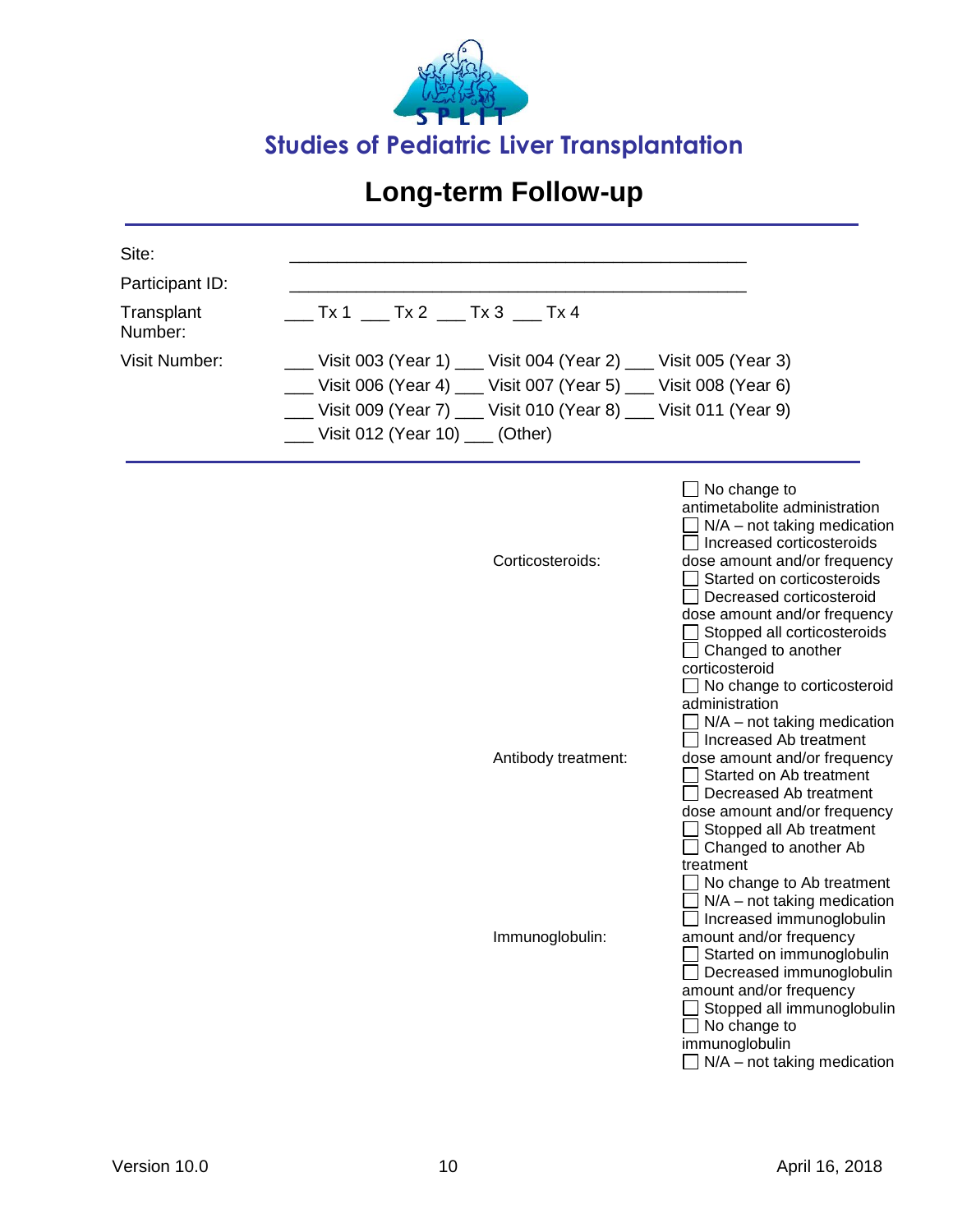![](_page_32_Picture_0.jpeg)

| Site:                        |                                                                                                                                                                                                                                                                                                                                                                                                                                                                                                                                                                                                                                                      |                      |                                                                                                       |                                                                            |
|------------------------------|------------------------------------------------------------------------------------------------------------------------------------------------------------------------------------------------------------------------------------------------------------------------------------------------------------------------------------------------------------------------------------------------------------------------------------------------------------------------------------------------------------------------------------------------------------------------------------------------------------------------------------------------------|----------------------|-------------------------------------------------------------------------------------------------------|----------------------------------------------------------------------------|
|                              |                                                                                                                                                                                                                                                                                                                                                                                                                                                                                                                                                                                                                                                      |                      |                                                                                                       |                                                                            |
| Participant ID:              | Tx 1 Tx 2 Tx 3 Tx 4                                                                                                                                                                                                                                                                                                                                                                                                                                                                                                                                                                                                                                  |                      |                                                                                                       |                                                                            |
| Transplant<br>Number:        |                                                                                                                                                                                                                                                                                                                                                                                                                                                                                                                                                                                                                                                      |                      |                                                                                                       |                                                                            |
| Visit Number:                |                                                                                                                                                                                                                                                                                                                                                                                                                                                                                                                                                                                                                                                      |                      | __ Visit 003 (Year 1) __ Visit 004 (Year 2) __ Visit 005 (Year 3)                                     |                                                                            |
|                              |                                                                                                                                                                                                                                                                                                                                                                                                                                                                                                                                                                                                                                                      |                      | __ Visit 006 (Year 4) __ Visit 007 (Year 5) __ Visit 008 (Year 6)                                     |                                                                            |
|                              |                                                                                                                                                                                                                                                                                                                                                                                                                                                                                                                                                                                                                                                      |                      | __ Visit 009 (Year 7) __ Visit 010 (Year 8) __ Visit 011 (Year 9)                                     |                                                                            |
|                              | ___ Visit 012 (Year 10) ___ (Other)                                                                                                                                                                                                                                                                                                                                                                                                                                                                                                                                                                                                                  |                      |                                                                                                       |                                                                            |
| 6.<br>visit:                 | Was the participant treated for antibody mediated rejection since the last                                                                                                                                                                                                                                                                                                                                                                                                                                                                                                                                                                           |                      |                                                                                                       | $\Box$ No $\Box$ Yes                                                       |
|                              | 7. Did the participant have any vascular complications since the last visit:                                                                                                                                                                                                                                                                                                                                                                                                                                                                                                                                                                         |                      |                                                                                                       | $\Box$ No $\Box$ Yes                                                       |
|                              | If yes, specify:<br>Diagnosis of vessel thrombosis requires imaging evidence of vessel occlusion (angiography, Doppler U/S, CT                                                                                                                                                                                                                                                                                                                                                                                                                                                                                                                       |                      |                                                                                                       |                                                                            |
| diagnosis.<br>for diagnosis. | or MR angiography, or operative finding) in the vessel in question. No biochemical or clinical requirements for<br>Diagnosis of vessel stenosis requires imaging evidence of partial narrowing/occlusion of blood flow<br>(angiography, CT or MR angiography, or operative finding) in question. No biochemical or clinical requirements<br>Observation should only be recorded as the treatment for a vascular complication if all other treatment options<br>(i.e. anticoagulation, reoperation, and interventional radiology are "No".<br>Portal vein thrombosis:<br>If Yes, specify date of diagnosis:<br>$\sqrt{2}$<br>Hepatic vein thrombosis: | No<br>Yes<br>No      | Treatment:<br>Anticoagulation<br>Reoperation<br>Interventional radiology<br>Observation<br>Treatment: | No <sub>1</sub><br>∣ Yes<br>Yes<br>No<br>No<br>Yes<br>No [<br>∐ Yes        |
|                              | If Yes, specify date of diagnosis:<br>$\sqrt{2}$                                                                                                                                                                                                                                                                                                                                                                                                                                                                                                                                                                                                     | Yes                  | Anticoagulation<br>Reoperation<br>Interventional radiology<br>Observation                             | No l<br>∐ Yes<br>No<br>Yes<br>No l<br>Yes<br>$\Box$ No $\Box$ Yes          |
|                              | Hepatic artery thrombosis:<br>If Yes, specify date of diagnosis:<br>$\begin{array}{ccc} \end{array}$ $\begin{array}{ccc} \end{array}$ $\begin{array}{ccc} \end{array}$ $\begin{array}{ccc} \end{array}$ $\begin{array}{ccc} \end{array}$ $\begin{array}{ccc} \end{array}$ $\begin{array}{ccc} \end{array}$ $\begin{array}{ccc} \end{array}$ $\begin{array}{ccc} \end{array}$ $\begin{array}{ccc} \end{array}$ $\begin{array}{ccc} \end{array}$ $\begin{array}{ccc} \end{array}$ $\begin{array}{ccc} \end{array}$ $\begin{array}{ccc} \end{array}$ $\begin{array}{ccc} \end{$                                                                         | ]No<br>]Yes          | Treatment:<br>Anticoagulation<br>Reoperation<br>Interventional radiology<br>Observation               | No <sub>1</sub><br>Yes<br>No<br>Yes<br>No<br>Yes<br>No <sub>1</sub><br>Yes |
|                              | Portal vein stenosis:<br>If Yes, specify date of diagnosis:<br>__ __ / __ __ / __ __ __ __                                                                                                                                                                                                                                                                                                                                                                                                                                                                                                                                                           | ]No<br>$\exists$ Yes | Treatment:<br>Anticoagulation<br>Reoperation<br>Interventional radiology<br>Observation               | No<br>Yes<br>No<br>Yes<br>No<br>Yes<br>No<br>Yes                           |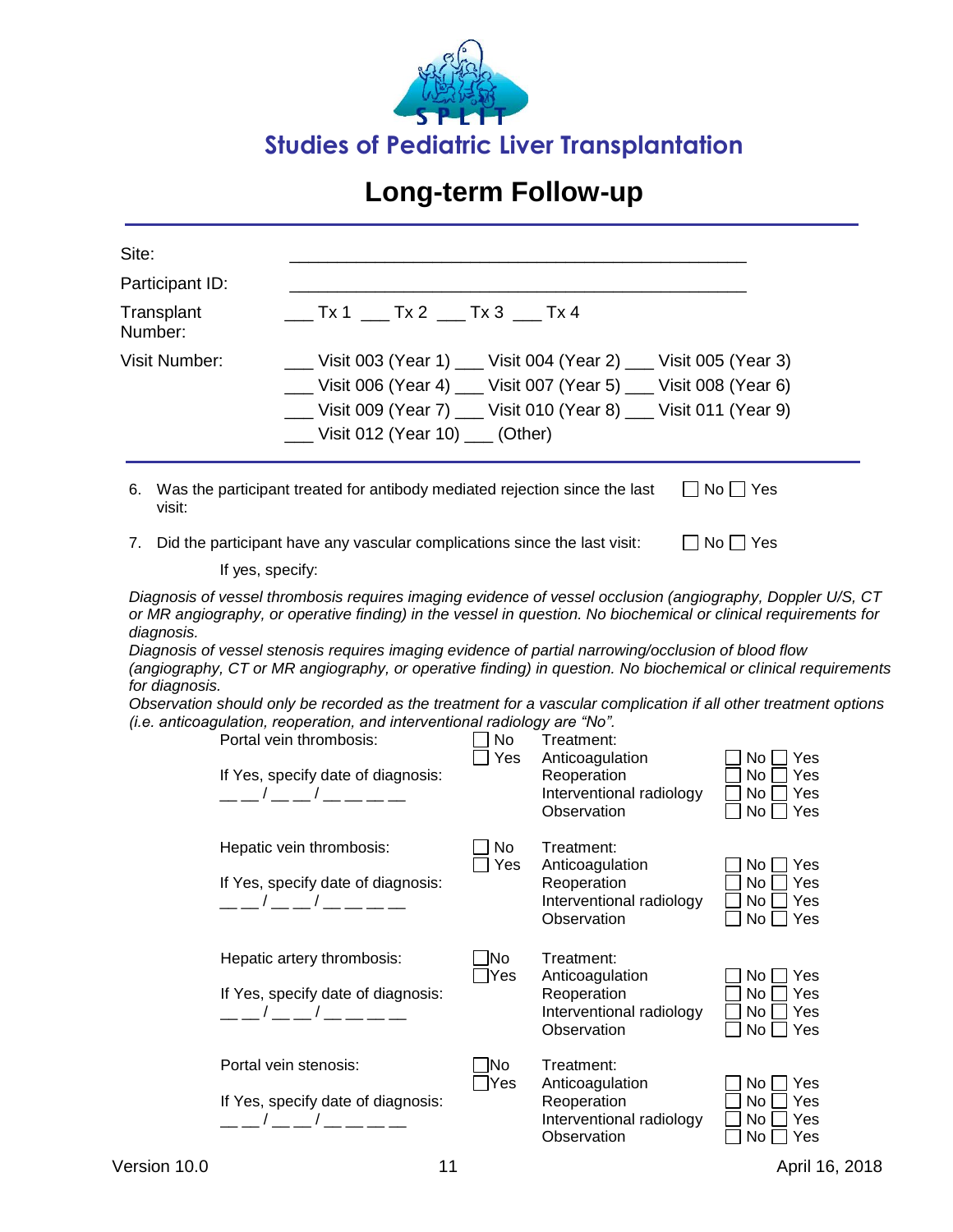![](_page_33_Picture_0.jpeg)

| Site:                                                                                     |                                                              |                                                                   |                                                                                                                           |                            |  |                                                                                                                                                                                                                                                                                                            |                      |                                                   |
|-------------------------------------------------------------------------------------------|--------------------------------------------------------------|-------------------------------------------------------------------|---------------------------------------------------------------------------------------------------------------------------|----------------------------|--|------------------------------------------------------------------------------------------------------------------------------------------------------------------------------------------------------------------------------------------------------------------------------------------------------------|----------------------|---------------------------------------------------|
| Participant ID:                                                                           |                                                              |                                                                   |                                                                                                                           |                            |  |                                                                                                                                                                                                                                                                                                            |                      |                                                   |
| $\sqrt{5}$ Tx 1 $\sqrt{5}$ Tx 2 $\sqrt{5}$ Tx 3 $\sqrt{5}$ Tx 4<br>Transplant<br>Number:  |                                                              |                                                                   |                                                                                                                           |                            |  |                                                                                                                                                                                                                                                                                                            |                      |                                                   |
| <b>Visit Number:</b><br>__ Visit 003 (Year 1) __ Visit 004 (Year 2) __ Visit 005 (Year 3) |                                                              |                                                                   |                                                                                                                           |                            |  |                                                                                                                                                                                                                                                                                                            |                      |                                                   |
|                                                                                           |                                                              | __ Visit 006 (Year 4) __ Visit 007 (Year 5) __ Visit 008 (Year 6) |                                                                                                                           |                            |  |                                                                                                                                                                                                                                                                                                            |                      |                                                   |
|                                                                                           |                                                              | __ Visit 009 (Year 7) __ Visit 010 (Year 8) __ Visit 011 (Year 9) |                                                                                                                           |                            |  |                                                                                                                                                                                                                                                                                                            |                      |                                                   |
|                                                                                           |                                                              |                                                                   | __ Visit 012 (Year 10) __ (Other)                                                                                         |                            |  |                                                                                                                                                                                                                                                                                                            |                      |                                                   |
|                                                                                           | stenosis, vena cava stenosis):                               | $\sqrt{2}$                                                        | Outflow obstruction (hepatic vein<br>If Yes, specify date of diagnosis:                                                   | $\Box$ No<br>$\exists$ Yes |  | Treatment:<br>Anticoagulation<br>Reoperation<br>Interventional radiology<br>Observation                                                                                                                                                                                                                    |                      | Yes<br>No.<br>No<br>Yes<br>Yes<br>No<br>No<br>Yes |
| 8.                                                                                        | Hepatic artery stenosis:<br>$(mm/dd/yyyy)$ :<br>___/___/____ |                                                                   | If Yes, specify date of diagnosis                                                                                         | ]No<br> Yes                |  | Treatment:<br>Anticoagulation<br>Reoperation<br>Interventional radiology<br>Observation<br>Did the participant have any biliary complications since the last visit:                                                                                                                                        | $\Box$ No $\Box$ Yes | No<br>Yes<br>No<br>Yes<br>No<br>Yes<br>No.<br>Yes |
| a.                                                                                        | biliary tree) since the last visit:                          |                                                                   | Did the participant have a biliary leak (from cut surface or<br>biliary tract confirmed by scintography, cholangiography. |                            |  | Intrahepatic or extrahepatic fluid collection detected by imaging study<br>(ultrasound, CT, MRI) and direct continuity of the fluid collection to the                                                                                                                                                      |                      |                                                   |
|                                                                                           |                                                              |                                                                   |                                                                                                                           |                            |  | If yes, specify date of diagnosis: $\frac{m}{m}$ $\frac{m}{m}$ $\frac{m}{m}$ $\frac{m}{m}$ $\frac{m}{m}$                                                                                                                                                                                                   | (mm/dd/yyyy)         |                                                   |
| b.                                                                                        | Did the participant have a biloma since the last visit:      |                                                                   |                                                                                                                           |                            |  | Extrahepatic fluid collection detected by imaging study (ultrasound, CT, MRI)<br>which requires placement of an indwelling percutaneous drain for treatment.                                                                                                                                               | No  Yes              |                                                   |
|                                                                                           |                                                              |                                                                   |                                                                                                                           |                            |  | If yes, specify date of diagnosis: $\frac{1}{2}$ $\frac{1}{2}$ $\frac{1}{2}$ $\frac{1}{2}$ $\frac{1}{2}$ $\frac{1}{2}$ $\frac{1}{2}$ $\frac{1}{2}$ $\frac{1}{2}$ $\frac{1}{2}$ $\frac{1}{2}$ $\frac{1}{2}$ $\frac{1}{2}$ $\frac{1}{2}$ $\frac{1}{2}$ $\frac{1}{2}$ $\frac{1}{2}$ $\frac{1}{2}$ $\frac{1}{$ | (mm/dd/yyyy)         |                                                   |
| c.                                                                                        | since the last visit:<br>site of anastomosis.                |                                                                   |                                                                                                                           |                            |  | Did the participant have an non-anastomotic biliary stricture<br>Stricture which is not at the anastomotic site and typically multiple, longer in<br>length and located in intrahepatic ducts and/or in the donor duct proximal to                                                                         | ∩No ∏ Yes            |                                                   |
|                                                                                           |                                                              |                                                                   |                                                                                                                           |                            |  | If yes, specify date of diagnosis: $\frac{m}{m}$ / $\frac{m}{m}$ / $\frac{m}{m}$ / $\frac{m}{m}$ / $\frac{m}{m}$                                                                                                                                                                                           | (mm/dd/yyyy)         |                                                   |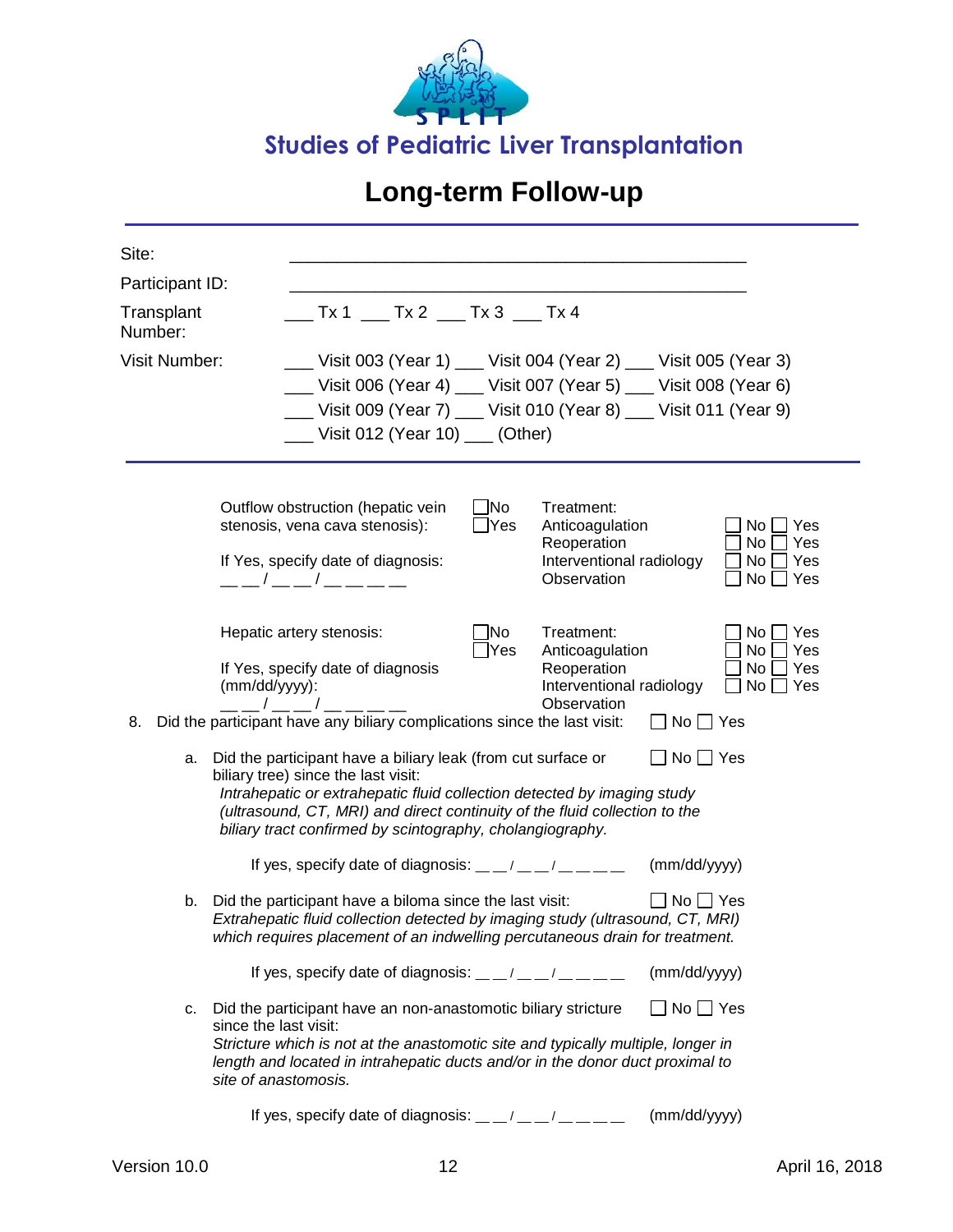![](_page_34_Picture_0.jpeg)

| Site:                 |                                                                                                                                                                                                                                                                                       |                                                                                                       |
|-----------------------|---------------------------------------------------------------------------------------------------------------------------------------------------------------------------------------------------------------------------------------------------------------------------------------|-------------------------------------------------------------------------------------------------------|
| Participant ID:       |                                                                                                                                                                                                                                                                                       |                                                                                                       |
| Transplant<br>Number: | $Tx1$ Tx 2 Tx 3 Tx 4                                                                                                                                                                                                                                                                  |                                                                                                       |
| <b>Visit Number:</b>  | __ Visit 003 (Year 1) __ Visit 004 (Year 2) __ Visit 005 (Year 3)                                                                                                                                                                                                                     |                                                                                                       |
|                       | __ Visit 006 (Year 4) __ Visit 007 (Year 5) __ Visit 008 (Year 6)                                                                                                                                                                                                                     |                                                                                                       |
|                       | __ Visit 009 (Year 7) __ Visit 010 (Year 8) __ Visit 011 (Year 9)                                                                                                                                                                                                                     |                                                                                                       |
|                       | ___ Visit 012 (Year 10) ___ (Other)                                                                                                                                                                                                                                                   |                                                                                                       |
| the last visit:       | d. Did the participant have an anastomotic biliary stricture since $\Box$ No $\Box$ Yes<br>Diagnosis requires cholangiographic (ERCP, MR, PTC) evidence of biliary<br>duct stricture. No biochemical requirements for diagnosis.                                                      |                                                                                                       |
|                       | If yes, specify date of diagnosis: $\frac{m}{m}$ / $\frac{m}{m}$ / $\frac{m}{m}$ / $\frac{m}{m}$ / $\frac{m}{m}$                                                                                                                                                                      | (mm/dd/yyyy)                                                                                          |
| 9.                    | Did the participant have a esophageal variceal bleeding requiring<br>endoscopic or surgical intervention since the last visit:                                                                                                                                                        | $\Box$ No $\Box$ Yes                                                                                  |
|                       | Gastrointestinal hemorrhage: Hematemesis, hematochezia or melena, causing a drop in hematocrit<br>of >5% with either documentation of actively bleeding esophageal varices by esophagoscopy OR<br>identification of esophageal varices and no other identifiable cause of hemorrhage. |                                                                                                       |
|                       | If yes, specify date of diagnosis: $\frac{1}{2}$ $\frac{1}{2}$ $\frac{1}{2}$ $\frac{1}{2}$ $\frac{1}{2}$ $\frac{1}{2}$ $\frac{1}{2}$ $\frac{1}{2}$ $\frac{1}{2}$                                                                                                                      | (mm/dd/yyyy)                                                                                          |
|                       | 10. Did the participant receive an operative shunt since the last visit:                                                                                                                                                                                                              | $\Box$ No $\Box$ Yes                                                                                  |
|                       | If yes, specify date of event: $\frac{1}{2}$ $\frac{1}{2}$ $\frac{1}{2}$ $\frac{1}{2}$ $\frac{1}{2}$ $\frac{1}{2}$ $\frac{1}{2}$ $\frac{1}{2}$ $\frac{1}{2}$                                                                                                                          | (mm/dd/yyyy)                                                                                          |
|                       | 11. Was the participant diagnosed with cancer since the last visit:                                                                                                                                                                                                                   | $\Box$ No $\Box$ Yes                                                                                  |
| a.                    | Post-transplant lymphoproliferative disorder (PTLD):<br>If yes, specify:                                                                                                                                                                                                              | $\Box$ No $\Box$ Yes                                                                                  |
|                       | i. Type of PTLD:                                                                                                                                                                                                                                                                      | Non-central nervous<br>system (CNS) (biopsy<br>proven)<br>$\Box$ CNS (either biopsy proven<br>or not) |
|                       | ii. Date of diagnosis:                                                                                                                                                                                                                                                                | (mm/dd/yyyy)                                                                                          |
|                       | iii. Was the participant PCR positive for Epstein-Barr Virus<br>(EBV) at the time of the diagnosis of PTLD:                                                                                                                                                                           | <b>No</b><br>Yes, blood only<br>Yes, tissue only<br>Yes, both blood and tissue                        |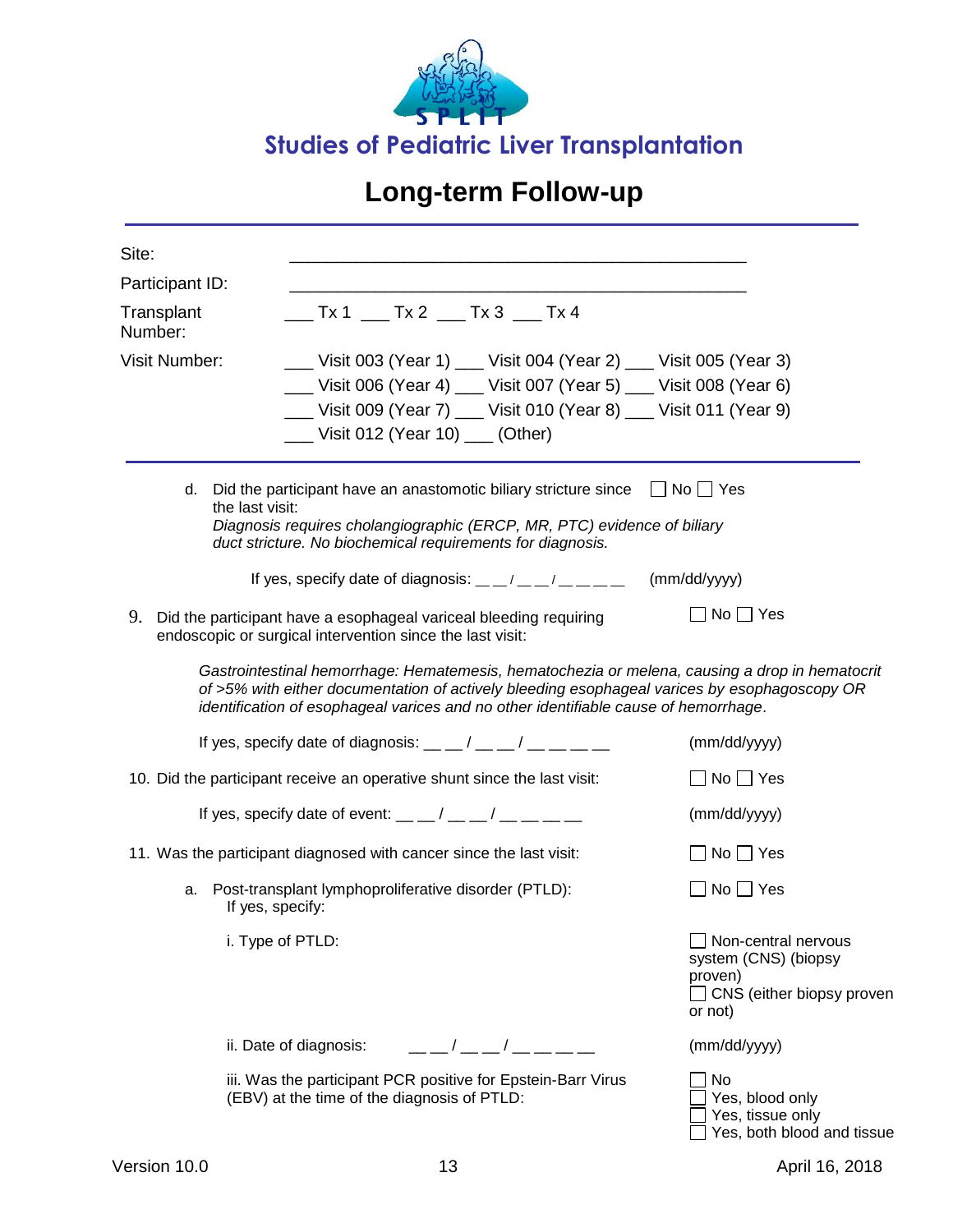![](_page_35_Picture_0.jpeg)

| Site:                                                       |                                                                               |                                                                                                                                                                                                                                                                                                                           |                                                                            |  |  |
|-------------------------------------------------------------|-------------------------------------------------------------------------------|---------------------------------------------------------------------------------------------------------------------------------------------------------------------------------------------------------------------------------------------------------------------------------------------------------------------------|----------------------------------------------------------------------------|--|--|
| Participant ID:                                             |                                                                               |                                                                                                                                                                                                                                                                                                                           |                                                                            |  |  |
| __ Tx 1 ___ Tx 2 ___ Tx 3 ___ Tx 4<br>Transplant<br>Number: |                                                                               |                                                                                                                                                                                                                                                                                                                           |                                                                            |  |  |
| <b>Visit Number:</b>                                        | __ Visit 012 (Year 10) __ (Other)                                             | __ Visit 003 (Year 1) ___ Visit 004 (Year 2) ___ Visit 005 (Year 3)<br>__ Visit 006 (Year 4) __ Visit 007 (Year 5) __ Visit 008 (Year 6)<br>__ Visit 009 (Year 7) __ Visit 010 (Year 8) __ Visit 011 (Year 9)                                                                                                             |                                                                            |  |  |
|                                                             | iiii. Treatment for PTLD:                                                     | Decrease immunosuppression:<br>Resection:<br>Anti-virals:<br>Anti-B cell antibody:<br>Chemotherapy:                                                                                                                                                                                                                       | Yes<br>No.<br>No.<br>Yes<br>Yes<br>No.<br>No.<br>Yes<br>No<br>$\sqcap$ Yes |  |  |
| b.                                                          | <b>Skin Cancer:</b><br>If yes, specify:<br>i. Melanoma:<br>Date of diagnosis: | $\frac{1}{2}$ $\frac{1}{2}$ $\frac{1}{2}$ $\frac{1}{2}$ $\frac{1}{2}$ $\frac{1}{2}$ $\frac{1}{2}$ $\frac{1}{2}$ $\frac{1}{2}$ $\frac{1}{2}$ $\frac{1}{2}$ $\frac{1}{2}$ $\frac{1}{2}$ $\frac{1}{2}$ $\frac{1}{2}$ $\frac{1}{2}$ $\frac{1}{2}$ $\frac{1}{2}$ $\frac{1}{2}$ $\frac{1}{2}$ $\frac{1}{2}$ $\frac{1}{2}$       | $\Box$ No $\Box$ Yes<br>$\Box$ No $\Box$ Yes<br>(mm/dd/yyyy)               |  |  |
|                                                             | ii. Basal Cell Carcinoma:<br>Date of diagnosis:                               | $\sqrt{1}$                                                                                                                                                                                                                                                                                                                | $\Box$ No $\Box$ Yes<br>(mm/dd/yyyy)                                       |  |  |
|                                                             | iii. Squamous Cell Carcinoma:<br>Date of diagnosis:                           | $\frac{1}{2}$ $\frac{1}{2}$ $\frac{1}{2}$ $\frac{1}{2}$ $\frac{1}{2}$ $\frac{1}{2}$ $\frac{1}{2}$ $\frac{1}{2}$ $\frac{1}{2}$ $\frac{1}{2}$ $\frac{1}{2}$ $\frac{1}{2}$ $\frac{1}{2}$ $\frac{1}{2}$ $\frac{1}{2}$ $\frac{1}{2}$ $\frac{1}{2}$ $\frac{1}{2}$ $\frac{1}{2}$ $\frac{1}{2}$ $\frac{1}{2}$ $\frac{1}{2}$       | $\square$ No $\square$ Yes<br>(mm/dd/yyyy)                                 |  |  |
|                                                             | iv. Other:<br>Date of diagnosis:                                              | $\frac{\frac{1}{2}}{2}$ $\frac{\frac{1}{2}}{2}$ $\frac{1}{2}$ $\frac{1}{2}$ $\frac{1}{2}$ $\frac{1}{2}$ $\frac{1}{2}$ $\frac{1}{2}$ $\frac{1}{2}$ $\frac{1}{2}$ $\frac{1}{2}$ $\frac{1}{2}$ $\frac{1}{2}$ $\frac{1}{2}$ $\frac{1}{2}$ $\frac{1}{2}$ $\frac{1}{2}$ $\frac{1}{2}$ $\frac{1}{2}$ $\frac{1}{2}$ $\frac{1}{2}$ | $\square$ No $\square$ Yes<br>(mm/dd/yyyy)                                 |  |  |
| с.                                                          | Hepatocellular carcinoma:                                                     |                                                                                                                                                                                                                                                                                                                           | $No \square$ Yes, de novo<br>Yes, recurrent disease                        |  |  |
|                                                             | Date of diagnosis:                                                            | — — / — — / — — — —                                                                                                                                                                                                                                                                                                       | (mm/dd/yyyy)                                                               |  |  |
| d.                                                          | Hepatoblastoma:<br>Date of diagnosis:                                         | ___/___/____                                                                                                                                                                                                                                                                                                              | $No \square$ Yes, de novo<br>□ Yes, recurrent disease<br>(mm/dd/yyyy)      |  |  |
| е.                                                          | Date of diagnosis:                                                            | __ _/ __ _/ __ __ __ __                                                                                                                                                                                                                                                                                                   | No □ Yes, de novo<br>Yes, recurrent disease<br>(mm/dd/yyyy)                |  |  |
|                                                             |                                                                               |                                                                                                                                                                                                                                                                                                                           |                                                                            |  |  |

*Record results of the height, weight, and blood pressure measurements closest to the time of the assessment date. If height, weight, or blood pressure was not measured within +/-90 days of the assessment date, indicate that the assessment was not done.*

12. Height  $(+90$  days of assessment date):  $\Box$  Not Done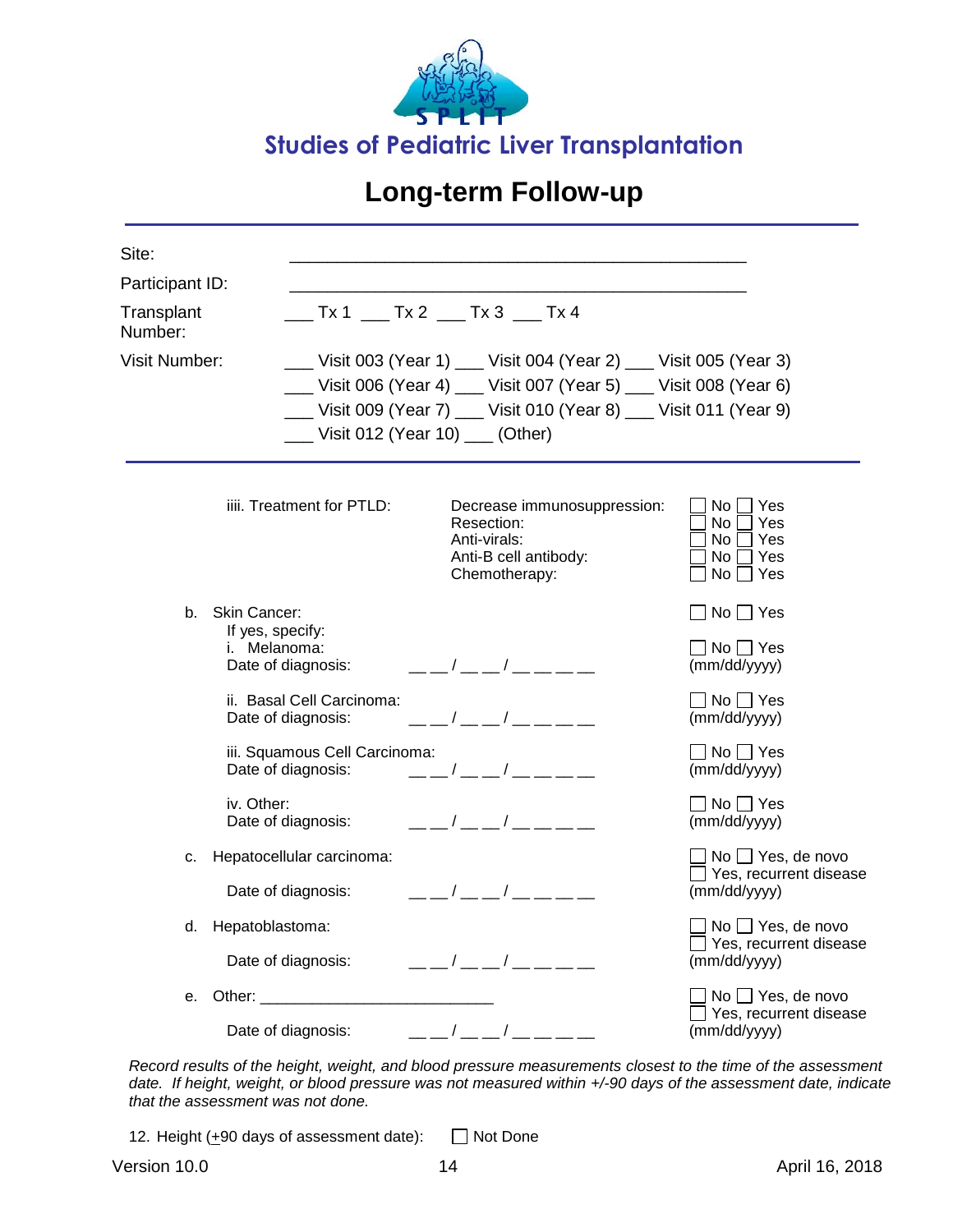![](_page_36_Picture_0.jpeg)

| Site:<br>Participant ID:<br>Transplant<br>Number:<br><b>Visit Number:</b>         | ___ Tx 1 ___ Tx 2 ___ Tx 3 ___ Tx 4<br>Uisit 012 (Year 10) $\quad$ (Other) |                                 | __ Visit 003 (Year 1) __ Visit 004 (Year 2) __ Visit 005 (Year 3)<br>__ Visit 006 (Year 4) __ Visit 007 (Year 5) __ Visit 008 (Year 6)<br>__ Visit 009 (Year 7) __ Visit 010 (Year 8) __ Visit 011 (Year 9) |                                          |
|-----------------------------------------------------------------------------------|----------------------------------------------------------------------------|---------------------------------|-------------------------------------------------------------------------------------------------------------------------------------------------------------------------------------------------------------|------------------------------------------|
| Date:<br>Value:<br>13. Weight $(+90$ days of assessment date):<br>Date:<br>Value: |                                                                            | □ Not Done                      | inches $\Box$ cm<br>$\Box$ lbs $\Box$ kg                                                                                                                                                                    | (mm/dd/yyyy)<br>(mm/dd/yyyy)             |
| 14. Blood pressure $(+90$ days of<br>assessment date):                            |                                                                            | Not Done<br>Systolic<br>Method: | mmHq<br>  Manual   Dinamap   Unknown                                                                                                                                                                        | (mm/dd/yyyy)<br><b>Diastolic</b><br>mmHg |

#### Chemistries and Hematology

*Record results of the lab results closest to the time of the anniversary date of the transplant. If lab results were not collected within +/-90 days of the assessment date, indicate that the assessment was not done.*

| 15. Date the majority of labs drawn $(+90)$<br>days of assessment date):                                                                                                         |    |                                                                               | (mm/dd/yyyy)                                             |
|----------------------------------------------------------------------------------------------------------------------------------------------------------------------------------|----|-------------------------------------------------------------------------------|----------------------------------------------------------|
| Total bilirubin:<br>Direct bilirubin:<br>Conjugated bilirubin:<br>AST/SGOT:<br>ALT/SGPT:<br>Albumin:<br>Alkaline phosphatase:<br>GGT:<br>Serum creatinine:<br>Total cholesterol: |    | mg/dL<br>mg/dL<br>mg/dL<br>U/L<br>U/L<br>g/dL<br>U/L<br>U/L<br>mg/dL<br>mg/dL | Fasting $>8$ hrs: $\Box$<br>No     Yes<br>Not recorded   |
| Low-density lipoprotein (LDL) cholesterol:                                                                                                                                       |    | mg/dL                                                                         | Fasting $>8$ hrs: $\Box$<br>$No$   $Yes$<br>Not recorded |
| High-density lipoprotein (HDL) cholesterol:                                                                                                                                      |    | mg/dL                                                                         | Fasting $>8$ hrs: $\Box$ No $\Box$ Yes                   |
| Version 10.0                                                                                                                                                                     | 15 |                                                                               | April 16, 2018                                           |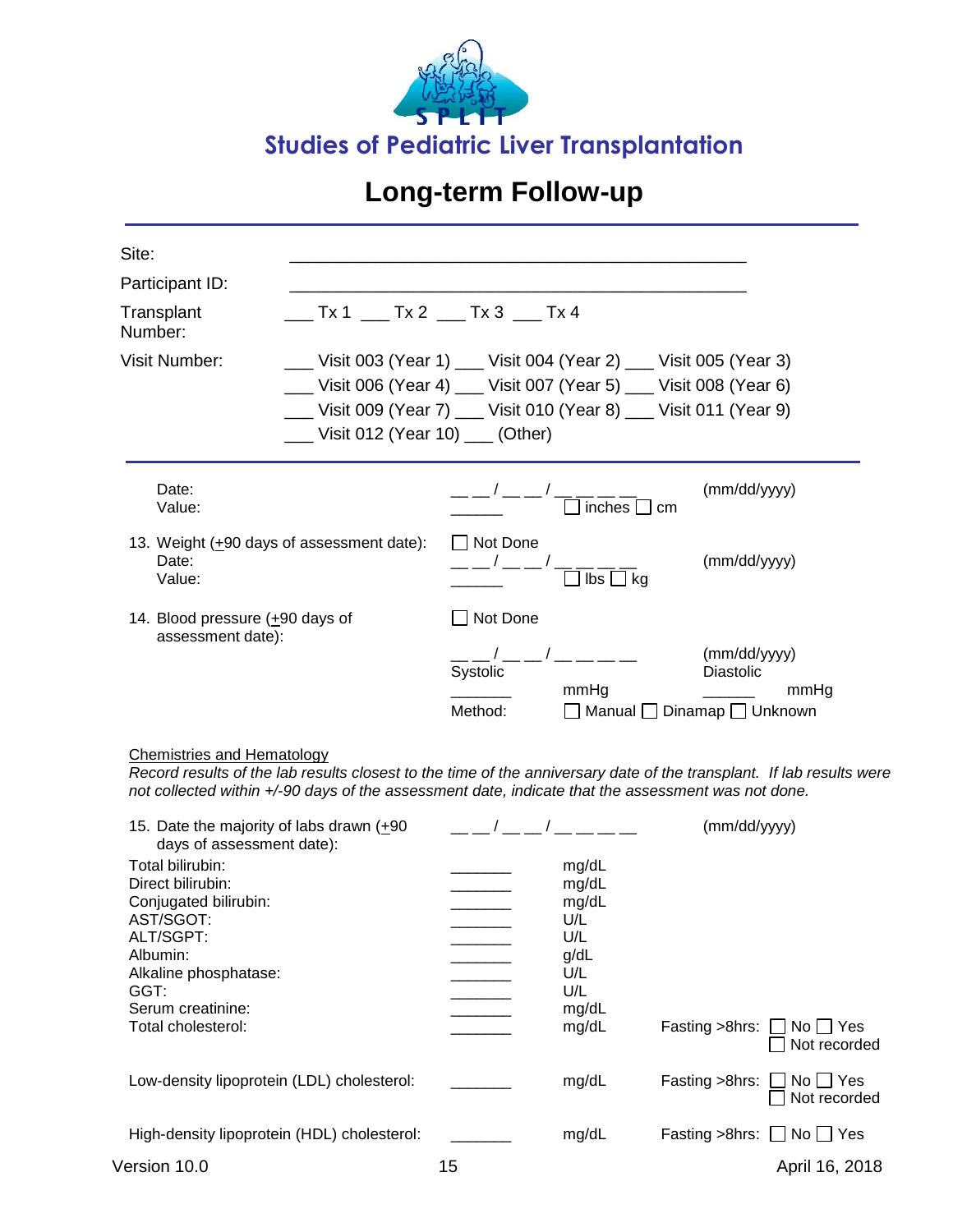![](_page_37_Picture_0.jpeg)

| Site:                                           |                                                                   |                               |                                                                                                                                                                                                                                                                                                                                                                      |                                                                             |                                                        |
|-------------------------------------------------|-------------------------------------------------------------------|-------------------------------|----------------------------------------------------------------------------------------------------------------------------------------------------------------------------------------------------------------------------------------------------------------------------------------------------------------------------------------------------------------------|-----------------------------------------------------------------------------|--------------------------------------------------------|
| Participant ID:                                 |                                                                   |                               |                                                                                                                                                                                                                                                                                                                                                                      |                                                                             |                                                        |
| Transplant<br>Number:                           |                                                                   |                               |                                                                                                                                                                                                                                                                                                                                                                      |                                                                             |                                                        |
| <b>Visit Number:</b>                            | __ Visit 003 (Year 1) __ Visit 004 (Year 2) __ Visit 005 (Year 3) |                               |                                                                                                                                                                                                                                                                                                                                                                      |                                                                             |                                                        |
|                                                 | __ Visit 006 (Year 4) __ Visit 007 (Year 5) __ Visit 008 (Year 6) |                               |                                                                                                                                                                                                                                                                                                                                                                      |                                                                             |                                                        |
|                                                 | __ Visit 009 (Year 7) __ Visit 010 (Year 8) __ Visit 011 (Year 9) |                               |                                                                                                                                                                                                                                                                                                                                                                      |                                                                             |                                                        |
|                                                 | Uisit 012 (Year 10) ___ (Other)                                   |                               |                                                                                                                                                                                                                                                                                                                                                                      |                                                                             |                                                        |
|                                                 |                                                                   |                               |                                                                                                                                                                                                                                                                                                                                                                      |                                                                             | Not recorded                                           |
| Triglycerides:                                  |                                                                   |                               | mg/dL                                                                                                                                                                                                                                                                                                                                                                |                                                                             | Fasting $>8$ hrs: $\Box$ No $\Box$ Yes<br>Not recorded |
| Glucose:                                        |                                                                   |                               | mg/dL                                                                                                                                                                                                                                                                                                                                                                |                                                                             | Fasting $>8$ hrs: $\Box$ No $\Box$ Yes                 |
| Platelet count:                                 |                                                                   |                               | $103$ cells/uL                                                                                                                                                                                                                                                                                                                                                       |                                                                             | Not recorded                                           |
| HbA1c:<br>International normalized ratio (INR): |                                                                   |                               |                                                                                                                                                                                                                                                                                                                                                                      |                                                                             |                                                        |
|                                                 | 16. mGFR (+90 days of assessment date):                           | Not Done                      |                                                                                                                                                                                                                                                                                                                                                                      |                                                                             |                                                        |
| Date:                                           |                                                                   |                               | $\frac{1}{\sqrt{2}}$ $\frac{1}{\sqrt{2}}$ $\frac{1}{\sqrt{2}}$ $\frac{1}{\sqrt{2}}$ $\frac{1}{\sqrt{2}}$ $\frac{1}{\sqrt{2}}$ $\frac{1}{\sqrt{2}}$ $\frac{1}{\sqrt{2}}$ $\frac{1}{\sqrt{2}}$ $\frac{1}{\sqrt{2}}$ $\frac{1}{\sqrt{2}}$ $\frac{1}{\sqrt{2}}$ $\frac{1}{\sqrt{2}}$ $\frac{1}{\sqrt{2}}$ $\frac{1}{\sqrt{2}}$ $\frac{1}{\sqrt{2}}$ $\frac{1}{\sqrt{2}}$ | (mm/dd/yyyy)                                                                |                                                        |
| Method:                                         |                                                                   | Cr-EDTA<br>I-lothalamate      |                                                                                                                                                                                                                                                                                                                                                                      |                                                                             |                                                        |
|                                                 |                                                                   | <b>Tc-DPTA</b>                |                                                                                                                                                                                                                                                                                                                                                                      |                                                                             |                                                        |
| Value:                                          |                                                                   |                               | mL/min                                                                                                                                                                                                                                                                                                                                                               |                                                                             |                                                        |
| 17. Cystatin C (+90 days of assessment          |                                                                   | $\Box$ Not Done               |                                                                                                                                                                                                                                                                                                                                                                      |                                                                             |                                                        |
| date):<br>Date:                                 |                                                                   | ___/___/____                  |                                                                                                                                                                                                                                                                                                                                                                      | (mm/dd/yyyy)                                                                |                                                        |
| Value:                                          |                                                                   |                               | mg/L                                                                                                                                                                                                                                                                                                                                                                 |                                                                             |                                                        |
|                                                 | 18. eGFR (+90 days of assessment date):                           | $\Box$ Not Done               |                                                                                                                                                                                                                                                                                                                                                                      |                                                                             |                                                        |
| Date:<br>Value:                                 |                                                                   |                               | mL/min/1.73m <sup>2</sup>                                                                                                                                                                                                                                                                                                                                            | (mm/dd/yyyy)                                                                |                                                        |
| Formula used:                                   |                                                                   | Schwartz                      |                                                                                                                                                                                                                                                                                                                                                                      |                                                                             |                                                        |
|                                                 |                                                                   | Cockroft-Gault<br><b>MDRD</b> |                                                                                                                                                                                                                                                                                                                                                                      |                                                                             |                                                        |
|                                                 |                                                                   | <b>CKD-EPI</b>                |                                                                                                                                                                                                                                                                                                                                                                      |                                                                             |                                                        |
| Immunosuppression                               |                                                                   | Mayo Quadratic                |                                                                                                                                                                                                                                                                                                                                                                      |                                                                             |                                                        |
|                                                 | 19. Is the participant currently on immunosuppression:            |                               | $No \square Yes$                                                                                                                                                                                                                                                                                                                                                     |                                                                             |                                                        |
|                                                 |                                                                   |                               |                                                                                                                                                                                                                                                                                                                                                                      |                                                                             |                                                        |
| Tacrolimus:                                     | $\Box$ No $\Box$ Yes                                              | Frequency:                    |                                                                                                                                                                                                                                                                                                                                                                      | $QD$ (24 hours) $\Box$ BID (12 hours)<br>TID (8 hours) $\Box$ QID (6 hours) |                                                        |
|                                                 |                                                                   |                               |                                                                                                                                                                                                                                                                                                                                                                      | QOD (48 hours) $\Box$ Other                                                 |                                                        |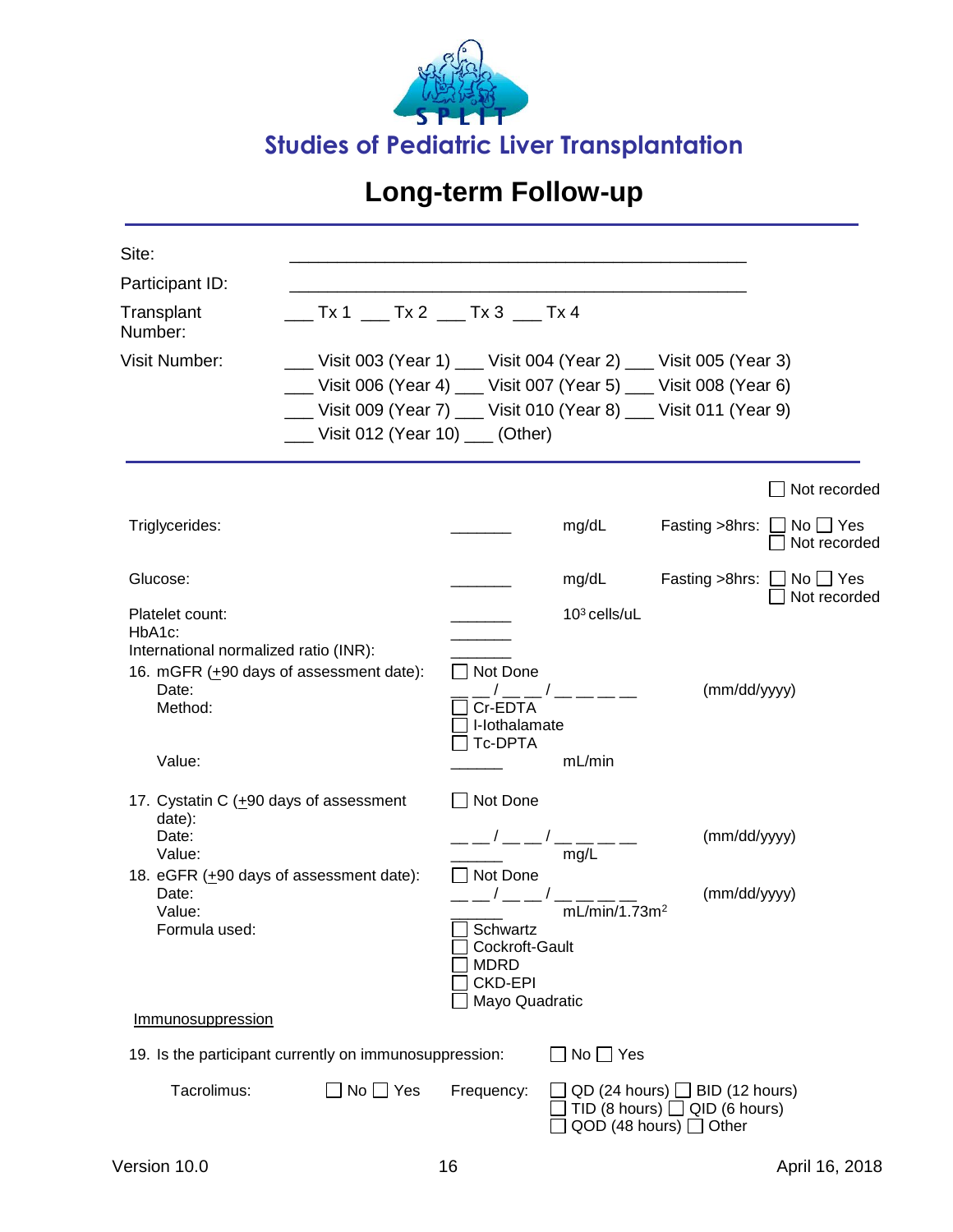![](_page_38_Picture_0.jpeg)

| Site:                                                        |                                                                                                                                                                                                                                                  |
|--------------------------------------------------------------|--------------------------------------------------------------------------------------------------------------------------------------------------------------------------------------------------------------------------------------------------|
| Participant ID:                                              |                                                                                                                                                                                                                                                  |
| Transplant<br>Number:                                        | $\sqrt{1 + 1}$ Tx 2 $\sqrt{1 + 1}$ Tx 3 $\sqrt{1 + 1}$ Tx 4                                                                                                                                                                                      |
| <b>Visit Number:</b>                                         | __ Visit 003 (Year 1) __ Visit 004 (Year 2) __ Visit 005 (Year 3)<br>__ Visit 006 (Year 4) __ Visit 007 (Year 5) __ Visit 008 (Year 6)<br>__ Visit 009 (Year 7) __ Visit 010 (Year 8) __ Visit 011 (Year 9)<br>__ Visit 012 (Year 10) __ (Other) |
| Cyclosporine:                                                | $\Box$ No $\Box$ Yes<br>Frequency:<br>$\Box$ QD (24 hours) $\Box$ BID (12 hours)<br>TID (8 hours) $\Box$ QID (6 hours)<br>QOD (48 hours) $\Box$ Other                                                                                            |
| Mycophenolate<br>mofetil/<br>Mycophenolic acid<br>(MMF/MPA): | $No \square Yes$                                                                                                                                                                                                                                 |
| Azathioprine:                                                | $\Box$ No $\Box$ Yes                                                                                                                                                                                                                             |
| Sirolimus:                                                   | $\Box$ No $\Box$ Yes                                                                                                                                                                                                                             |
| Corticosteroids:                                             | $\Box$ No $\Box$ Yes                                                                                                                                                                                                                             |
| Everolimus:                                                  | $\Box$ No $\Box$ Yes                                                                                                                                                                                                                             |
| types listed below:                                          | 20. Is the participant currently taking concomitant medications of the<br>$\Box$ No $\Box$ Yes                                                                                                                                                   |
| Anti-hypertensives:                                          | $\Box$ No $\Box$ Yes                                                                                                                                                                                                                             |
| Statins:                                                     | $\Box$ No $\Box$ Yes                                                                                                                                                                                                                             |
| Oral Hypoglycemics:                                          | $No \square Yes$                                                                                                                                                                                                                                 |
| Insulin:                                                     | $\exists$ No $\Box$ Yes                                                                                                                                                                                                                          |
| Anti-microbials:                                             | ]No □ Yes                                                                                                                                                                                                                                        |
| Anti-virals:                                                 | ]No □ Yes                                                                                                                                                                                                                                        |
| Anti-depressants:                                            | Yes<br>No $\square$                                                                                                                                                                                                                              |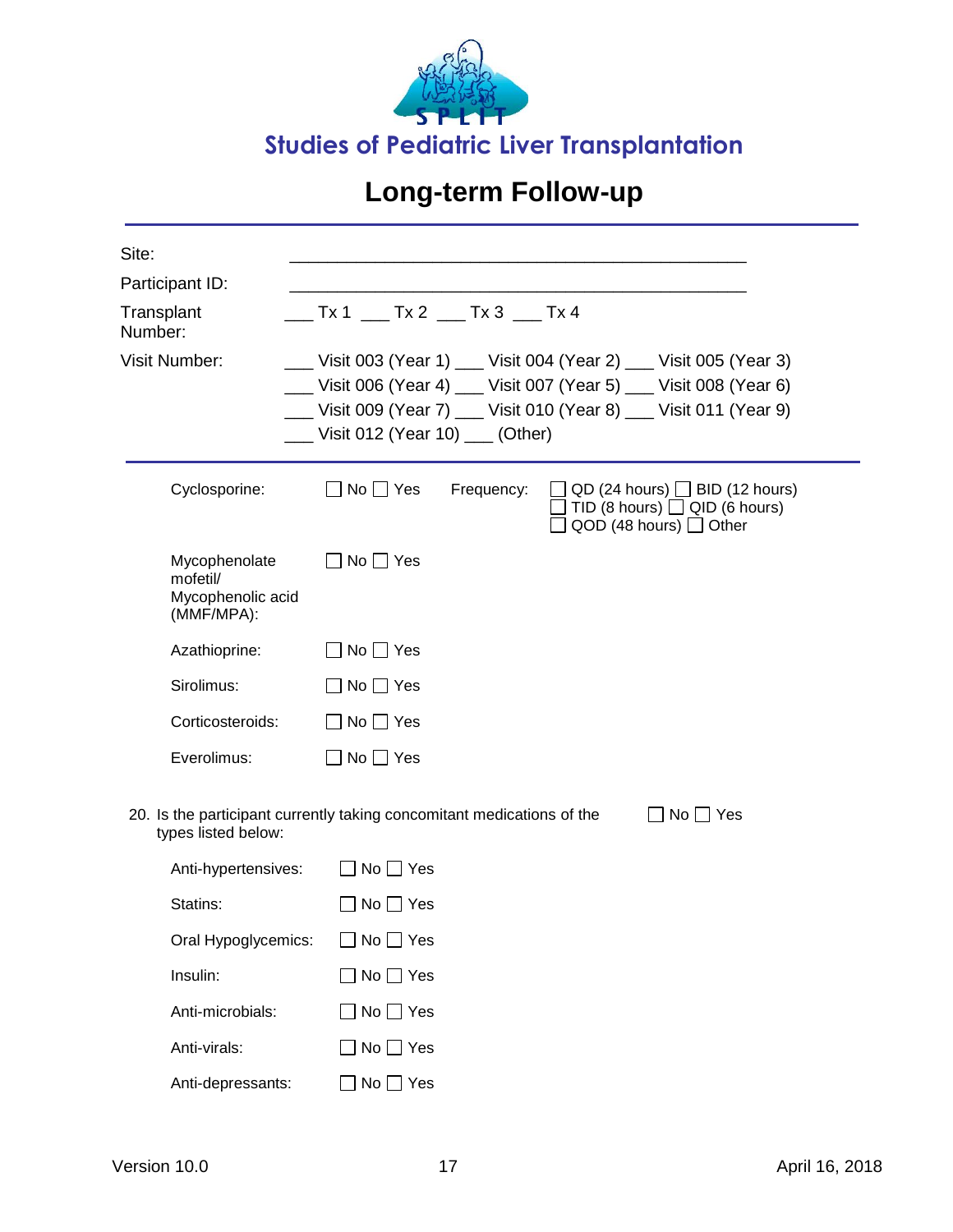![](_page_39_Picture_0.jpeg)

| Site:                 |                                                                                                                                                                                                                                                 |
|-----------------------|-------------------------------------------------------------------------------------------------------------------------------------------------------------------------------------------------------------------------------------------------|
| Participant ID:       |                                                                                                                                                                                                                                                 |
| Transplant<br>Number: | $\sqrt{1-x^2-1}$ Tx 2 $\sqrt{1-x^2-1}$ Tx 4                                                                                                                                                                                                     |
| Visit Number:         | Uisit 003 (Year 1) __ Visit 004 (Year 2) __ Visit 005 (Year 3)<br>__ Visit 006 (Year 4) __ Visit 007 (Year 5) __ Visit 008 (Year 6)<br>__ Visit 009 (Year 7) __ Visit 010 (Year 8) __ Visit 011 (Year 9)<br>Uisit 012 (Year 10) $\quad$ (Other) |

21. Total days participant was hospitalized (inpatient) since the last visit (at any institution including the day of admission and discharge): \_\_\_\_\_\_ Days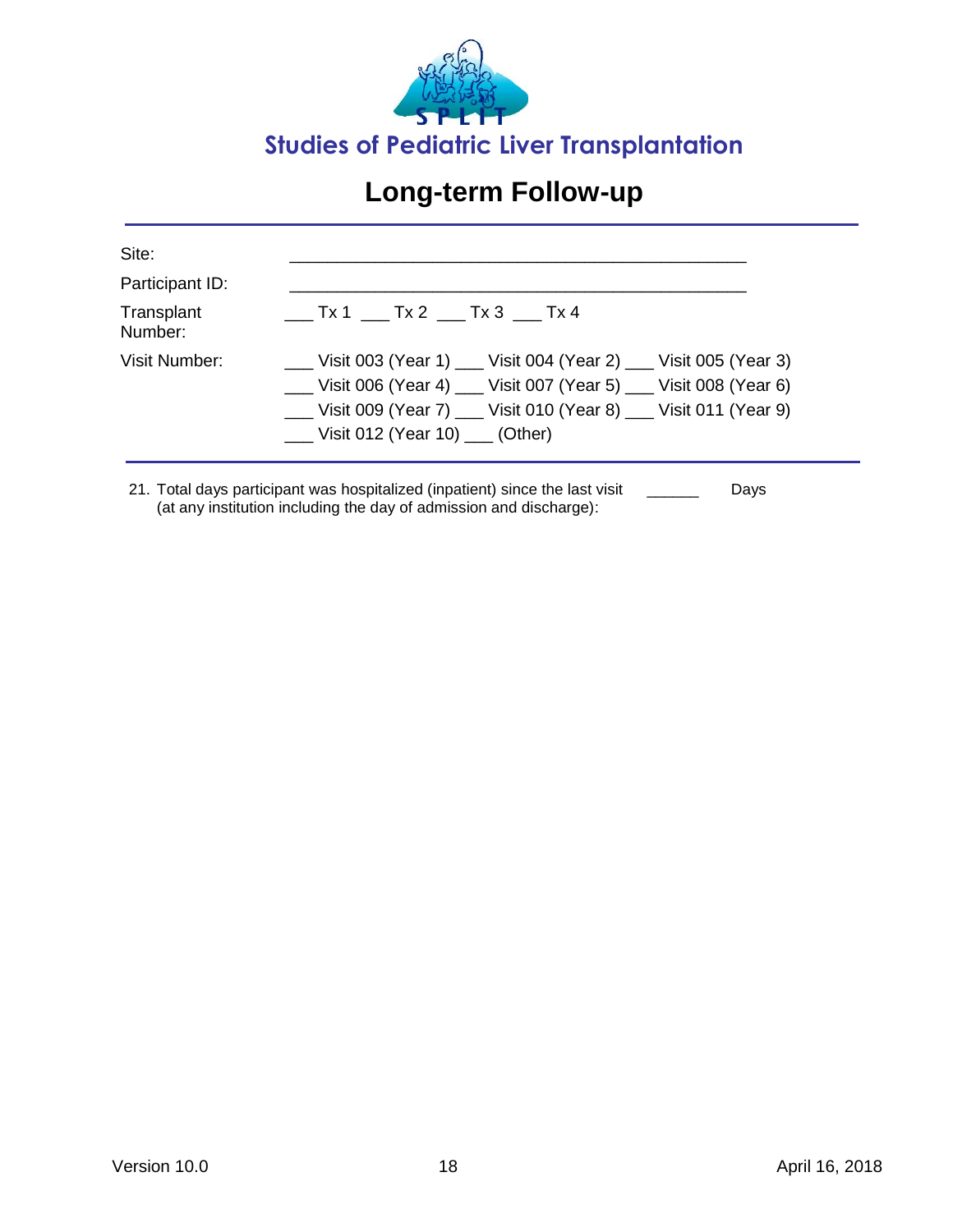![](_page_40_Picture_0.jpeg)

| Site:                 |                                                                                                                   |                                                           |                                                                                                                                                                                                                                                                                                                                                                   |  |  |  |
|-----------------------|-------------------------------------------------------------------------------------------------------------------|-----------------------------------------------------------|-------------------------------------------------------------------------------------------------------------------------------------------------------------------------------------------------------------------------------------------------------------------------------------------------------------------------------------------------------------------|--|--|--|
| Participant ID:       |                                                                                                                   |                                                           |                                                                                                                                                                                                                                                                                                                                                                   |  |  |  |
| Transplant<br>Number: |                                                                                                                   | $\sqrt{1-x^2+1}$ Tx 2 $\sqrt{1-x^2+1}$ Tx 4               |                                                                                                                                                                                                                                                                                                                                                                   |  |  |  |
| Visit Number:         | __ Visit 003 (Year 1) __ Visit 004 (Year 2) __ Visit 005 (Year 3)                                                 |                                                           |                                                                                                                                                                                                                                                                                                                                                                   |  |  |  |
|                       | __ Visit 006 (Year 4) __ Visit 007 (Year 5) __ Visit 008 (Year 6)                                                 |                                                           |                                                                                                                                                                                                                                                                                                                                                                   |  |  |  |
|                       | __ Visit 009 (Year 7) __ Visit 010 (Year 8) __ Visit 011 (Year 9)                                                 |                                                           |                                                                                                                                                                                                                                                                                                                                                                   |  |  |  |
|                       | ___ Visit 012 (Year 10) ___ (Other)                                                                               |                                                           |                                                                                                                                                                                                                                                                                                                                                                   |  |  |  |
|                       | If more than four biopsies were performed, data for $5th$ -8 <sup>th</sup> biopsies may be recorded below.        |                                                           |                                                                                                                                                                                                                                                                                                                                                                   |  |  |  |
|                       | Liver Biopsy #5                                                                                                   |                                                           |                                                                                                                                                                                                                                                                                                                                                                   |  |  |  |
|                       | Date of biopsy:<br>Reason for biopsy:                                                                             | ___/__/____                                               | (mm/dd/yyyy)<br>Per protocol<br>For cause                                                                                                                                                                                                                                                                                                                         |  |  |  |
|                       | Record ALT/SGPT and GGT results closest prior to biopsy:                                                          |                                                           |                                                                                                                                                                                                                                                                                                                                                                   |  |  |  |
|                       | ALT: _____ U/L ALT result date: __ _/ __ _/ __ __ / __ __<br>GGT: _____ U/L GGT result date: __ _ / __ _ / __ _ / |                                                           | (mm/dd/yyyy)<br>(mm/dd/yyyy)                                                                                                                                                                                                                                                                                                                                      |  |  |  |
|                       | Was rejection confirmed:                                                                                          | No/indeterminate<br>Yes, acute<br>Yes, chronic            |                                                                                                                                                                                                                                                                                                                                                                   |  |  |  |
|                       | Was immunosuppressive<br>therapy modified in response<br>to the biopsy:                                           |                                                           | $\Box$ No $\Box$ Yes                                                                                                                                                                                                                                                                                                                                              |  |  |  |
|                       | If yes, specify modifications:                                                                                    | Calcineurin inhibitor<br>$(CNI)$ :<br>Mammalian target of | □ Increased CNI dose<br>amount and/or frequency<br>Started on CNI medication<br>Decreased CNI dose<br>amount and/or frequency<br>$\Box$ Stopped all CNI<br>medications<br>Changed to a different CNI<br>medication<br>$\Box$ No change to CNI<br>administration<br>$\Box$ N/A – not taking medication<br>Increased mTOR inhibitor<br>dose amount and/or frequency |  |  |  |
|                       |                                                                                                                   | rapamycin (mTOR)<br>inhibitor:                            | Started on mTOR inhibitor<br>Decreased mTOR inhibitor<br>dose amount and/or frequency<br>Stopped all mTOR inhibitors<br>Changed to another mTOR                                                                                                                                                                                                                   |  |  |  |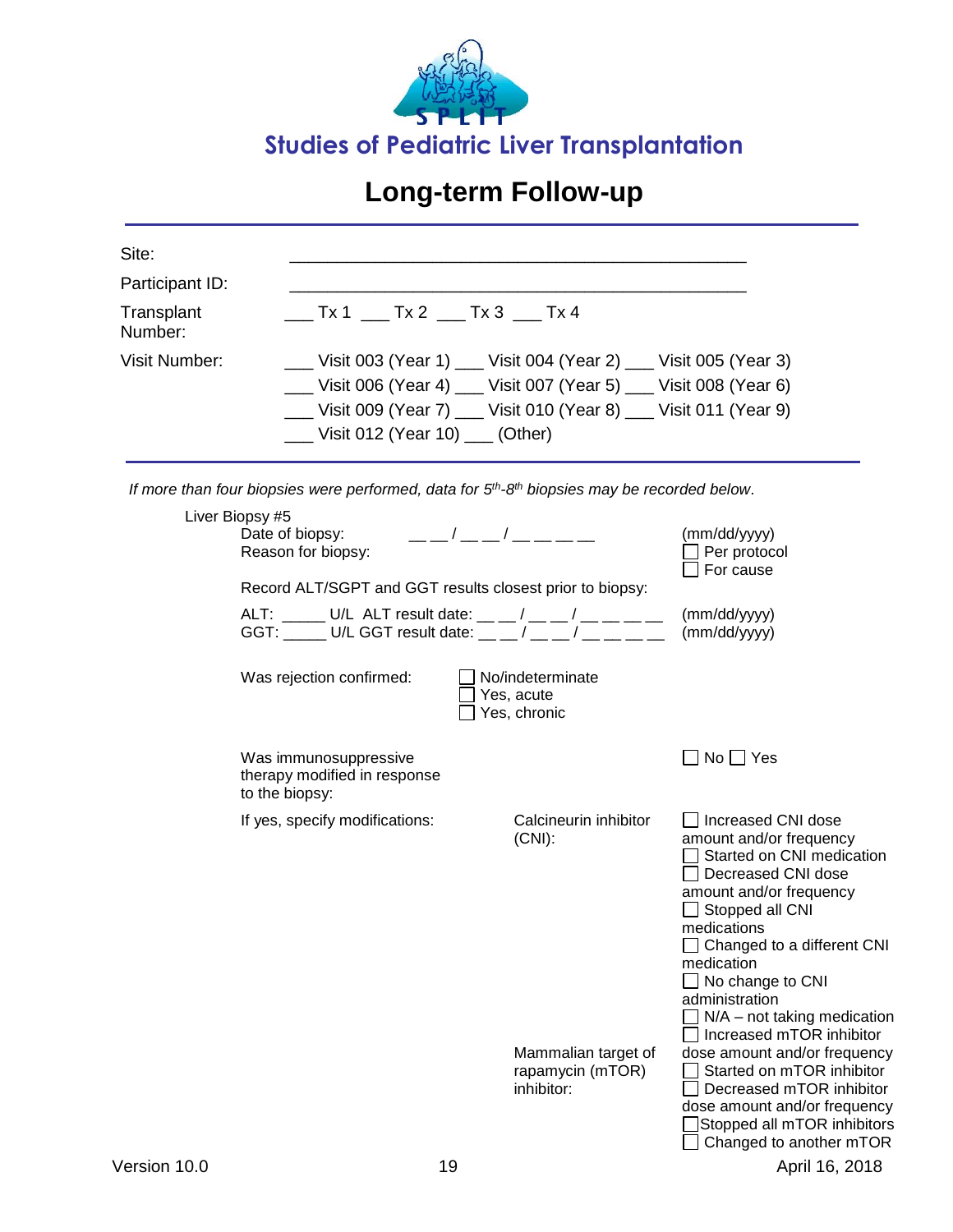![](_page_41_Picture_0.jpeg)

| Site:                 |                                                                   |                                                                                                                                                                                                                                                                                                                                                                                             |
|-----------------------|-------------------------------------------------------------------|---------------------------------------------------------------------------------------------------------------------------------------------------------------------------------------------------------------------------------------------------------------------------------------------------------------------------------------------------------------------------------------------|
| Participant ID:       |                                                                   |                                                                                                                                                                                                                                                                                                                                                                                             |
| Transplant<br>Number: |                                                                   |                                                                                                                                                                                                                                                                                                                                                                                             |
| <b>Visit Number:</b>  | __ Visit 003 (Year 1) __ Visit 004 (Year 2) __ Visit 005 (Year 3) |                                                                                                                                                                                                                                                                                                                                                                                             |
|                       | __ Visit 006 (Year 4) __ Visit 007 (Year 5) __ Visit 008 (Year 6) |                                                                                                                                                                                                                                                                                                                                                                                             |
|                       | __ Visit 009 (Year 7) __ Visit 010 (Year 8) __ Visit 011 (Year 9) |                                                                                                                                                                                                                                                                                                                                                                                             |
|                       | __ Visit 012 (Year 10) __ (Other)                                 |                                                                                                                                                                                                                                                                                                                                                                                             |
|                       | Antimetabolite:                                                   | No change to mTOR<br>inhibitor administration<br>N/A - not taking medication<br>Increased antimetabolite<br>dose amount and/or frequency<br>Started on antimetabolites<br>Decreased antimetabolite<br>dose amount and/or frequency<br>Stopped all antimetabolites<br>Changed to another<br>antimetabolite<br>No change to<br>antimetabolite administration<br>$N/A$ – not taking medication |
|                       | Corticosteroids:                                                  | Increased corticosteroids<br>dose amount and/or frequency<br>Started on corticosteroids<br>Decreased corticosteroid<br>dose amount and/or frequency<br>Stopped all corticosteroids<br>$\Box$ Changed to another<br>corticosteroid<br>No change to corticosteroid<br>administration<br>$N/A$ – not taking medication                                                                         |
|                       | Antibody treatment:                                               | □ Increased Ab treatment<br>dose amount and/or frequency<br>Started on Ab treatment<br>Decreased Ab treatment<br>dose amount and/or frequency<br>Stopped all Ab treatment<br>Changed to another Ab<br>treatment<br>No change to Ab treatment<br>$N/A$ – not taking medication<br>Increased immunoglobulin                                                                                   |
|                       | Immunoglobulin:                                                   | amount and/or frequency                                                                                                                                                                                                                                                                                                                                                                     |
| Version 10.0          | 20                                                                | April 16, 2018                                                                                                                                                                                                                                                                                                                                                                              |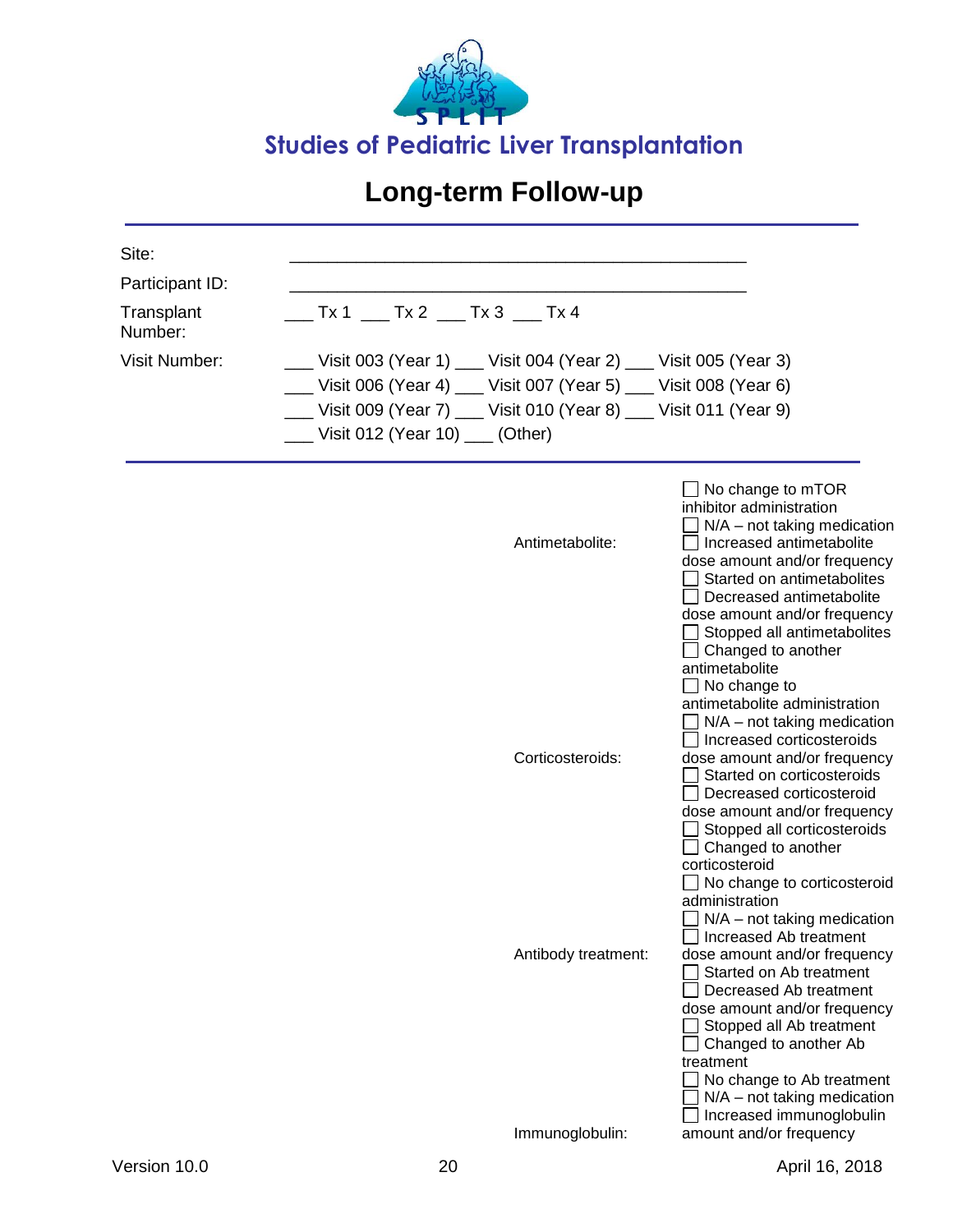![](_page_42_Picture_0.jpeg)

| Site:                         |                                                                                                                     |                                                |                                                                                                                                                                                                                                                                                                         |
|-------------------------------|---------------------------------------------------------------------------------------------------------------------|------------------------------------------------|---------------------------------------------------------------------------------------------------------------------------------------------------------------------------------------------------------------------------------------------------------------------------------------------------------|
| Participant ID:<br>Transplant | $\_$ Tx 1 $\_$ Tx 2 $\_$ Tx 3 $\_$ Tx 4                                                                             |                                                |                                                                                                                                                                                                                                                                                                         |
| Number:                       |                                                                                                                     |                                                |                                                                                                                                                                                                                                                                                                         |
| <b>Visit Number:</b>          | __ Visit 003 (Year 1) ___ Visit 004 (Year 2) ___ Visit 005 (Year 3)                                                 |                                                |                                                                                                                                                                                                                                                                                                         |
|                               | __ Visit 006 (Year 4) __ Visit 007 (Year 5) __ Visit 008 (Year 6)                                                   |                                                |                                                                                                                                                                                                                                                                                                         |
|                               | __ Visit 009 (Year 7) __ Visit 010 (Year 8) __ Visit 011 (Year 9)                                                   |                                                |                                                                                                                                                                                                                                                                                                         |
|                               | ___ Visit 012 (Year 10) ___ (Other)                                                                                 |                                                |                                                                                                                                                                                                                                                                                                         |
|                               |                                                                                                                     |                                                | Started on immunoglobulin<br>Decreased immunoglobulin<br>amount and/or frequency<br>Stopped all immunoglobulin<br>$\Box$ No change to<br>immunoglobulin<br>$\Box$ N/A – not taking medication                                                                                                           |
|                               | Liver Biopsy #6<br>Date of biopsy:<br>Reason for biopsy:                                                            | — — / — — / — — — — —                          | (mm/dd/yyyy)<br>Per protocol<br>For cause                                                                                                                                                                                                                                                               |
|                               | Record ALT/ SGPT and GGT results closest prior to biopsy:                                                           |                                                |                                                                                                                                                                                                                                                                                                         |
|                               | ALT: _____ U/L ALT result date: __ _ / __ _ / __ _ _ _<br>GGT: ______ U/L GGT result date: __ _ / __ _ / __ _ _ _ _ |                                                | (mm/dd/yyyy)<br>(mm/dd/yyyy)                                                                                                                                                                                                                                                                            |
|                               | Was rejection confirmed:                                                                                            | No/indeterminate<br>Yes, acute<br>Yes, chronic |                                                                                                                                                                                                                                                                                                         |
|                               | Was immunosuppressive therapy modified in response to the<br>biopsy:                                                |                                                | $\Box$ No $\Box$ Yes                                                                                                                                                                                                                                                                                    |
|                               | If yes, specify modifications:                                                                                      | Calcineurin inhibitor<br>$(CNI)$ :             | □ Increased CNI dose<br>amount and/or frequency<br>Started on CNI medication<br>Decreased CNI dose<br>amount and/or frequency<br>$\Box$ Stopped all CNI<br>medications<br>$\Box$ Changed to a different CNI<br>medication<br>$\Box$ No change to CNI<br>administration<br>$N/A$ – not taking medication |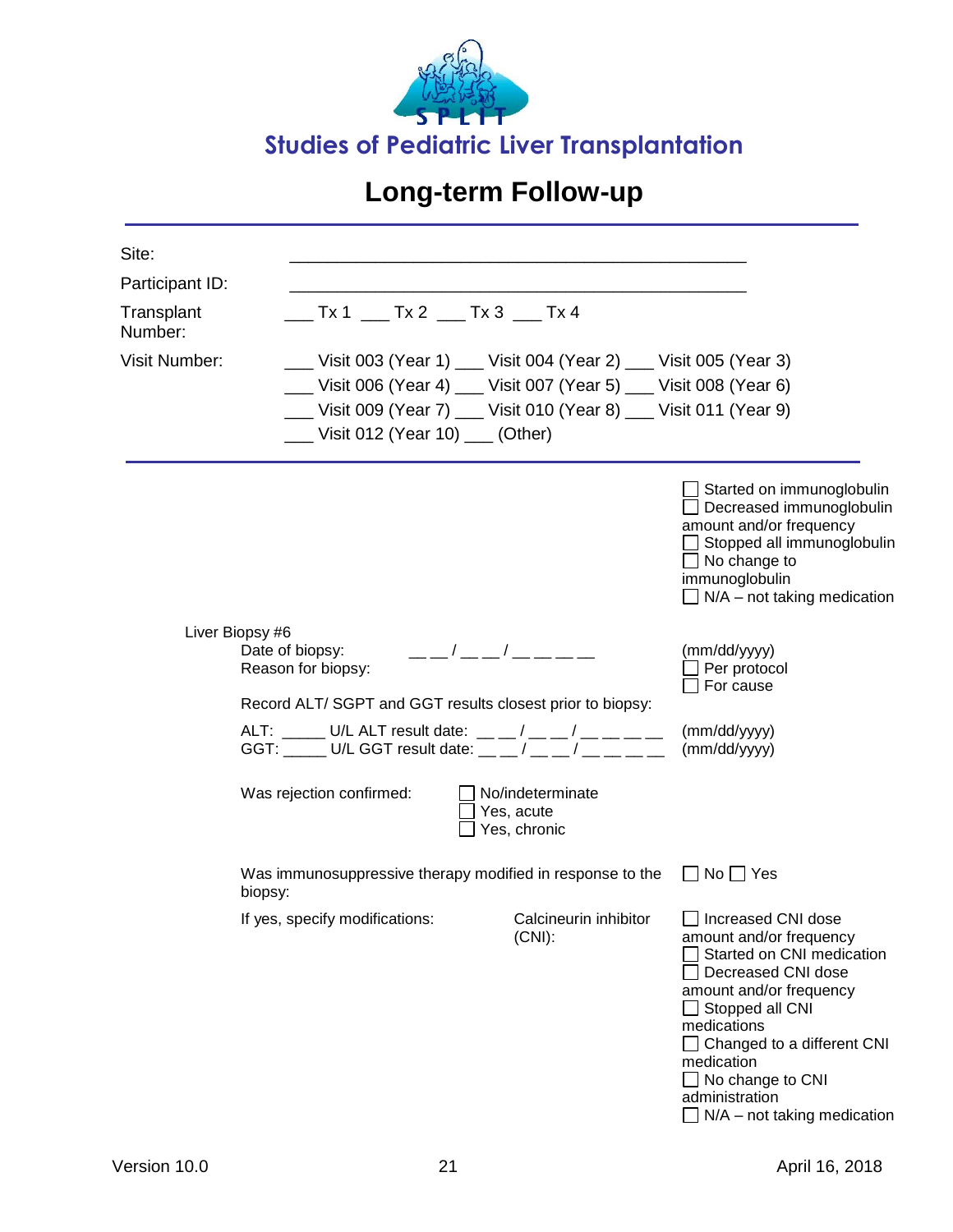![](_page_43_Picture_0.jpeg)

| Site:                 |                                                                   |                                                                                                                                                                                                                                                                                                                                                                      |
|-----------------------|-------------------------------------------------------------------|----------------------------------------------------------------------------------------------------------------------------------------------------------------------------------------------------------------------------------------------------------------------------------------------------------------------------------------------------------------------|
| Participant ID:       |                                                                   |                                                                                                                                                                                                                                                                                                                                                                      |
| Transplant<br>Number: | $Tx 1$ ___ Tx 2 ___ Tx 3 ___ Tx 4                                 |                                                                                                                                                                                                                                                                                                                                                                      |
| <b>Visit Number:</b>  | __ Visit 003 (Year 1) __ Visit 004 (Year 2) __ Visit 005 (Year 3) |                                                                                                                                                                                                                                                                                                                                                                      |
|                       | __ Visit 006 (Year 4) __ Visit 007 (Year 5) __ Visit 008 (Year 6) |                                                                                                                                                                                                                                                                                                                                                                      |
|                       | __ Visit 009 (Year 7) __ Visit 010 (Year 8) __ Visit 011 (Year 9) |                                                                                                                                                                                                                                                                                                                                                                      |
|                       | Uisit 012 (Year 10) ___ (Other)                                   |                                                                                                                                                                                                                                                                                                                                                                      |
|                       | Mammalian target of<br>rapamycin (mTOR)<br>inhibitor:             | $\Box$ Increased mTOR inhibitor<br>dose amount and/or frequency<br>Started on mTOR inhibitor<br>Decreased mTOR inhibitor<br>dose amount and/or frequency<br>Stopped all mTOR inhibitors<br>Changed to another mTOR<br>No change to mTOR<br>inhibitor administration<br>$N/A$ – not taking medication                                                                 |
|                       | Antimetabolite:                                                   | Increased antimetabolite<br>dose amount and/or frequency<br>Started on antimetabolites<br>Decreased antimetabolite<br>dose amount and/or frequency<br>Stopped all antimetabolites<br>Changed to another                                                                                                                                                              |
|                       | Corticosteroids:                                                  | antimetabolite<br>$\Box$ No change to<br>antimetabolite administration<br>$N/A$ – not taking medication<br>Increased corticosteroids<br>dose amount and/or frequency<br>Started on corticosteroids<br>Decreased corticosteroid<br>dose amount and/or frequency<br>Stopped all corticosteroids<br>Changed to another<br>corticosteroid<br>No change to corticosteroid |
|                       | Antibody treatment:                                               | administration<br>$N/A$ – not taking medication<br>Increased Ab treatment<br>dose amount and/or frequency<br>Started on Ab treatment<br>Decreased Ab treatment<br>dose amount and/or frequency                                                                                                                                                                       |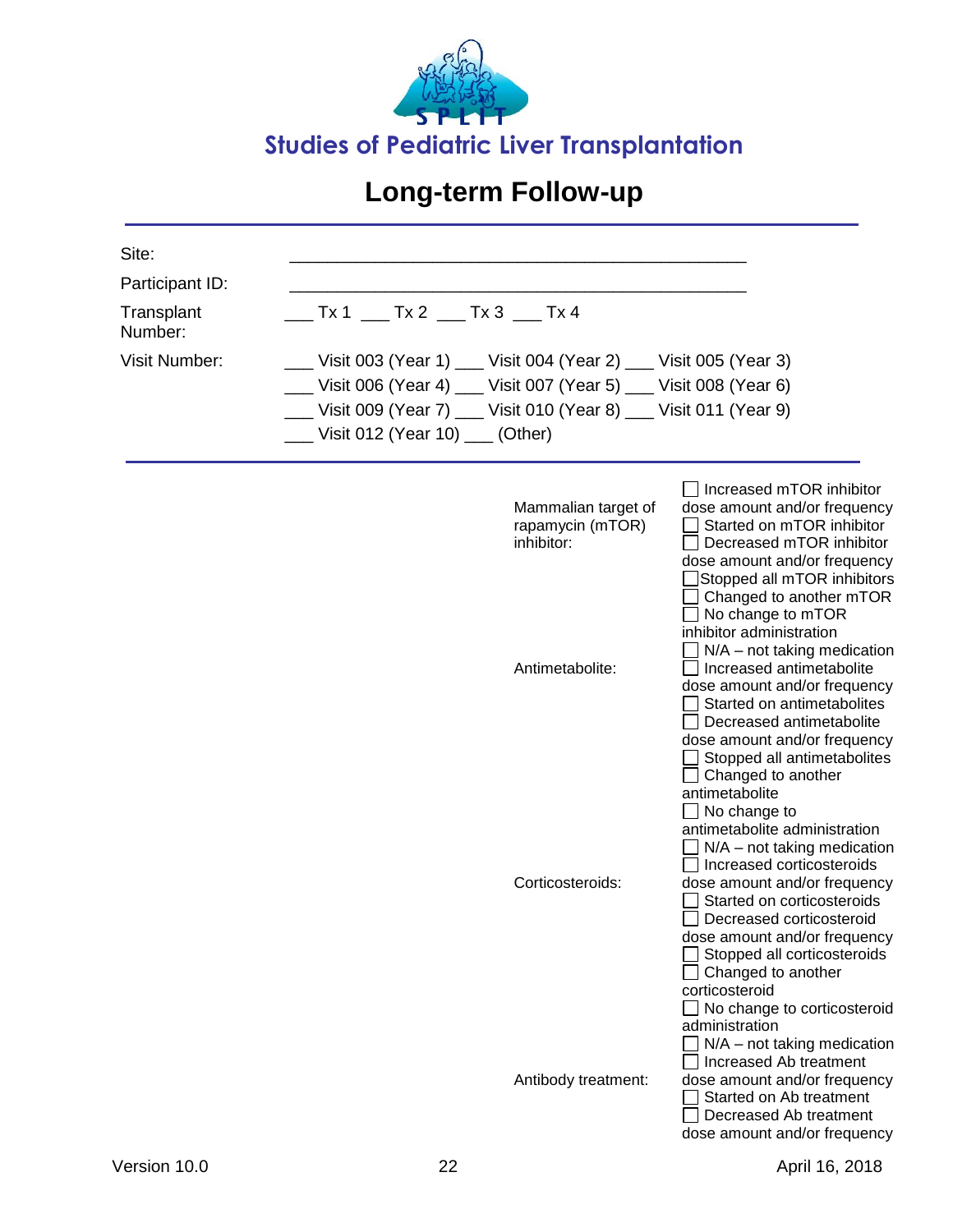![](_page_44_Picture_0.jpeg)

| Site:                 |                                                           |                                                                                                             |                                                                                                                                                                                                                                                                                                                                                                                                                              |
|-----------------------|-----------------------------------------------------------|-------------------------------------------------------------------------------------------------------------|------------------------------------------------------------------------------------------------------------------------------------------------------------------------------------------------------------------------------------------------------------------------------------------------------------------------------------------------------------------------------------------------------------------------------|
| Participant ID:       |                                                           |                                                                                                             |                                                                                                                                                                                                                                                                                                                                                                                                                              |
| Transplant<br>Number: |                                                           |                                                                                                             |                                                                                                                                                                                                                                                                                                                                                                                                                              |
| Visit Number:         |                                                           | __Visit 003 (Year 1) ___Visit 004 (Year 2) ___Visit 005 (Year 3)                                            |                                                                                                                                                                                                                                                                                                                                                                                                                              |
|                       |                                                           | _ Visit 006 (Year 4) _ Visit 007 (Year 5) _ Visit 008 (Year 6)                                              |                                                                                                                                                                                                                                                                                                                                                                                                                              |
|                       |                                                           | Uisit 009 (Year 7) __ Visit 010 (Year 8) __ Visit 011 (Year 9)                                              |                                                                                                                                                                                                                                                                                                                                                                                                                              |
|                       | __ Visit 012 (Year 10) __ (Other)                         |                                                                                                             |                                                                                                                                                                                                                                                                                                                                                                                                                              |
|                       |                                                           | Immunoglobulin:                                                                                             | Stopped all Ab treatment<br>$\Box$ Changed to another Ab<br>treatment<br>$\Box$ No change to Ab treatment<br>$\Box$ N/A – not taking medication<br>$\Box$ Increased immunoglobulin<br>amount and/or frequency<br>Started on immunoglobulin<br>$\Box$ Decreased immunoglobulin<br>amount and/or frequency<br>$\Box$ Stopped all immunoglobulin<br>$\Box$ No change to<br>immunoglobulin<br>$\Box$ N/A – not taking medication |
|                       | Liver Biopsy #7<br>Date of biopsy:<br>Reason for biopsy:: | ___/___/___                                                                                                 | (mm/dd/yyyy)<br>$\Box$ Per protocol<br>$\Box$ For cause                                                                                                                                                                                                                                                                                                                                                                      |
|                       |                                                           | Record ALT/ SGPT and GGT results closest prior to biopsy:                                                   |                                                                                                                                                                                                                                                                                                                                                                                                                              |
|                       |                                                           | ALT: _____ U/L ALT result date: __ _/ _ _ / __ _ / __ __<br>GGT: U/L GGT result date: _ _ / _ _ / _ _ _ _ _ | (mm/dd/yyyy)<br>(mm/dd/yyyy)                                                                                                                                                                                                                                                                                                                                                                                                 |
|                       | Was rejection confirmed:                                  | No/indeterminate<br>Yes, acute<br>Yes, chronic                                                              |                                                                                                                                                                                                                                                                                                                                                                                                                              |
|                       | biopsy:                                                   | Was immunosuppressive therapy modified in response to the                                                   | $\square$ No $\square$ Yes                                                                                                                                                                                                                                                                                                                                                                                                   |
|                       | If yes, specify<br>modifications:                         | Calcineurin inhibitor<br>$(CNI)$ :                                                                          | $\Box$ Increased CNI dose<br>amount and/or frequency<br>Started on CNI medication                                                                                                                                                                                                                                                                                                                                            |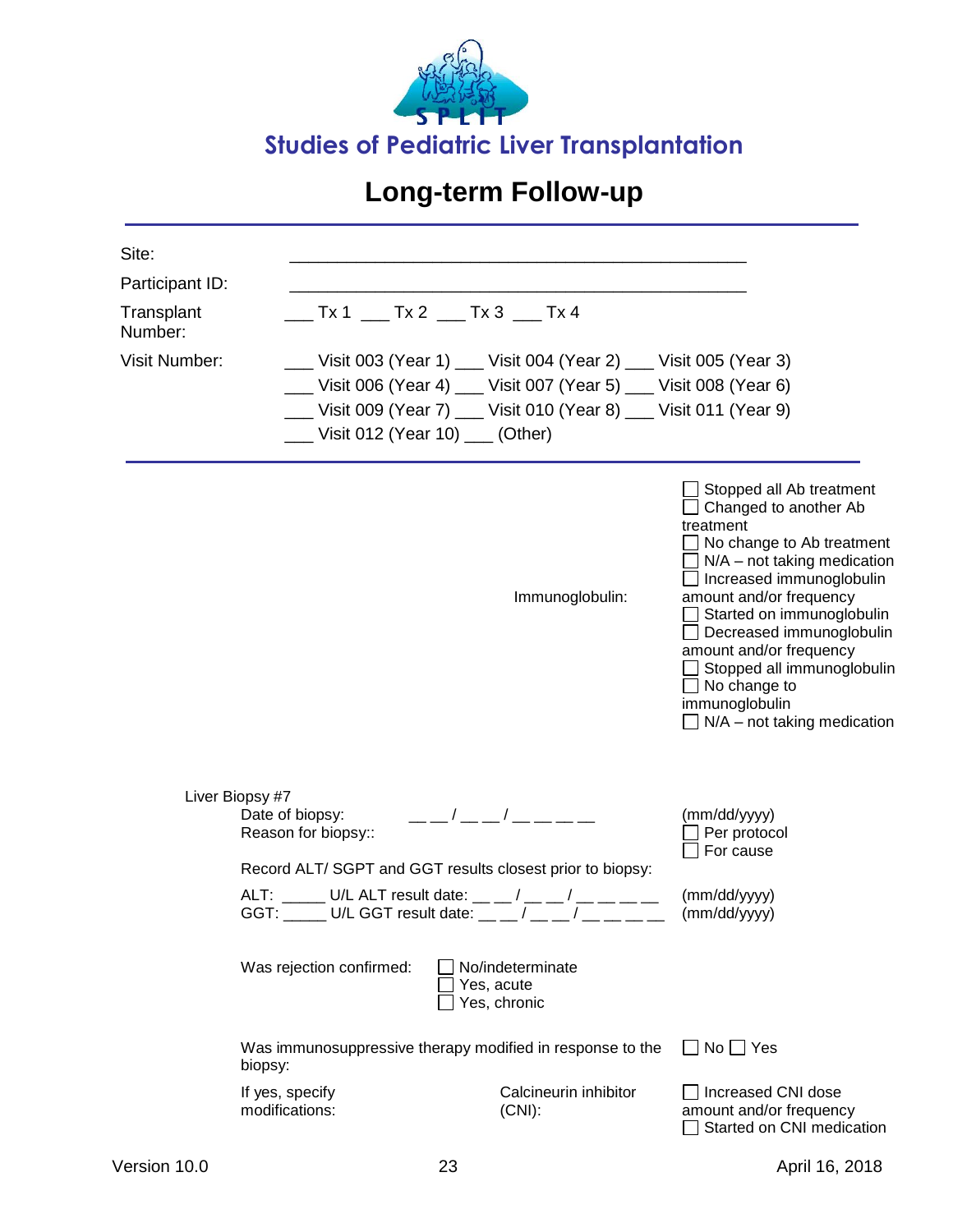![](_page_45_Picture_0.jpeg)

| Site:                 |                                                                          |                                                                                                                                                                                                                                                                                                                                                                                                                                                                                                                                                      |
|-----------------------|--------------------------------------------------------------------------|------------------------------------------------------------------------------------------------------------------------------------------------------------------------------------------------------------------------------------------------------------------------------------------------------------------------------------------------------------------------------------------------------------------------------------------------------------------------------------------------------------------------------------------------------|
| Participant ID:       |                                                                          |                                                                                                                                                                                                                                                                                                                                                                                                                                                                                                                                                      |
| Transplant<br>Number: | $Tx 1$ ___ Tx 2 ___ Tx 3 ___ Tx 4                                        |                                                                                                                                                                                                                                                                                                                                                                                                                                                                                                                                                      |
| <b>Visit Number:</b>  | __ Visit 003 (Year 1) __ Visit 004 (Year 2) __ Visit 005 (Year 3)        |                                                                                                                                                                                                                                                                                                                                                                                                                                                                                                                                                      |
|                       | __ Visit 006 (Year 4) __ Visit 007 (Year 5) __ Visit 008 (Year 6)        |                                                                                                                                                                                                                                                                                                                                                                                                                                                                                                                                                      |
|                       | __ Visit 009 (Year 7) __ Visit 010 (Year 8) __ Visit 011 (Year 9)        |                                                                                                                                                                                                                                                                                                                                                                                                                                                                                                                                                      |
|                       | ___ Visit 012 (Year 10) ___ (Other)                                      |                                                                                                                                                                                                                                                                                                                                                                                                                                                                                                                                                      |
|                       | Mammalian target of<br>rapamycin (mTOR)<br>inhibitor:<br>Antimetabolite: | Decreased CNI dose<br>amount and/or frequency<br>$\Box$ Stopped all CNI<br>medications<br>$\Box$ Changed to a different CNI<br>medication<br>$\Box$ No change to CNI<br>administration<br>$N/A$ – not taking medication<br>Increased mTOR inhibitor<br>dose amount and/or frequency<br>Started on mTOR inhibitor<br>Decreased mTOR inhibitor<br>dose amount and/or frequency<br>Stopped all mTOR inhibitors<br>Changed to another mTOR<br>No change to mTOR<br>inhibitor administration<br>$N/A$ – not taking medication<br>Increased antimetabolite |
|                       | Corticosteroids:                                                         | dose amount and/or frequency<br>Started on antimetabolites<br>Decreased antimetabolite<br>dose amount and/or frequency<br>Stopped all antimetabolites<br>$\Box$ Changed to another<br>antimetabolite<br>$\Box$ No change to<br>antimetabolite administration<br>$N/A$ – not taking medication<br>Increased corticosteroids<br>dose amount and/or frequency<br>Started on corticosteroids<br>Decreased corticosteroid<br>dose amount and/or frequency<br>Stopped all corticosteroids                                                                  |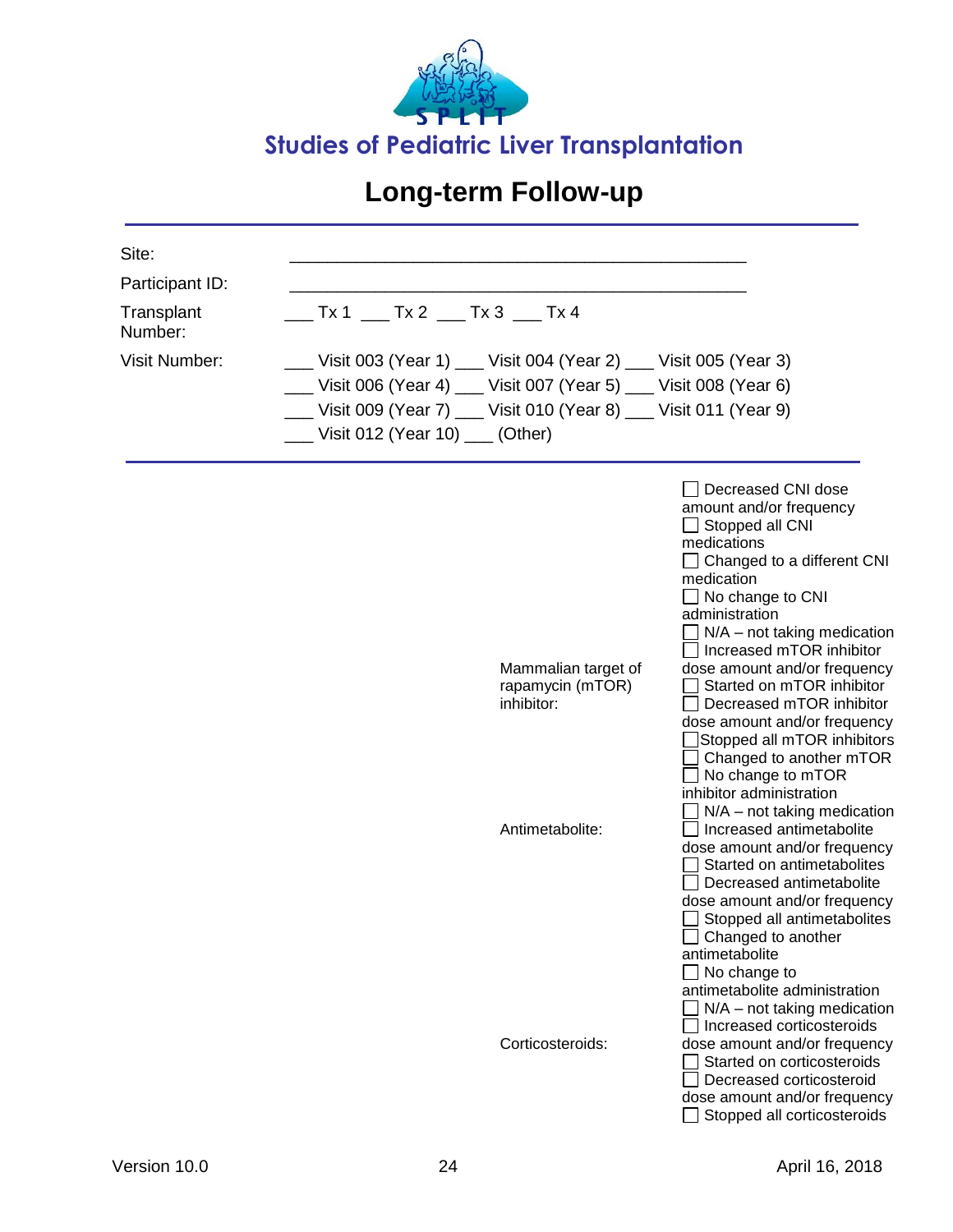![](_page_46_Picture_0.jpeg)

| Site:<br>Participant ID:<br>Transplant<br>Number:<br><b>Visit Number:</b> | $Tx 1$ __ Tx 2 __ Tx 3 __ Tx 4<br>__ Visit 003 (Year 1) __ Visit 004 (Year 2) __ Visit 005 (Year 3)<br>Uisit 006 (Year 4) __ Visit 007 (Year 5) __ Visit 008 (Year 6)<br>__ Visit 009 (Year 7) __ Visit 010 (Year 8) __ Visit 011 (Year 9)<br>___ Visit 012 (Year 10) ___ (Other) |                                                                                                                                                                                                                                                                                                                                                                                                                                                                                                                                                                                                                                                                                  |
|---------------------------------------------------------------------------|-----------------------------------------------------------------------------------------------------------------------------------------------------------------------------------------------------------------------------------------------------------------------------------|----------------------------------------------------------------------------------------------------------------------------------------------------------------------------------------------------------------------------------------------------------------------------------------------------------------------------------------------------------------------------------------------------------------------------------------------------------------------------------------------------------------------------------------------------------------------------------------------------------------------------------------------------------------------------------|
|                                                                           | Antibody treatment:<br>Immunoglobulin:                                                                                                                                                                                                                                            | Changed to another<br>corticosteroid<br>$\Box$ No change to corticosteroid<br>administration<br>$\Box$ N/A – not taking medication<br>Increased Ab treatment<br>dose amount and/or frequency<br>Started on Ab treatment<br>Decreased Ab treatment<br>dose amount and/or frequency<br>Stopped all Ab treatment<br>$\Box$ Changed to another Ab<br>treatment<br>No change to Ab treatment<br>$N/A$ – not taking medication<br>Increased immunoglobulin<br>amount and/or frequency<br>Started on immunoglobulin<br>Decreased immunoglobulin<br>amount and/or frequency<br>Stopped all immunoglobulin<br>$\Box$ No change to<br>immunoglobulin<br>$\Box$ N/A – not taking medication |
|                                                                           | Liver Biopsy #8<br>____/ __ __ / __ __ __ __<br>Date of biopsy:<br>Reason for biopsy:<br>Record ALT/ SGPT and GGT results closest prior to biopsy:                                                                                                                                | (mm/dd/yyyy)<br>Per protocol<br>For cause                                                                                                                                                                                                                                                                                                                                                                                                                                                                                                                                                                                                                                        |
|                                                                           | ALT: _____ U/L ALT result date: __ _ / __ _ / __ _ _ _ _<br>GGT: _____ U/L GGT result date: _ _ / _ _ _/ __ _ _ _                                                                                                                                                                 | (mm/dd/yyyy)<br>(mm/dd/yyyy)                                                                                                                                                                                                                                                                                                                                                                                                                                                                                                                                                                                                                                                     |

Was rejection confirmed:  $\Box$  No/indeterminate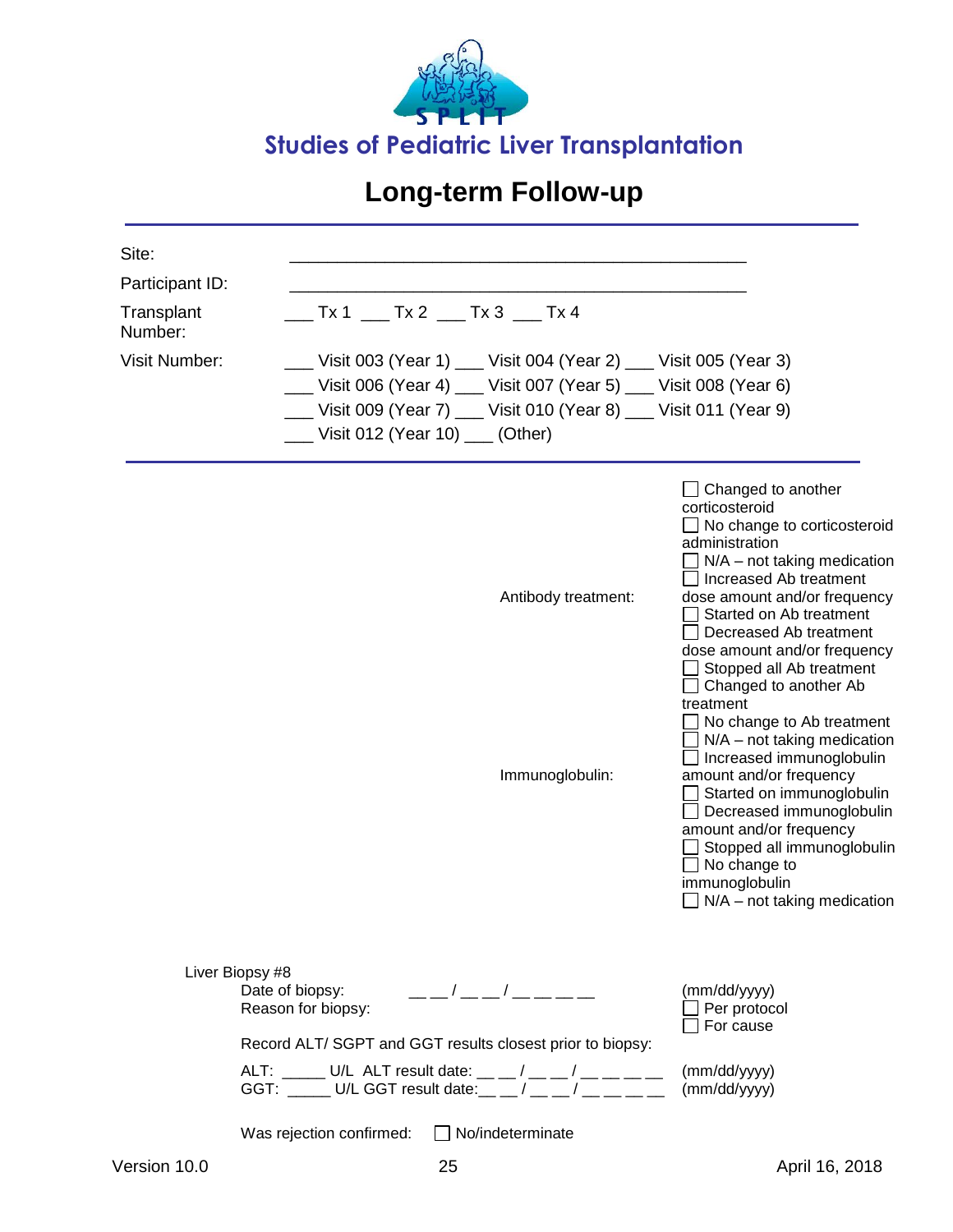![](_page_47_Picture_0.jpeg)

| Site:<br>Participant ID:<br>Transplant<br>Number:<br><b>Visit Number:</b> | $Tx 1$ ___ Tx 2 ___ Tx 3 ___ Tx 4<br>Visit 012 (Year 10) __ (Other)  | __ Visit 003 (Year 1) __ Visit 004 (Year 2) __ Visit 005 (Year 3)<br>__ Visit 006 (Year 4) __ Visit 007 (Year 5) __ Visit 008 (Year 6)<br>__ Visit 009 (Year 7) __ Visit 010 (Year 8) __ Visit 011 (Year 9) |                                                                                                                                                                                                                                                                                                              |
|---------------------------------------------------------------------------|----------------------------------------------------------------------|-------------------------------------------------------------------------------------------------------------------------------------------------------------------------------------------------------------|--------------------------------------------------------------------------------------------------------------------------------------------------------------------------------------------------------------------------------------------------------------------------------------------------------------|
|                                                                           |                                                                      | Yes, acute<br>Yes, chronic                                                                                                                                                                                  |                                                                                                                                                                                                                                                                                                              |
|                                                                           | Was immunosuppressive therapy modified in response to the<br>biopsy: |                                                                                                                                                                                                             | $\Box$ No $\Box$ Yes                                                                                                                                                                                                                                                                                         |
|                                                                           | If yes, specify<br>modifications:                                    | Calcineurin inhibitor<br>$(CNI)$ :                                                                                                                                                                          | Increased CNI dose<br>amount and/or frequency<br>Started on CNI medication<br>Decreased CNI dose<br>amount and/or frequency<br>Stopped all CNI<br>medications<br>Changed to a different CNI<br>medication<br>No change to CNI<br>administration<br>$N/A$ – not taking medication<br>Increased mTOR inhibitor |
|                                                                           |                                                                      | Mammalian target of<br>rapamycin (mTOR)<br>inhibitor:                                                                                                                                                       | dose amount and/or frequency<br>Started on mTOR inhibitor<br>Decreased mTOR inhibitor<br>dose amount and/or frequency<br>Stopped all mTOR inhibitors<br>Changed to another mTOR<br>No change to mTOR<br>inhibitor administration<br>$N/A$ – not taking medication                                            |
|                                                                           |                                                                      | Antimetabolite:                                                                                                                                                                                             | Increased antimetabolite<br>dose amount and/or frequency<br>Started on antimetabolites<br>Decreased antimetabolite<br>dose amount and/or frequency<br>Stopped all antimetabolites<br>Changed to another<br>antimetabolite                                                                                    |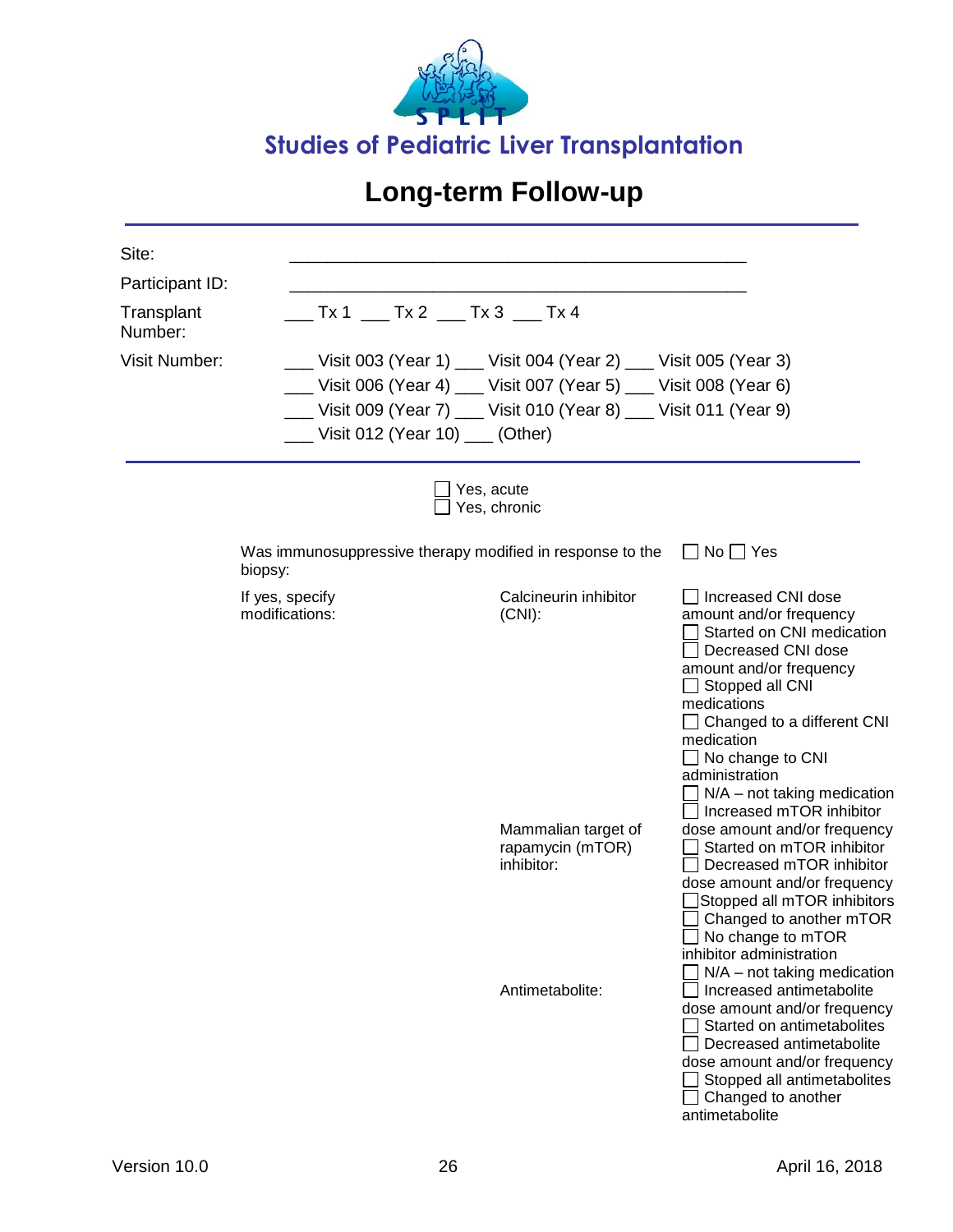![](_page_48_Picture_0.jpeg)

| Site:                 |                                                                   |                                                                                                                                                                                                                                                                                                                                                                                                                                                                                                                                                                                                                                                                                                                                                                                                                                                                                                                         |
|-----------------------|-------------------------------------------------------------------|-------------------------------------------------------------------------------------------------------------------------------------------------------------------------------------------------------------------------------------------------------------------------------------------------------------------------------------------------------------------------------------------------------------------------------------------------------------------------------------------------------------------------------------------------------------------------------------------------------------------------------------------------------------------------------------------------------------------------------------------------------------------------------------------------------------------------------------------------------------------------------------------------------------------------|
| Participant ID:       |                                                                   |                                                                                                                                                                                                                                                                                                                                                                                                                                                                                                                                                                                                                                                                                                                                                                                                                                                                                                                         |
| Transplant<br>Number: | __ Tx 1 ___ Tx 2 ___ Tx 3 ___ Tx 4                                |                                                                                                                                                                                                                                                                                                                                                                                                                                                                                                                                                                                                                                                                                                                                                                                                                                                                                                                         |
| <b>Visit Number:</b>  | __ Visit 003 (Year 1) __ Visit 004 (Year 2) __ Visit 005 (Year 3) |                                                                                                                                                                                                                                                                                                                                                                                                                                                                                                                                                                                                                                                                                                                                                                                                                                                                                                                         |
|                       | __ Visit 006 (Year 4) __ Visit 007 (Year 5) __ Visit 008 (Year 6) |                                                                                                                                                                                                                                                                                                                                                                                                                                                                                                                                                                                                                                                                                                                                                                                                                                                                                                                         |
|                       | __ Visit 009 (Year 7) __ Visit 010 (Year 8) __ Visit 011 (Year 9) |                                                                                                                                                                                                                                                                                                                                                                                                                                                                                                                                                                                                                                                                                                                                                                                                                                                                                                                         |
|                       | __ Visit 012 (Year 10) __ (Other)                                 |                                                                                                                                                                                                                                                                                                                                                                                                                                                                                                                                                                                                                                                                                                                                                                                                                                                                                                                         |
|                       | Corticosteroids:<br>Antibody treatment:<br>Immunoglobulin:        | $\Box$ No change to<br>antimetabolite administration<br>$\Box$ N/A – not taking medication<br>□ Increased corticosteroids<br>dose amount and/or frequency<br>Started on corticosteroids<br>Decreased corticosteroid<br>dose amount and/or frequency<br>Stopped all corticosteroids<br>$\Box$ Changed to another<br>corticosteroid<br>$\Box$ No change to corticosteroid<br>administration<br>$\Box$ N/A – not taking medication<br>Increased Ab treatment<br>dose amount and/or frequency<br>Started on Ab treatment<br>Decreased Ab treatment<br>dose amount and/or frequency<br>Stopped all Ab treatment<br>Changed to another Ab<br>treatment<br>No change to Ab treatment<br>N/A - not taking medication<br>Increased immunoglobulin<br>amount and/or frequency<br>Started on immunoglobulin<br>Decreased immunoglobulin<br>amount and/or frequency<br>Stopped all immunoglobulin<br>No change to<br>immunoglobulin |
|                       |                                                                   | $\Box$ N/A – not taking medication                                                                                                                                                                                                                                                                                                                                                                                                                                                                                                                                                                                                                                                                                                                                                                                                                                                                                      |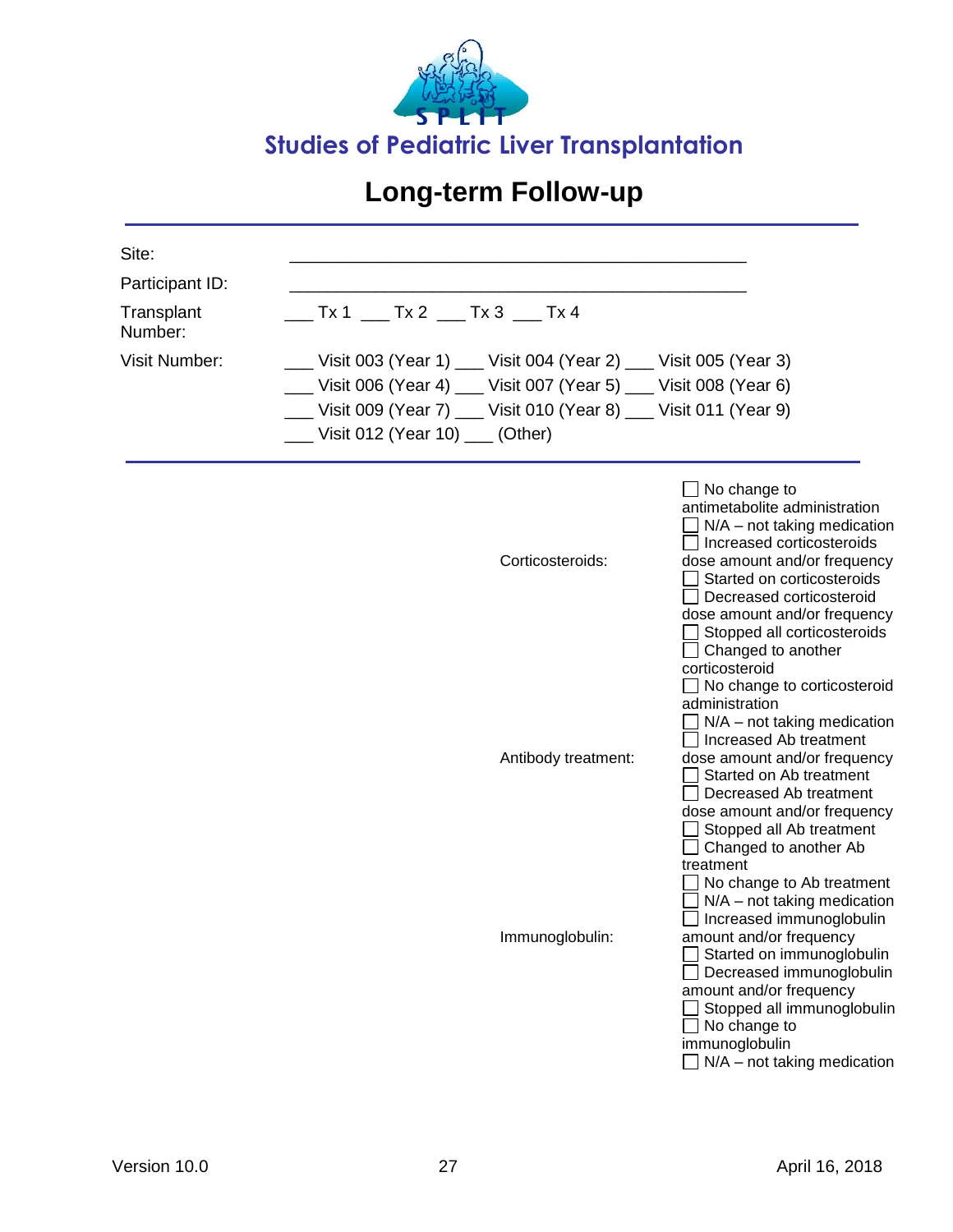![](_page_49_Picture_0.jpeg)

# **Previous Transplant**

| Site:<br>Participant ID:                     |  |                                       |                                                                                                                                                                                                                                                                                                             |
|----------------------------------------------|--|---------------------------------------|-------------------------------------------------------------------------------------------------------------------------------------------------------------------------------------------------------------------------------------------------------------------------------------------------------------|
| Sequence Number: ___ 01 ___ 02 ___ 03 ___ 04 |  |                                       |                                                                                                                                                                                                                                                                                                             |
| Date of transplant:                          |  |                                       | $1/$ __ __ / __ __ _ _ _ (mm/dd/yyyy)                                                                                                                                                                                                                                                                       |
| Type of transplant:                          |  | Liver-only                            | Combined liver-kidney<br>Combined liver-pancreas                                                                                                                                                                                                                                                            |
| Primary cause for graft failure:             |  |                                       | Primary graft dysfunction<br>Hyperacute rejection<br>Chronic rejection<br>Post-operative hemorrhage<br><b>Biliary tract complications</b><br>De Novo Hepatitis<br><b>Recurrent Primary Liver disease</b><br><b>Hepatic Artery Thrombosis</b><br>Portal Vein Thrombosis<br>Other, specify: _________________ |
| Donor type:                                  |  | Living<br>Unknown                     | Deceased-Brain Death<br>Deceased- Donation after Cardiac Death (DCD)                                                                                                                                                                                                                                        |
| Procedure type:                              |  | Whole liver<br>Split liver<br>Unknown | Partial liver, remainder not transplanted or living transplant                                                                                                                                                                                                                                              |
| Partial type:                                |  | Unknown                               | Right lobe without middle hepatic vein (segments 5,6,7,8)<br>Right lobe with middle hepatic vein (segments 4,5,6,7,8)<br>Left lobe (segments 2,3,4)<br>Left lateral (segments 2,3)                                                                                                                          |
| Split type:                                  |  | 5,6,7,8<br>4,5,6,7,8<br>Unknown       | Right lobe without middle hepatic vein in situ/ex situ (segments<br>Right lobe with middle hepatic vein in situ /ex situ (segments<br>Left lobe in situ /ex situ (segment 2,3,4)<br>Left lateral segment in situ /ex situ (segments 2,3)                                                                    |
| Comments:                                    |  |                                       |                                                                                                                                                                                                                                                                                                             |

\_\_\_\_\_\_\_\_\_\_\_\_\_\_\_\_\_\_\_\_\_\_\_\_\_\_\_\_\_\_\_\_\_\_\_\_\_\_\_\_\_\_\_\_\_\_\_\_\_\_\_\_\_\_\_\_\_\_\_\_\_\_\_\_\_\_\_\_\_\_\_\_\_\_\_\_\_\_\_\_\_\_\_\_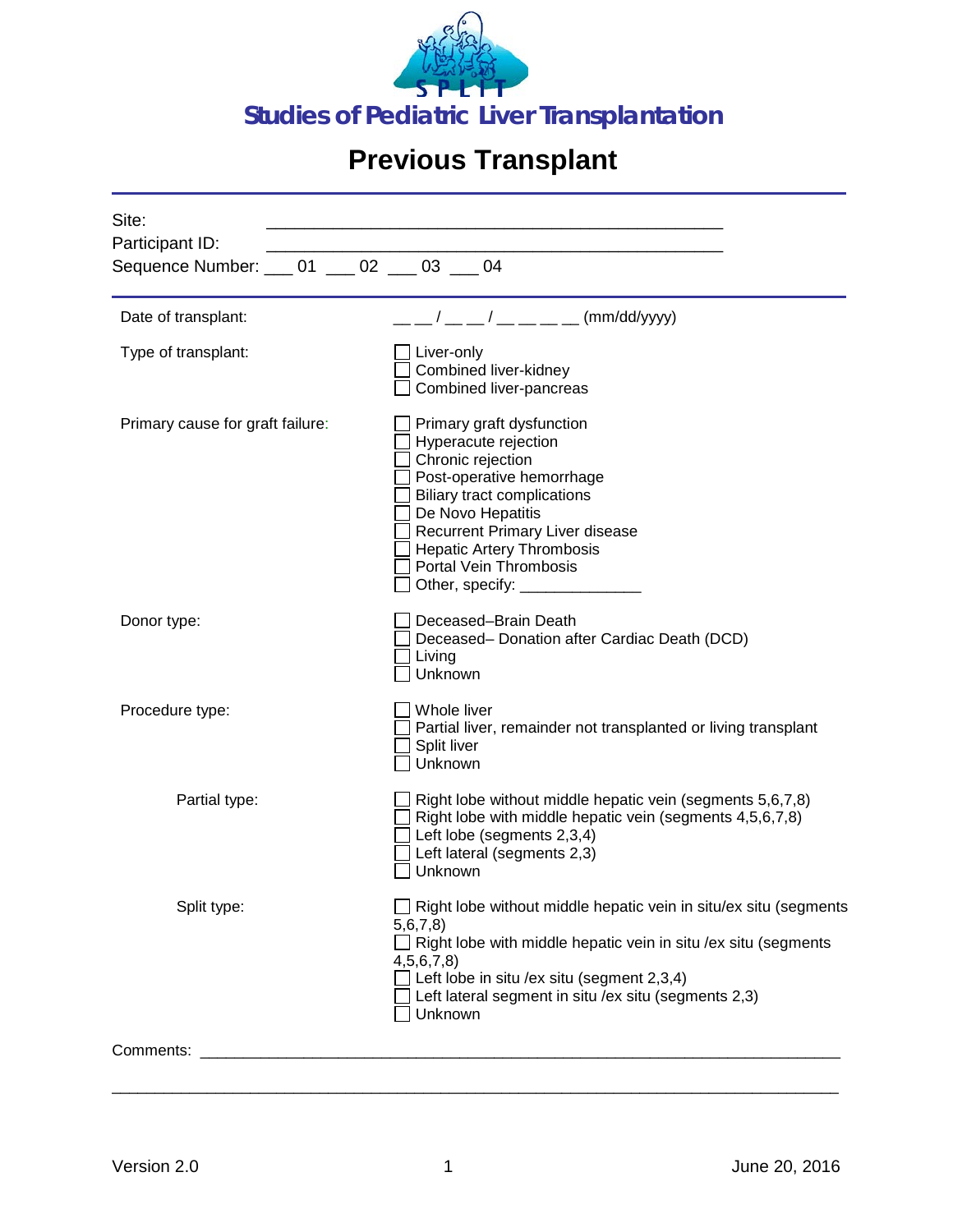![](_page_50_Picture_0.jpeg)

#### **Reconsent**

| Site:<br>Participant ID:      | <u> 1989 - Jan Samuel Samuel (d. 1989)</u>                                                                                                                                                                                                                                                                                                                                                                                                                                                            |                                    |                                                                                                                                                                                                                                                                                                                                                                                                               |     |
|-------------------------------|-------------------------------------------------------------------------------------------------------------------------------------------------------------------------------------------------------------------------------------------------------------------------------------------------------------------------------------------------------------------------------------------------------------------------------------------------------------------------------------------------------|------------------------------------|---------------------------------------------------------------------------------------------------------------------------------------------------------------------------------------------------------------------------------------------------------------------------------------------------------------------------------------------------------------------------------------------------------------|-----|
| SPLIT registry.               | To be completed if a participant is transferred from one SPLIT center to another and is reconsented at the<br>center to which the participant was transferred, or is reconsented as a legal adult while enrolled in the                                                                                                                                                                                                                                                                               |                                    |                                                                                                                                                                                                                                                                                                                                                                                                               |     |
| Date informed consent signed: |                                                                                                                                                                                                                                                                                                                                                                                                                                                                                                       |                                    | $\left(\frac{1}{2} \right)^{1}$ $\left(\frac{1}{2} \right)^{1}$ $\left(\frac{1}{2} \right)^{1}$ $\left(\frac{1}{2} \right)^{1}$ $\left(\frac{1}{2} \right)^{1}$ $\left(\frac{1}{2} \right)^{1}$ $\left(\frac{1}{2} \right)^{1}$ $\left(\frac{1}{2} \right)^{1}$ $\left(\frac{1}{2} \right)^{1}$ $\left(\frac{1}{2} \right)^{1}$ $\left(\frac{1}{2} \right)^{1}$ $\left(\frac{1}{2} \right)^{1}$ $\left(\frac$ |     |
|                               | Select "N/A" if HIPAA does not apply (non-US) centers.                                                                                                                                                                                                                                                                                                                                                                                                                                                |                                    |                                                                                                                                                                                                                                                                                                                                                                                                               | N/A |
| Date assent signed:           | $\frac{1}{1-\frac{1}{1-\frac{1}{1-\frac{1}{1-\frac{1}{1-\frac{1}{1-\frac{1}{1-\frac{1}{1-\frac{1}{1-\frac{1}{1-\frac{1}{1-\frac{1}{1-\frac{1}{1-\frac{1}{1-\frac{1}{1-\frac{1}{1-\frac{1}{1-\frac{1}{1-\frac{1}{1-\frac{1}{1-\frac{1}{1-\frac{1}{1-\frac{1}{1-\frac{1}{1-\frac{1}{1-\frac{1}{1-\frac{1}{1-\frac{1}{1-\frac{1}{1-\frac{1}{1-\frac{1}{1-\frac{1}{1-\frac{1}{1-\frac{1}{1-\frac{1}{1-\frac{1}{1-\frac{1$<br>Select "N/A" if informed assent does not apply due to the participant's age. |                                    |                                                                                                                                                                                                                                                                                                                                                                                                               | N/A |
| Reason for reconsent:         |                                                                                                                                                                                                                                                                                                                                                                                                                                                                                                       | Transfer from another SPLIT center | Participant reached age for consent per local policies                                                                                                                                                                                                                                                                                                                                                        |     |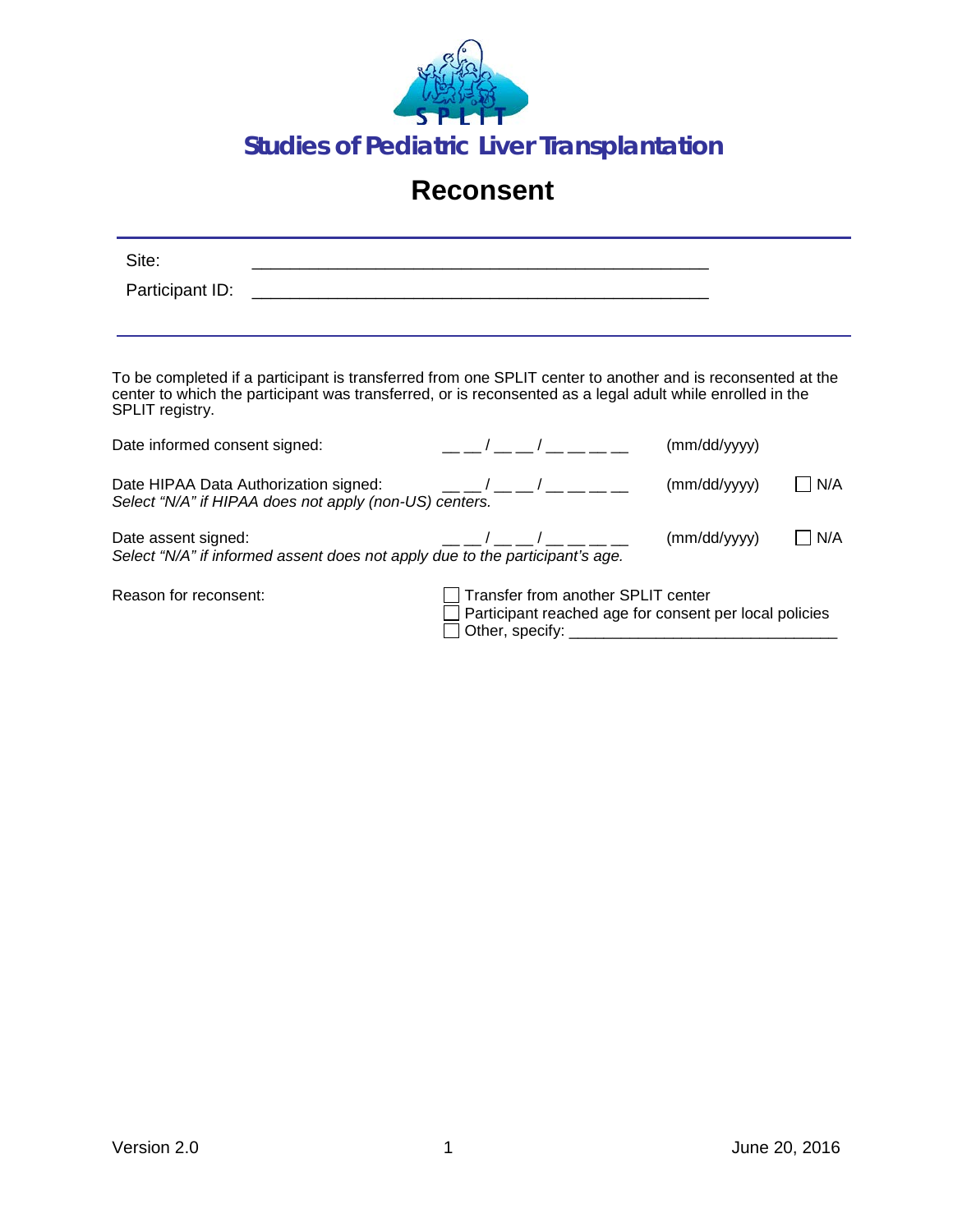![](_page_51_Picture_0.jpeg)

#### **Studies of Pediatric Liver Transplantation**

#### **Death**

| Site:                  |                                                                                                                                                                                                                                                                                                                                     |
|------------------------|-------------------------------------------------------------------------------------------------------------------------------------------------------------------------------------------------------------------------------------------------------------------------------------------------------------------------------------|
| Participant ID: _      | <u> 1980 - Jan Barbarat, martin a shekara 1980 - An tsa a tsara 1980 - An tsa a tsa a tsa a tsa a tsa a tsa a tsa</u>                                                                                                                                                                                                               |
|                        |                                                                                                                                                                                                                                                                                                                                     |
|                        |                                                                                                                                                                                                                                                                                                                                     |
| Date of death:<br>1.   | $\frac{1}{2}$ $\frac{1}{2}$ $\frac{1}{2}$ $\frac{1}{2}$ $\frac{1}{2}$ $\frac{1}{2}$ $\frac{1}{2}$ $\frac{1}{2}$ $\frac{1}{2}$ $\frac{1}{2}$ $\frac{1}{2}$ $\frac{1}{2}$ $\frac{1}{2}$ $\frac{1}{2}$ $\frac{1}{2}$ $\frac{1}{2}$ $\frac{1}{2}$ $\frac{1}{2}$ $\frac{1}{2}$ $\frac{1}{2}$ $\frac{1}{2}$ $\frac{1}{2}$<br>(mm/dd/yyyy) |
| Causes of death:<br>2. | No<br>Yes<br>Primary graft non-function                                                                                                                                                                                                                                                                                             |
|                        | No<br>Yes<br>Chronic rejection                                                                                                                                                                                                                                                                                                      |
|                        | Yes<br>Recurrent disease<br>No                                                                                                                                                                                                                                                                                                      |
|                        | Yes<br>Hepatic artery thrombosis<br>No                                                                                                                                                                                                                                                                                              |
|                        | No<br>Yes<br>Portal vein thrombosis                                                                                                                                                                                                                                                                                                 |
|                        | Yes<br>Liver failure<br>No                                                                                                                                                                                                                                                                                                          |
|                        | No<br>Yes<br>Graft-versus-host disease (GVHD)                                                                                                                                                                                                                                                                                       |
|                        | No<br>Yes<br><b>Renal failure</b>                                                                                                                                                                                                                                                                                                   |
|                        | Multi-organ failure<br>No<br>Yes                                                                                                                                                                                                                                                                                                    |
|                        | No<br>Human immunodeficiency virus (HIV)<br>∐ Yes<br>infection                                                                                                                                                                                                                                                                      |
|                        | No<br>Cytomegalovirus (CMV) infection<br>Yes                                                                                                                                                                                                                                                                                        |
|                        | No<br>Yes<br>Epstein-Barr virus (EBV) infection                                                                                                                                                                                                                                                                                     |
|                        | No<br>Yes<br>Lymphoproliferative disease                                                                                                                                                                                                                                                                                            |
|                        | Yes<br><b>Hepatitis B infection</b><br>No                                                                                                                                                                                                                                                                                           |
|                        | Yes<br>Hepatitis C virus (HCV) infection<br>No                                                                                                                                                                                                                                                                                      |
|                        | No<br>Yes<br><b>Bacterial infection</b>                                                                                                                                                                                                                                                                                             |
|                        | Yes<br>Fungal infection<br>No                                                                                                                                                                                                                                                                                                       |
|                        | Sepsis, not specified<br>No<br>Yes                                                                                                                                                                                                                                                                                                  |
|                        | Yes<br>Malignancy/cancer - primary<br>No                                                                                                                                                                                                                                                                                            |
|                        | Malignancy/cancer - recurrent<br>No<br>Yes                                                                                                                                                                                                                                                                                          |
|                        | Malignancy/cancer - de novo<br>No<br>Yes<br>No<br>Yes                                                                                                                                                                                                                                                                               |
|                        | Other cancer/malignancy<br>No<br>Yes<br>Primary respiratory failure                                                                                                                                                                                                                                                                 |
|                        | No<br>Yes<br>Intrinsic hear disease                                                                                                                                                                                                                                                                                                 |
|                        | No<br>Yes<br>Intra-abdominal hemorrhage                                                                                                                                                                                                                                                                                             |
|                        | No<br>Yes<br>Bowel perforation                                                                                                                                                                                                                                                                                                      |
|                        | No [<br>$\Box$ Yes<br>Ischemic/necrotic bowel                                                                                                                                                                                                                                                                                       |
|                        | No<br>Yes<br>Pancreatitis                                                                                                                                                                                                                                                                                                           |
|                        | No<br>Yes<br>Cerebral edema                                                                                                                                                                                                                                                                                                         |
|                        | No<br>Yes<br>Intracranial hemorrhage                                                                                                                                                                                                                                                                                                |
|                        | No<br>Yes<br>Cerebral infarction                                                                                                                                                                                                                                                                                                    |
|                        | Other central nervous system (CNS)<br>No<br>Yes                                                                                                                                                                                                                                                                                     |
|                        | No<br>Yes<br>Suicide                                                                                                                                                                                                                                                                                                                |
|                        | No<br>Yes<br>Accident                                                                                                                                                                                                                                                                                                               |
|                        | No<br>∏ Yes<br>Other,                                                                                                                                                                                                                                                                                                               |
|                        | specify:                                                                                                                                                                                                                                                                                                                            |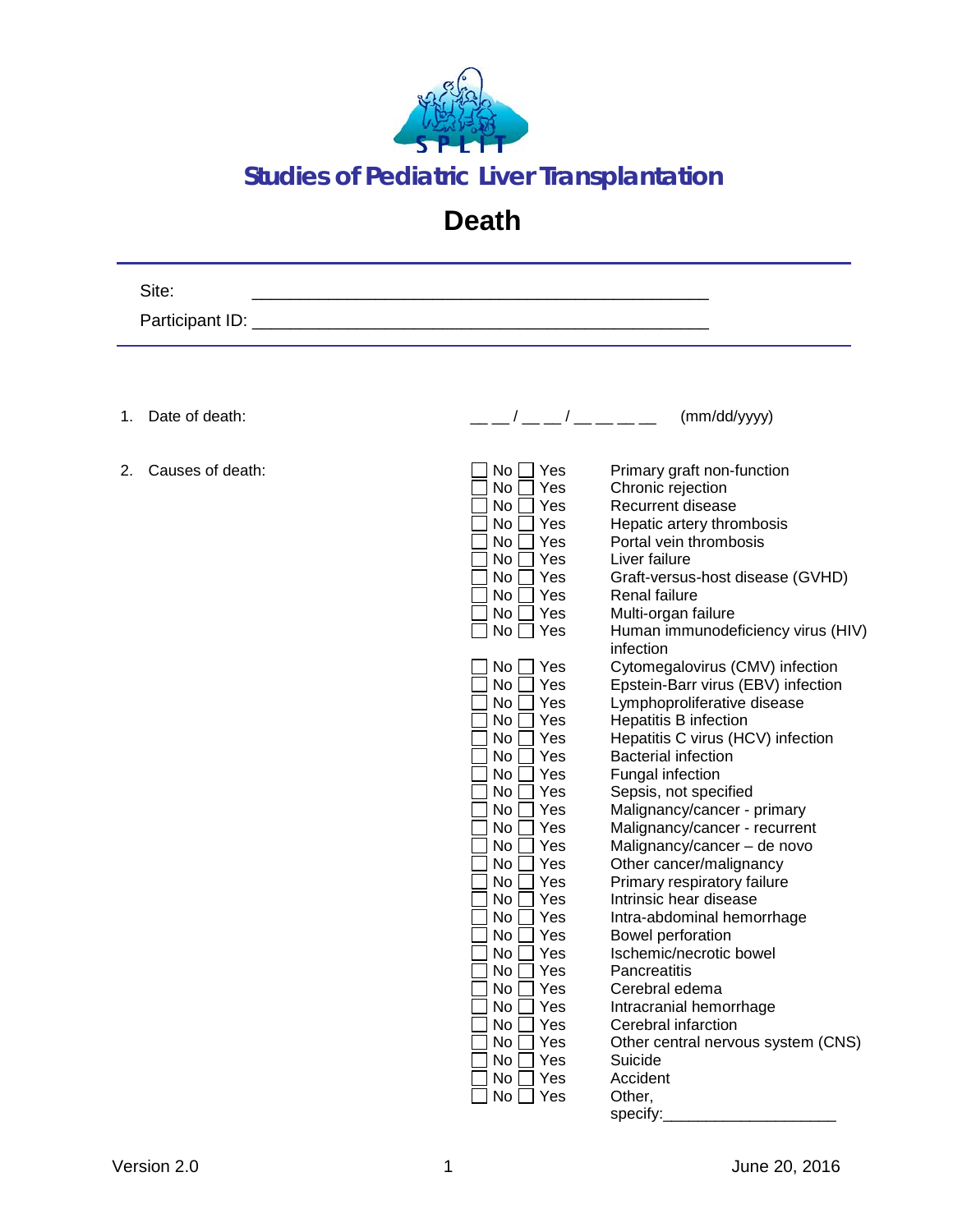![](_page_52_Picture_0.jpeg)

#### **Studies of Pediatric Liver Transplantation**

#### **Death**

|    | Site:                                                                       |                                                                                                                                                                                                                                                                                                                     |                      |
|----|-----------------------------------------------------------------------------|---------------------------------------------------------------------------------------------------------------------------------------------------------------------------------------------------------------------------------------------------------------------------------------------------------------------|----------------------|
| 3. | Did the participant die while waiting for a transplant:<br>If yes, specify: |                                                                                                                                                                                                                                                                                                                     | $No \Box Yes$        |
|    | Primary cause for graft failure:<br>a.                                      | Primary graft dysfunction<br>Hyperacute rejection<br>Chronic rejection<br>Post-operative hemorrhage<br><b>Biliary tract complications</b><br>De Novo Hepatitis<br>Recurrent Primary Liver disease<br><b>Hepatic Artery Thrombosis</b><br><b>Portal Vein Thrombosis</b><br>Other, specify: ______________________    |                      |
|    | Date of relisting:<br>b.                                                    | $\frac{1}{2}$ $\frac{1}{2}$ $\frac{1}{2}$ $\frac{1}{2}$ $\frac{1}{2}$ $\frac{1}{2}$ $\frac{1}{2}$ $\frac{1}{2}$ $\frac{1}{2}$ $\frac{1}{2}$ $\frac{1}{2}$ $\frac{1}{2}$ $\frac{1}{2}$ $\frac{1}{2}$ $\frac{1}{2}$ $\frac{1}{2}$ $\frac{1}{2}$ $\frac{1}{2}$ $\frac{1}{2}$ $\frac{1}{2}$ $\frac{1}{2}$ $\frac{1}{2}$ | (mm/dd/yyyy)         |
| 4. | Was the participant on dialysis/hemofiltration just prior to death:         |                                                                                                                                                                                                                                                                                                                     | $\Box$ No $\Box$ Yes |
| 5. | Was the participant in the intensive care unit (ICU) at time of<br>death:   |                                                                                                                                                                                                                                                                                                                     | $\Box$ No $\Box$ Yes |
|    | If yes, intubated:                                                          |                                                                                                                                                                                                                                                                                                                     | $No \Box Yes$        |
|    | 6. Was this an intraoperative death:                                        |                                                                                                                                                                                                                                                                                                                     | $No \Box Yes$        |